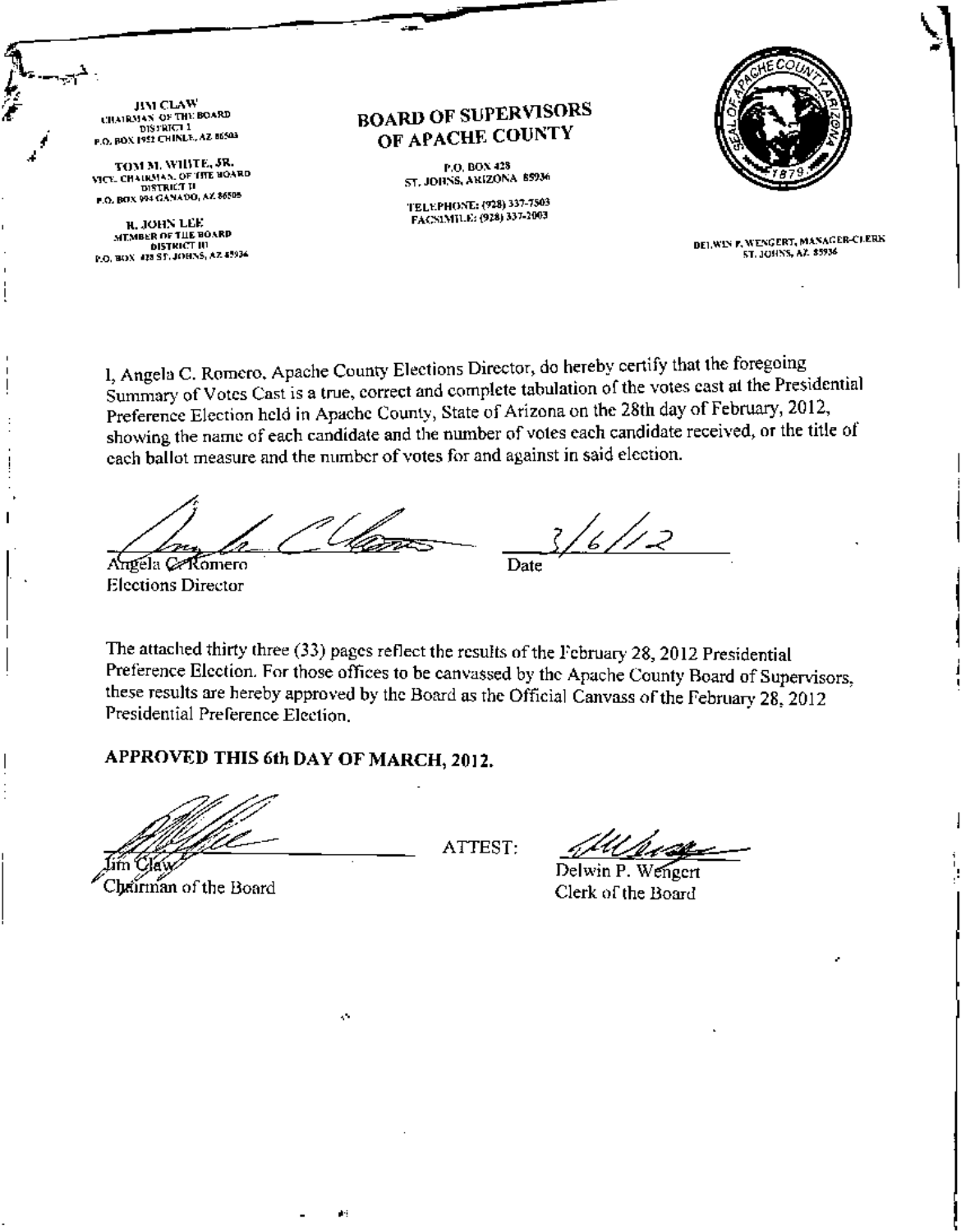Election Summary Report Date:02/29/12 Time:16:58:16 2012 PPE Apache County<br>Summary For Jurisdiction Wide, All Counters, All Races Page:1 of 1 OFFICIAL RESULTS Num. Report Precinct 41 - Num. Reporting 41 100.00% Registered Voters 6853 - Cards Cast 2564 37.41%

å.

| <b>REP PPE 2012</b>     | <b>REP</b> |        |
|-------------------------|------------|--------|
|                         | Total      |        |
| Number of Precincts     | 41         |        |
| Precincts Reporting     | 41         | 100.0% |
| <b>Times Counted</b>    | 2563/6808  | 37.6%  |
| <b>Total Votes</b>      | 2559       |        |
| BENJAMIN, DONALD        | 10         | 0.39%  |
| TERR. JIM               | 2          | 0.08%  |
| <b>BOLLANDER, SIMON</b> | 0          | 0.00%  |
| PERRY, AL "DICK"        | 5          | 0.20%  |
| ZACK, RONALD            | 2          | 0.08%  |
| GINGRICH, NEWT          | 317        | 12.39% |
| PAUL, RON               | 268        | 10.47% |
| SIMS, PAUL              |            | 0.04%  |
| ROMNEY, MITT            | 1228       | 47.99% |
| CALLAHAN, MARK          | 2          | 0.08%  |
| CISNEROS, CESAR         | $\cdot$ 1  | 0.04%  |
| LYNCH, FRANK            | 2          | 0.08%  |
| SKELLEY, CHARLES        | $\cdot$ 1  | 0.04%  |
| ARNETT, WAYNE CHARLE    | 1          | 0.04%  |
| GONZALES, SARAH         | п          | 0.43%  |
| SANTORUM, RICK          | 680.       | 26.57% |
| PERRY, RICK             | 15         | 0.59%  |
| PERKINS, RAYMOND SCO    | 2          | 0.08%  |
| WELCH, MATT             | 0.         | 0.00%  |
| DEAN, KJP               | 3          | 0.12%  |
| HILL, CHRISTOPHER       | 3          | 0.12%  |
| ROEMER, BUDDY           |            | 0.12%  |
| LEVINSON, MICHAEL       |            | 0.08%  |

| GRN PPE 2012                | GRN   |            |
|-----------------------------|-------|------------|
|                             | Total |            |
| Number of Precincts $\cdot$ | 41    |            |
| Precincts Reporting         | 41    | $100.0 \%$ |
| Times Counted               | 1/45  | 2.2%       |
| Total Votes                 |       |            |
| STEIN, JILL                 |       |            |
| SWING, GARY                 | 0     | 0.00%      |
| <b>OATMAN, MICHAEL</b>      | €     | $0.00\%$   |
|                             |       | 100.00%    |
| MESPLAY, KENT               |       | 0.00%      |
| GRAYSON, RICHARD            |       | 0.00%      |
| DAVIS, GERARD               |       | $0.00\%$   |
|                             |       |            |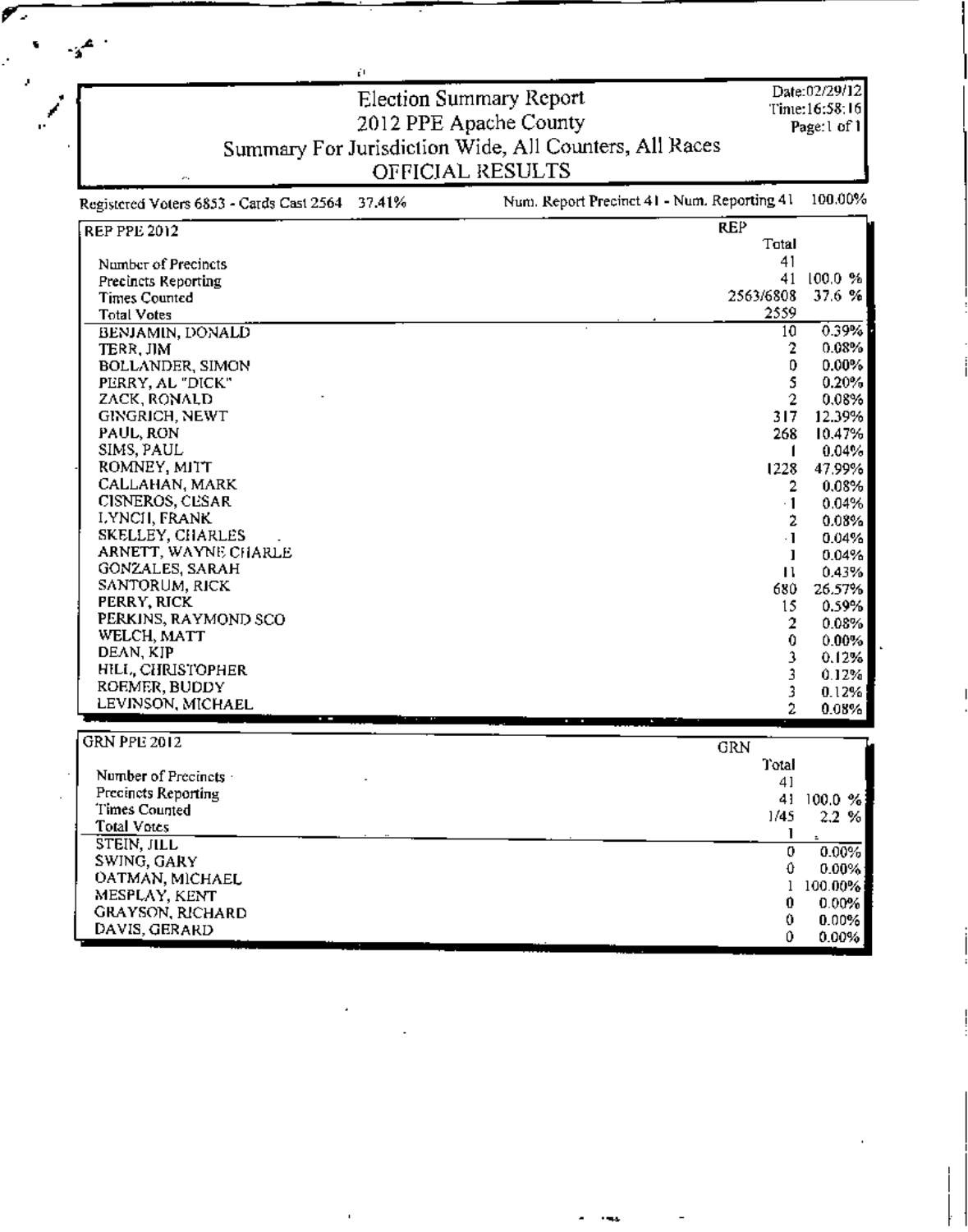Statement of Votes Cast 2012 PPE Apache County<br>SOVC For Jurisdiction Wide, All Counters, All Races COFFICIAL RESULTS

Date:02/29/12<br>Time:16:59:10<br>Page:1 of 32

|                             | Reg.<br>Voters | Cards<br>Cast | %<br>Turnout    |
|-----------------------------|----------------|---------------|-----------------|
| Jurisdiction Wide           |                |               |                 |
| 02 Alpine                   |                |               |                 |
| $P$ olling $\cdot$          | 186            | 30            | 16.13%          |
| Early                       | 186            | 73            | 39.25%          |
| Provisional<br>Total        | 186<br>186     | 0<br>103      | 0.00%<br>35.389 |
| 03 Canyon De Chelly         |                |               |                 |
| Polling                     | 327 -          | 12            | 3.67%           |
| Early                       | 327            | 16            | 4.89%           |
| Provisional                 | 327            | 0             | 0.00%           |
| Total                       | 327            | 28            | 8.569           |
| 05 Chinle<br>Polling.       |                |               |                 |
| Early                       | 190<br>190     | l0<br>12      | 5.26%<br>6.32%  |
| Provisional                 | 190            | 0             | 0.00%           |
| Total                       | 190            | 22            | 11.58%          |
| 09 Concha                   |                |               |                 |
| Polling                     | 714            | 93            | 13.03%          |
| <b>Carly</b>                | 714            | 289           | 40.48%          |
| Provisional                 | 714            | 9             | 1,26%           |
| Total<br>10 Comfields       | 714            | 391           | 54,76%          |
| Polling                     |                |               |                 |
| Early                       | 55<br>55       | э<br>4        | 5.45%<br>7.27%  |
| Provisional                 | 55             | o             | 0.00%           |
| Total                       | 55             | 7             | 12,73%          |
| 11 Cottonwood               |                |               |                 |
| <b>Polling</b>              | 97             | 3             | 3.09%           |
| Early                       | 97             | 6.            | 6.19%           |
| Provisional<br>Total        | 97             | 0             | $0.00\%$        |
| 12 Coronado 61 St. Johns    | 97             | 9             | 9.28%           |
| Polling                     | 416            | 149           | 35.82%          |
| <b>Farty</b>                | 416            | 233           | 56.01%          |
| Provisional                 | 416            | 2             | 0.48%           |
| Total                       | 416            | 384           | 92.31%          |
| 13 Dennehotso               |                |               |                 |
| Polling                     | 139            | 2             | 1.44%           |
| Early<br>Provisional        | 139<br>139     | 0             | $0.00\%$        |
| Total                       | 139            | 0<br>2        | 0.00%<br>1.44%  |
| 16 Eagar 17 Flat Top        |                |               |                 |
| Polling                     | 598            | 215           | 35.95%          |
| Early                       | 598            | 310           | 51.84%          |
| Provisional                 | 598            | 9             | 1.51%           |
| <b>Total</b>                | 598            | 534           | 89.30%          |
| 19 Fort Defiance<br>Polling |                |               |                 |
| Early                       | 445<br>445     | 27<br>27      | 6.07%<br>6.07%  |
| Provisional                 | 445            | l.<br>2       | 0.45%           |
| Total                       | 415            | 56            | 12.58%          |
| 22 Ganado North             |                |               |                 |
| Polling                     | 72             | ı             | 1.39%           |
| Euty                        | 72             | 5             | $-6.94%$        |
| Provisional                 | 72             | 0             | 0.00%           |
| Total<br>23 Ganado South    | 72             | 6             | 8.33%           |
| Polling                     | 105            | ó             | 5.71%           |
| Early                       | 105            | Ľ             | 12.38%          |
|                             |                |               |                 |

ī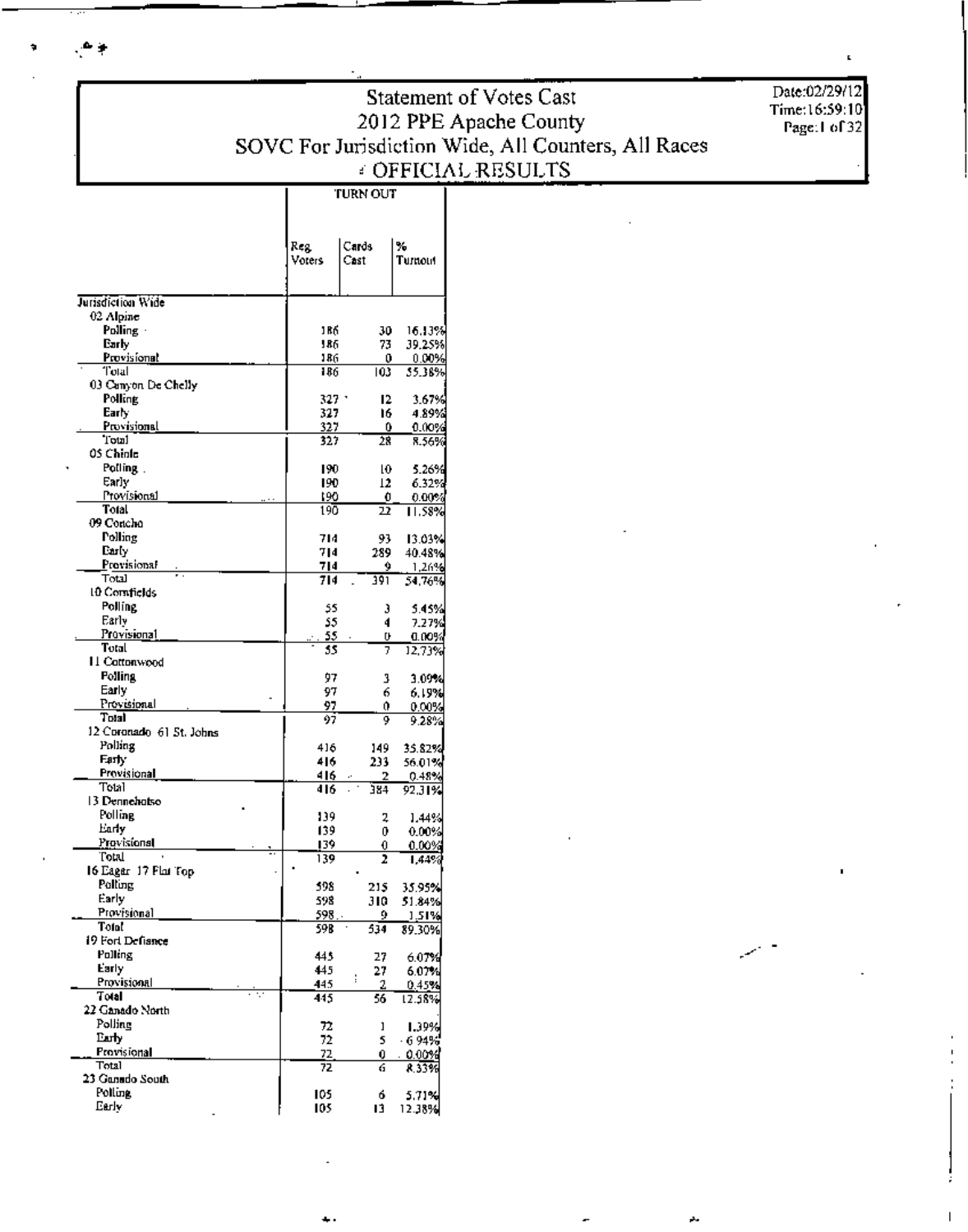$\mathbf{B}$  .

 $\mathbf{r}$ 

Statement of Votes Cast 2012 PPE Apache County<br>SOVC For Jurisdiction Wide, All Counters, All Races<br>OFFICIAL RESULTS **TURN OUT** 

Date:02/29/12 Time:16:59:10<br>Page:2 of 32

|                              |    | Reg.       | Cards   | %                 |
|------------------------------|----|------------|---------|-------------------|
|                              |    | Voters     | Cast    | Turnout           |
|                              |    |            |         |                   |
| Provisional<br>Total         |    | 103<br>105 | 0<br>l9 | 0.00%<br>18.10%   |
| 25 Green                     |    |            |         |                   |
| Polling                      |    | 85         | 10      | 11.76%            |
| Faily                        |    | 85         | 31      | 36.17%            |
| Provisional<br>Total         |    | 85<br>85   | 0<br>41 | 0.00%<br>48.24%   |
| 27 Houck                     |    |            |         |                   |
| Polling                      |    | 110        | 10      | 9.09%             |
| Early<br>Provisionall        |    | 110        | п       | 10.00%            |
| Total                        |    | 110<br>110 | 0<br>21 | 0,00%<br>19.09%   |
| 29 Kinlichee                 |    |            |         |                   |
| Polting                      |    | 67         | 2       | 2,99%             |
| Early                        |    | 67         | ı       | 1.49%             |
| Provisional<br>Total         |    | 67<br>67   | 0<br>3  | $0.00\%$<br>4.48% |
| 31 Klagetoh                  |    |            |         |                   |
| Polling                      |    | 91         | 6       | 6.59%             |
| [;ariy<br>Provisional        |    | 91         | 5       | 5.49%             |
| Total                        |    | 91<br>91   | O<br>11 | 0.00%<br>12.09%   |
| 33 Lukachukai                |    |            |         |                   |
| Polling                      |    | 77         | 0       | 0.00%             |
| Early                        |    | 77         | 3       | 3.90%             |
| Provisional<br>Total         |    | 77<br>77   | 0<br>3  | 0.00%<br>3.90%    |
| 35 Lupton                    |    |            |         |                   |
| Polling                      | ×, | 66         | 6       | 9.09%             |
| Farly                        |    | 66         | 2       | 3.03%             |
| <b>Provisional</b><br>ʻl'oul |    | 66<br>66   | 1<br>ŋ  | 1.52%<br>13.64%   |
| 37 McNary                    |    |            |         |                   |
| Polling                      |    | l4         | 2       | 14,29%            |
| Early                        |    | 14         | 0       | 0.00%             |
| Provisional<br>Total         |    | 14<br>14   | o<br>2  | 0.00%<br>14.29%   |
| 39 Many Farms                |    |            |         |                   |
| Polling                      |    | I DG       | 2       | 1.89%             |
| Early<br>Provisional         |    | 106        | 5       | 4.72%             |
| Total                        |    | 106<br>106 | Û<br>7  | 0.00%<br>6.60%)   |
| 41 Mexican Water             |    |            |         |                   |
| Polling                      |    | 42         | ı       | 2.38%             |
| Farly<br><b>Provisional</b>  |    | 42         | 0       | 0.00%             |
| Total                        |    | 42<br>42   | Û<br>1  | 0.00%<br>2.38%    |
| 43 Nazimi                    |    |            |         |                   |
| Polling                      |    | 78         | 5       | 6.41%             |
| Early<br>Provisional         |    | 78         | 3       | 3.85%             |
| Total                        |    | 78<br>78   | Ģ       | 1,28%<br>11.54%   |
| 45 Nutrioso                  |    |            |         | r                 |
| Polling                      |    | 114        | 17      | 14.91%            |
| Early<br>Provisional         |    | 114        | 51      | 44.74%            |
| Total                        |    | 114<br>114 | 0<br>68 | 0.00%<br>\$9.65%  |
| 46 Oak Springs               |    |            |         |                   |
| Polling                      |    | 45         | 0       | 0.00%             |

ī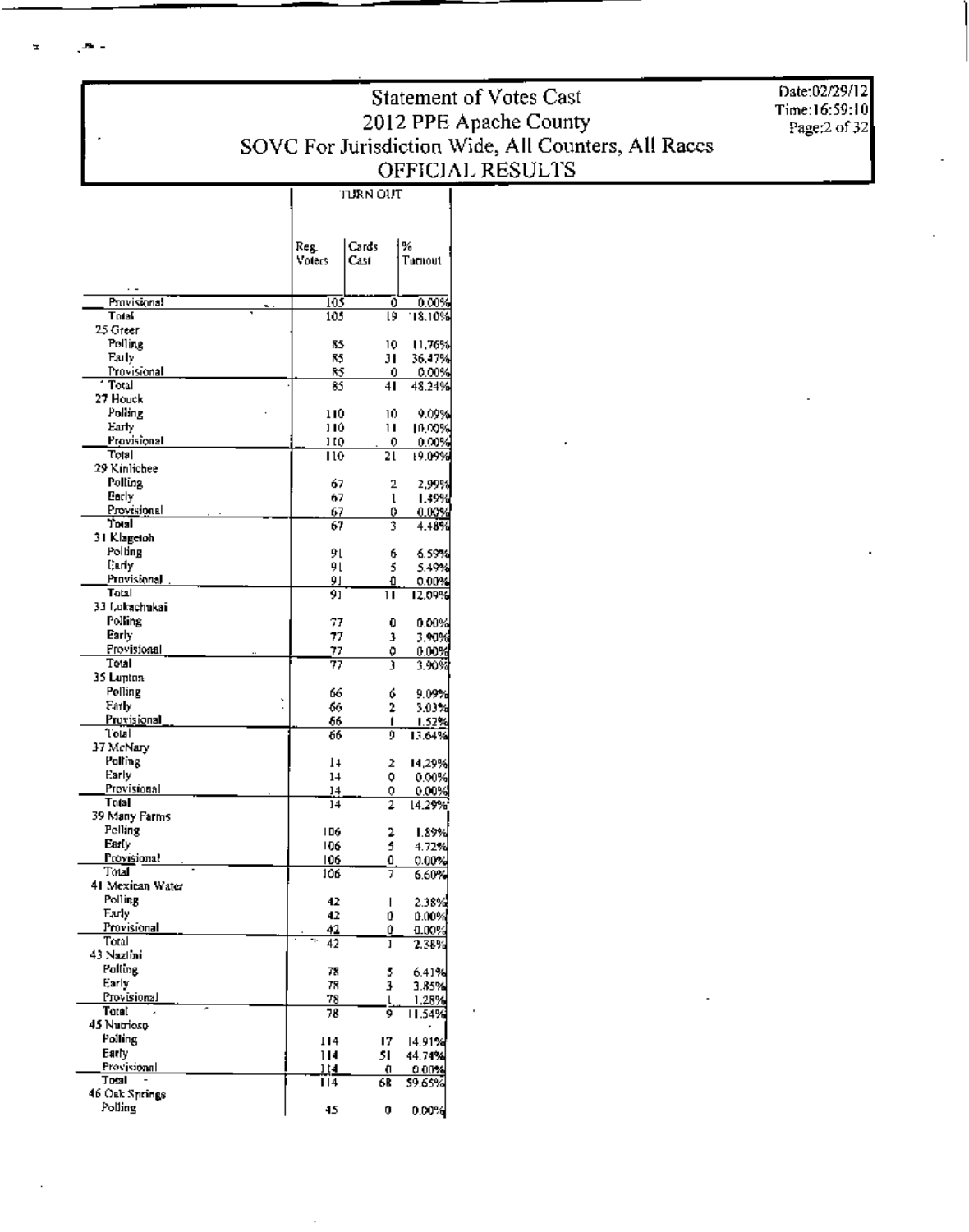### Statement of Votes Cast 2012 PPE Apache County<br>SOVC For Jurisdiction Wide, All Counters, All Races<br>OFFICIAL RESULTS **TURN OUT**

Date:02/29/12 Time:16:59:10<br>Page:3 of 32

|                                  | Reg.<br>Voters | Cards<br>Cast  | ₩<br>Turnout      |
|----------------------------------|----------------|----------------|-------------------|
| Farty                            | 43             | Ţ              | 2.22%             |
| <b>Provisional</b>               | 45             | 0              | 0.00%             |
| <b>Total</b>                     | 45             | 1              | 2.22%             |
| 48 Puerco Fast 49 Puerco West    |                |                |                   |
| Polling                          | 208            | 20             | 9.62×             |
| Early<br>Provisional             | 208<br>208     | 44             | 21.15%            |
| Тоыі                             | 208            | ٥<br>64<br>٠.  | 0.00%<br>30.77%   |
| 51 Red Mesa                      |                |                |                   |
| Pullung                          | 85             | 8              | 9.41%             |
| Early                            | 85             | 3              | 3.53%             |
| Provisional                      | 85             | 0              | 0.00%             |
| Total                            | 85             | u              | 12.94%            |
| 52 Red Valley                    |                |                |                   |
| Folling.                         | 173.           | 15             | 8,67%             |
| Early<br>Provisional             | 173            | 5              | 2.89%             |
| 'l'olat                          | 173<br>173     | 0<br>20        | 0.00%<br>11.56%   |
| 54 Rock Point                    |                |                |                   |
| Polline                          | 85             | 9              | 10.59%            |
| Early                            | 85             | Ĵ              | 3.53%             |
| Provisional                      | 85             | 0              | a oo%             |
| Total<br>est in                  | 85             | 12             | 14.12%            |
| 56 Rough Rock                    |                |                |                   |
| Polling                          | 56             | 0              | 0.00%             |
| Farly                            | 56             | z              | 3,57%             |
| Provisional<br>Total             | 56             | 0              | 0.00%             |
| 58 Round Rock                    | 56             | $\mathbf 2$    | 3.57%             |
| Polling                          | 52             | ż              | 3.85%             |
| Нял.,                            | 52             | 2              | 3.85%             |
| Provisional                      | <u>52</u>      | 0              | 0.00%             |
| Total                            | 52             | d              | 7.69%             |
| 59 Round Valley 70 Springerville |                |                |                   |
| Polling                          | 376            | 143            | 38.03%            |
| Farly                            | 376            | 157            | 41.76%            |
| Provisional                      | 376            | O              | $0.00\%$          |
| Total<br>65 St. Michaels         | 376            | 300            | 79.79%            |
| Polling ·                        | 213            | 15             | 7.04%             |
| Early                            | 213            | 6              | 2.82%             |
| Provisional                      | 213            | ο              | በ 00%             |
| Total                            | 213            | 21             | 9.86%             |
| 67 Sawmill                       |                |                |                   |
| <b>Folling</b>                   | 67             | 2              | 2.99%             |
| Early                            | 67             | ł              | 1.49%             |
| Provisional<br>Total             | 67             | O              | 0.00%             |
| 74 Steamboat                     | 67             | 3              | 4.48%             |
| Politing                         |                |                |                   |
| Early                            | 77<br>77       | 2<br>2         | $2.60\%$<br>2.60% |
| Provisional                      | 77             | 0              | 0.00%             |
| Total                            | 77             | $\cdot$ .<br>4 | 5.19%             |
| 76 Sweetwaler                    |                |                |                   |
| Polling                          | 124            | 8              | 6.45%             |
| Early                            | 124            | 4              | 3.23%             |
| Provisional                      | $-124$         | O              | 0.00%             |
| Total<br>78 Tachee               | 124            | 12             | 9.68%             |
|                                  |                |                |                   |

,

T

 $\overline{a}$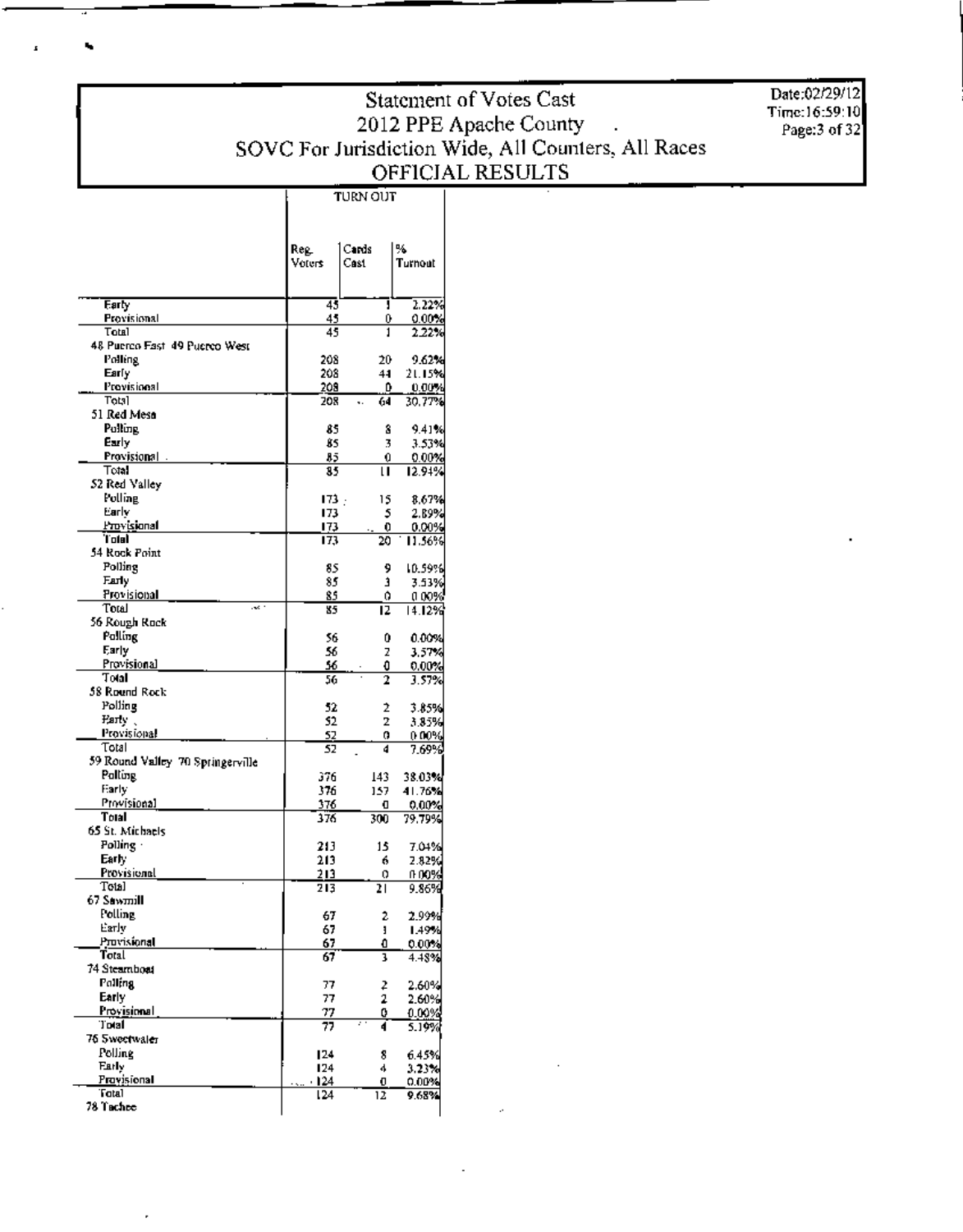### Statement of Votes Cast 2012 PPE Apache County<br>SOVC For Jurisdiction Wide, All Counters, All Races OFFICIAL RESULTS **TURN OUT**

Date:02/29/12<br>Time:16:59:10<br>Page:4 of 32

|                 |                       | Cards          | ⅍       |
|-----------------|-----------------------|----------------|---------|
|                 | Reg.<br><b>Voters</b> | Cast           | Turnout |
|                 |                       |                |         |
|                 |                       |                |         |
| <b>Polling</b>  | 33                    | 2              | 6.06%   |
| Early           | 33                    | ٥              | 0.00%   |
| Provisional     | 33                    | Ô              | 0.00%   |
| Total           | 33                    | 2              | 6.06%   |
| 80 Teec Nos Pus |                       |                |         |
| Polling         | 122                   | 4              | 3.28%   |
| Farly           | 122                   | 9              | 7.38%   |
| Provisional     | 122                   | 0              | 0.00%   |
| Total           | 122                   | П              | 10.66%  |
| 82 Vernon       |                       |                |         |
| Polling         | 588                   | 100            | 17.01%  |
| Early           | 588                   | 202            | 34.35%  |
| Provisional     | 588                   | 6              | 1.02%   |
| Total           | 588                   | 303            | 52.38%  |
| 84 Wheatfields  |                       |                |         |
| Palling         | 80                    | 2              | 2.50%   |
| Early           | 80                    | 6              | 7.30%   |
| Provisional     | 80                    | 0              | 0.00%   |
| Total           | 80                    | N<br>8         | 10.00%  |
| 86 Wide Rains   |                       |                |         |
| Polling         | 45                    | z              | 4.44%   |
| Early           | 45                    | Ż              | 4,44%   |
| Provisional     | 45                    | 0              | 0.00%   |
| Total           | 45                    | 4              | 8.89%   |
| 88 Window Rock  |                       |                |         |
| Polling         | 230                   | 15<br>$\vdots$ | 6.52%   |
| Early           | 230                   | 22             | 9.57%   |
| Provisional     | 230                   | 2              | 0.87%   |
| Total           | 230                   | 39             | 16.96%  |
| Total           |                       |                |         |
| Polling         | 6853                  | 961            | 14.02%  |
| Early           | 6853                  | 1571           | 22.92%  |
| Provisional     | 6853                  | 32             | 0.47%   |
| Total           | 6853                  | 2564           | 37.41%  |

N.

 $\overline{\phantom{a}}$ 

ī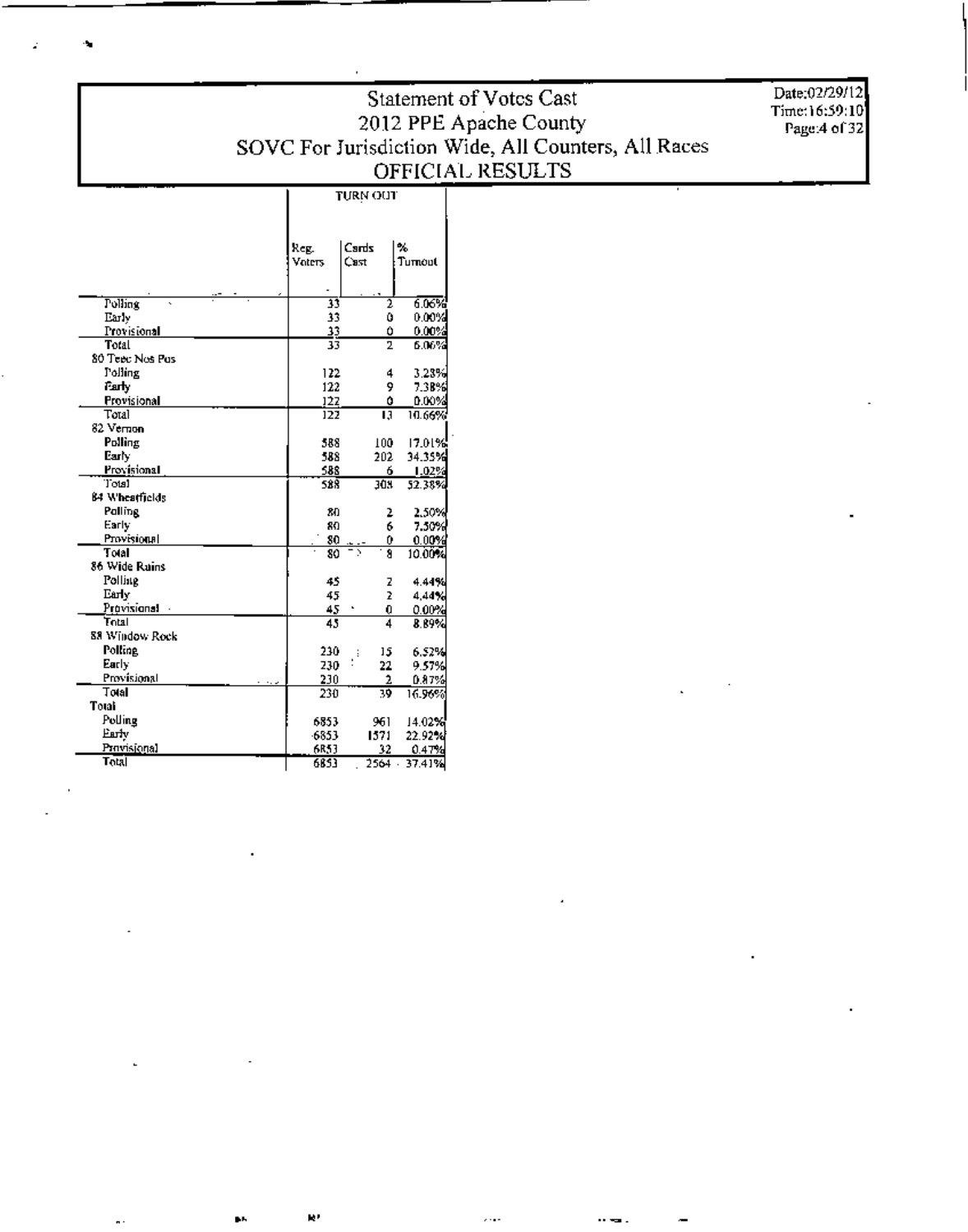Date:02/29/12 Time: 16:59:10 Page: 5 of 32

t.

### 2012 PPE Apache County<br>SOVC For Jurisdiction Wide, All Counters, All Races OFFICIAL RESULTS

BENJAMIN,<br>DONALD

Reg.<br>Voters

 $\begin{tabular}{|c|c|} \hline \textbf{Times} & \textbf{Total} \\ \textbf{Counted} & \textbf{Votes} \end{tabular}. \end{tabular}$ 

Statement of Votes Cast

**REP PPE 2012** BOLLANDER,<br>SIMON PERRY, AL<br>"DICK" TERR, JIM

| Jurisdiction Wide              |                  |                |                |         |                |        |          |                     |          |                          |                |
|--------------------------------|------------------|----------------|----------------|---------|----------------|--------|----------|---------------------|----------|--------------------------|----------------|
| 02 Alpine                      |                  |                |                |         |                |        |          |                     |          |                          |                |
| Polling                        | 186              | 30             | 30             | ٥       | 0.00%          | 0      | $0.00\%$ | Ô                   | 0.00%    | 0                        | 0.00%          |
| Eurly                          | 186              | 73             | 73             | Ó       | 0.00%          | 0      | 0.00%    | $\mathbf 0$         | 0.00%    | 0                        | 0.00%          |
| Provisional                    | 186              | 0              | Û              | 0       |                | 0.     |          | 0                   |          | ٥                        |                |
| Total                          | 186              | 103            | 103            | 0       | 0.00%          | 0      | 0.00%    | 0<br>$\blacksquare$ | 0.00%    | Ð                        | 0.00%          |
| 03 Canyon De Chelly<br>Polling | 326              | 12             | 12             | o"      |                |        |          |                     |          |                          |                |
| Early                          | 326              | 16             | 16             | 0       | 0.00%          | 0      | 0.00%    | ٥                   | 0.00%    | 0                        | 0.00%          |
| Provisional                    | 326              | 0              | ŗ,             | 0       | 0.00%          | û<br>≎ | 0.00%    | 0                   | 0.00%    | 0                        | 0.00%          |
| Total                          | 326              | 28             | 28             | 0       | 0.00%          | a      | 0.00%    | 0<br>ł              | 0.00%    | O<br>0                   | 0.00%          |
| 05 Chine                       |                  |                |                |         |                |        |          |                     |          |                          |                |
| Polling                        | 185              | 10             | I0             | Û       | 0.00%          | 0      | $0.00\%$ | 0                   | 0.00%    | 0                        | 0.00%          |
| Early                          | 185              | 12             | 12             | 0       | $0.00\%$       | 0      | 0.00%    | 0                   | 0.00%    | 0                        | 0.00%          |
| Provisional                    | 185              | 0              | 0              | 0       |                | 0      |          | 0                   |          | 0                        |                |
| Toul                           | 185              | 22             | 22             | 0       | $0.00\%$       | 0      | 0.00%    | 0                   | 0.00%    | û                        | 0.00%          |
| 09 Concho                      |                  |                |                |         |                |        |          |                     |          |                          |                |
| Polling                        | 707              | 93             | 93             |         | 1.08%          | 0      | 0.00%    | 0                   | 0.00%    | 0                        | 0.00%          |
| Early                          | 707              | 289            | 289            | ı       | 0.35%          | 0      | 0.00%    | 0                   | 0.00%    | 2                        | 0.69%          |
| Provisional                    | 707              | 9              | 0              | 0       | 0.00%          | 0.     | 0.00%    | 0                   | 0.00%    | 0                        | 0.00%          |
| Total<br>10 Comfields          | $\overline{707}$ | 391            | 391            | 2       | 0.51%          | 0      | 0.00%    | 0                   | 0.00%    | 2                        | 0.51%          |
| Polling                        |                  |                |                |         |                |        |          |                     |          |                          |                |
| Early                          | \$5<br>55        | з<br>4         | 3              | 0       | 0.00%          | 0      | 0.00%    | Û                   | 0.00%    | 0                        | 0.00%          |
| Provisional<br>٠.              | 55               | 0              | 4<br>0         | 0<br>0. | 0.00%          | 0      | 0.00%    | O                   | 0.00%    | 0                        | 0.00%          |
| Total                          | 55               | $\overline{J}$ | 7              | Ő       | 0.00%          | 0<br>û |          | 0                   |          | 0                        |                |
| 11 Cottonwood                  |                  |                |                |         |                |        | 0.00%    | 0                   | 0.00%    | ٥                        | 0.00%          |
| Polling                        | 96               | 3              | э              | 0       | 0.00%          | o      | 0.00%    | 0                   | 0.00%    |                          |                |
| Farly                          | 96               | 6              | 6              | 0       | 0.00%          | ٥      | 0.00%    | 0                   | 0.00%    | Ű<br>$\ddot{\mathbf{0}}$ | 0 00%<br>0.00% |
| Provisional                    | 96.              | 0              | o              | 0       |                | 0      |          | 0                   |          | 0                        |                |
| Total                          | 96               | w,<br>9<br>÷   | g              | 0       | $0.00\%$       | 0      | 0.00%    | 0                   | 0.00%    | 0                        | 0.00%          |
| 12 Coronado, 61 St. Johns      |                  |                |                |         |                |        |          |                     |          |                          |                |
| Polling                        | 413              | 149            | 149            | 0       | 0.00%          | o      | 0.00%    | 0                   | $0.00\%$ | 0                        | $0.00\%$       |
| Early                          | 413              | 233            | 233            | ٥       | 0.00%          | û      | 0.00%    | ٥                   | $0.00\%$ | 0                        | $0.00\%$       |
| Provisional<br>Total           | 413              | 2              | 2              | ٥       | 0.00%          | 0.     | 0.00%    | ۵                   | 0.00%    | 0                        | 0.00%          |
| 13 Dennehotso                  | 413              | 384            | 384            | 0       | 0.00%          | D      | 0.00%    | Û.                  | 0.00%    | Û                        | 0.00%          |
| Polling                        | 139              | 2              |                |         |                |        |          |                     |          |                          |                |
| <b>Farly</b>                   | 139              | 0              | 2<br>0         | 0<br>O  | 0.00%          | 0      | 0.00%    | 0                   | 0.00%    | 0                        | 0.00%          |
| Provisional                    | 139              | 0              | 0              | O       | $\blacksquare$ | 0<br>0 |          | Û.                  |          | 0                        |                |
| Total                          | 139              | $\overline{2}$ | $\overline{2}$ | 0       | 0.00%          | ٥      | 0.00%    | 0<br>Ò              | 0.00%    | 0<br>0                   | 0.00%          |
| 16 Eagar 17 Flat Top           |                  |                |                |         |                |        |          |                     |          |                          |                |
| Polling                        | 597              | 215            | 215            | 0       | 0.00%          | 0      | $0.00\%$ | ٥                   | $0.00\%$ | 0                        | 0.00%          |
| Early                          | 597              | 310            | 310            | 0       | 0.00%          | 0      | 0.00%    | 0                   | 0.00%    | 0                        | 0.00%          |
| Provisional                    | 597              | ۰.             | 9              | ٥       | $0.00\%$       | Ð      | $0.00\%$ | 0.                  | 0.00%    | 0                        | 0.00%          |
| Total                          | 597              | 534            | 534            | ₿       | $0.00\%$       | o      | 0.00%    | ٥                   | 0.00%    | o                        | 0.00%          |
| 19 Fort Defiance               |                  |                |                |         |                |        |          |                     |          |                          |                |
| Polling                        | 439              | 27             | 27             |         | $3.70\%$       | 0      | $0.00\%$ | 0                   | 0.00%    | 0                        | 0.00%          |
| Farly                          | 439              | 27             | 25             | ŧ       | 4.00%          | 0      | $0.00\%$ | 0                   | 0.00%    | o                        | 0.00%          |
| Provisional<br>Total           | 439              | 2              | 2              | û       | 0.00%          | o      | 0.00%    | o                   | 0.00%    | 0                        | 0.00%          |
| 22 Ganado North                | 439              | ऊ              | 54             | 2       | 3.70%          | 0      | 0.00%    | 0.                  | 0.00%    | 0                        | 0.00%          |
| Polling                        | 70               |                |                |         |                |        |          |                     |          |                          |                |
| Eurly,                         | 70               | I<br>5         | ٠              | 0       | 0.00%          | 0      | 0.00%    | D                   | 0.00%    | ۰                        | 0.00%          |
| Provisional                    | 70               | Ū              | 5<br>0         | 0<br>0  | 0.00%          | 0      | 0.00%    | Đ                   | $0.00\%$ | 0                        | 0.00%          |
| Total                          | 70               | б              | 6              | 0       | 0.00%          | 0<br>0 | 0.00%    | 0<br>0              | 0.00%    | 0                        |                |
| 23 Ganado South                |                  |                |                |         |                |        |          |                     |          | ٥                        | $0.00\%$       |
| Polling                        | 105              | 6              | 6              | 0       | 0.00%          | 0      | 0.00%    | Û                   | 0.00%    | 0                        | $0.00 \times$  |
| · Early .                      | 105              | 13             | 13             | 0       | 0.00%          | 0      | 0.00%    | 0                   | 0.00%    | 0                        | 0.00%          |
|                                |                  |                |                |         |                |        |          |                     |          |                          |                |

z

 $\sim$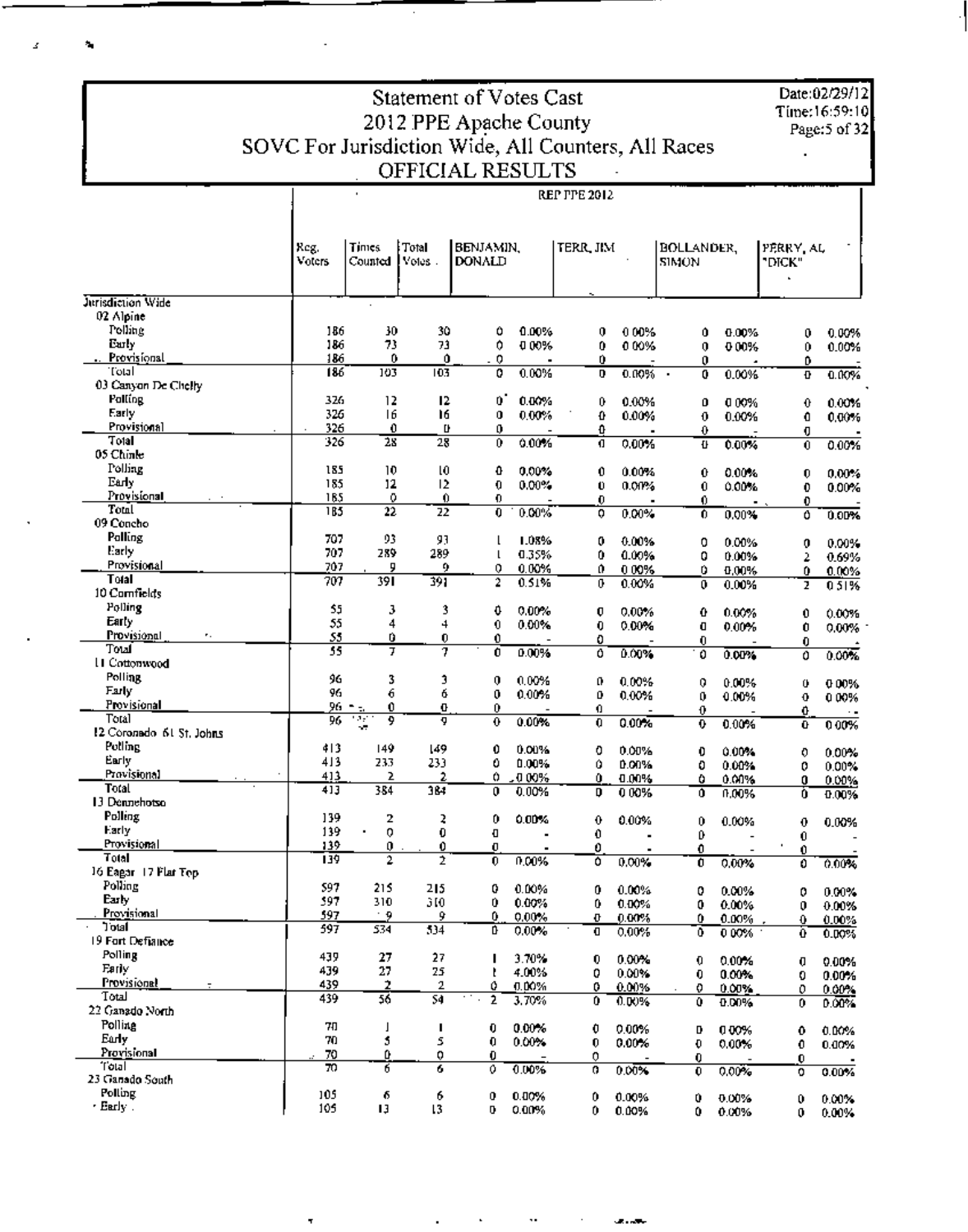|                             | Statement of Votes Cast                             |                               |             |                        |                          |           |                          |                       |                          |                                |                 |  |  |
|-----------------------------|-----------------------------------------------------|-------------------------------|-------------|------------------------|--------------------------|-----------|--------------------------|-----------------------|--------------------------|--------------------------------|-----------------|--|--|
|                             |                                                     | Time:16:59:10<br>Page:6 of 32 |             |                        |                          |           |                          |                       |                          |                                |                 |  |  |
|                             | SOVC For Jurisdiction Wide, All Counters, All Races |                               |             | 2012 PPE Apache County |                          |           |                          |                       |                          |                                |                 |  |  |
|                             |                                                     |                               |             | OFFICIAL RESULTS       |                          |           |                          |                       |                          |                                |                 |  |  |
|                             | <b>REP PPP 2012</b>                                 |                               |             |                        |                          |           |                          |                       |                          |                                |                 |  |  |
|                             |                                                     |                               |             |                        |                          |           |                          |                       |                          |                                |                 |  |  |
|                             | Reg.                                                | Times                         | Total       | BENJAMIN,              |                          | TERR, JIM |                          | <b>BOLLANDER</b>      |                          | PERRY, AL                      |                 |  |  |
|                             | voters                                              | Counted                       | votes       | DONALD                 |                          |           |                          | SIMON                 |                          | "DICK"                         |                 |  |  |
| Provisional                 | 105                                                 | 0                             | 0           | ٥                      |                          | 0         |                          | Ō                     |                          | 0                              |                 |  |  |
| <b>Total</b>                | 105                                                 | 19                            | 19          | O                      | 0,00%                    | 0         | 0.00%                    | 0                     | 0.00%                    | 0.                             | 0.00%           |  |  |
| 25 Greer<br>Polling         | 85                                                  | 10                            | 9           | O                      | 0.00%                    | 0         | $0.00\%$                 | Û                     | 0.00%                    | Û                              | 0.00%           |  |  |
| Early                       | 85                                                  | 31                            | э.          | 0                      | 0.00%                    | 0         | $0.00\%$                 | D                     | 0.00%                    | ٥                              | 0.00%           |  |  |
| Provisional                 | 85                                                  | 0                             | 0           | 0                      |                          | 0         |                          | 0                     |                          | 0                              |                 |  |  |
| Total<br>27 Houck           | 85                                                  | $+1$                          | 40          | Ō                      | 0.00%                    | 0         | 0.00%                    | 0                     | 0.00%                    | ωñ<br>0                        | 0.00%           |  |  |
| Polling                     | 109                                                 | 10                            | 10          | 0                      | 0.00%                    | o         | 0.00%                    | 0                     | 0.00%                    | 0                              | 0.00%           |  |  |
| Early                       | 109                                                 | п                             | 11          | 0                      | 0.00%                    | 0         | 0.00%                    | 0                     | 0.00%                    | 0.                             | 0.00%           |  |  |
| Provisional                 | 109                                                 | Û                             | ٥           | 0                      |                          | ۵         |                          | o                     |                          | 0                              |                 |  |  |
| Total<br>29 Kinlichee       | 109                                                 | 21                            | 21          | 0                      | 0.00%                    | 0         | 0.00%                    | 0                     | 0.00%                    | 0                              | 0.00%           |  |  |
| Polling                     | 66                                                  | 2                             | 2           | 0                      | 0.00%                    | 0         | 0.00%                    | 0                     | 0.00%                    | 1                              | 50.00%          |  |  |
| Early                       | 66                                                  | 1<br>ı                        | I           | 0                      | 0.00%                    | 0         | 0.00%                    | 0                     | 0.00%                    | 0                              | 0.00%           |  |  |
| Provisional<br>Total        | 66<br>66                                            | 0<br>3                        | 0<br>3      | 0<br>0                 | 0.00%                    | o<br>û    | 0.00%                    | 0<br>D                | 0.00%                    | ٥<br>ı                         | 33.33%          |  |  |
| 31 Klagetoh                 |                                                     |                               |             |                        |                          |           |                          |                       |                          |                                |                 |  |  |
| Polling                     | 91                                                  | 6                             | 6           | 0                      | $0.00\%$                 | 0         | 0.00%                    | 0                     | 0.00%                    | 0                              | 0.00%           |  |  |
| Еатіу<br>Provisional        | 91<br>91                                            | 5<br>0                        | 5<br>0      | 0<br>0                 | 0.00%                    | 0<br>Û    | 0.00%                    | 0<br>û                | 0.00%                    | 0<br>0                         | 0.00%           |  |  |
| Total                       | ŶĪ                                                  | П                             | īī          | Ő                      | 0.00%                    | o         | 0.00%                    | D                     | 0.00%                    | ٥                              | 0.00%           |  |  |
| 33 Lukachukai               |                                                     |                               |             |                        |                          |           |                          |                       |                          |                                |                 |  |  |
| Polling                     | 75<br>75                                            | 0                             | 0<br>2      | o<br>0                 | 0.00%                    | 0<br>û    | 0.00%                    | 0<br>0                | 0.00%                    | 0<br>0                         | 0.00%           |  |  |
| Early<br>Provisional        | 75                                                  | 2<br>0                        | 0           | 0                      |                          | Û         |                          | Û                     |                          | 0                              |                 |  |  |
| Total                       | 75                                                  | z                             | 2           | 0                      | 0.00%                    | 0         | $0.00\%$                 | 0                     | 0.00%                    | 0                              | 0.00%           |  |  |
| 35 Lupton                   |                                                     |                               |             |                        |                          |           |                          |                       | 0.00%                    |                                | 0.00%           |  |  |
| Polling<br>Early            | 65<br>65                                            | б<br>2                        | 6<br>2      | 0<br>0                 | 0.00%<br>0.00%           | ٥<br>0    | 0.00%<br>0.00%           | 0<br>0                | 0.00%                    | 0<br>0                         | 0.00%           |  |  |
| Provisional                 | 65                                                  | ı                             | ı           | ٥                      | 0.00%                    | ٥         | 0.00%                    | Ð.                    | 0.00%                    | ٥                              | 0.00%           |  |  |
| Total                       | 65                                                  | Ţ                             | 9           | ٥                      | 0.00%                    | Û         | 0.00%                    | Ð                     | 0.00%                    | ٥                              | 0.00%           |  |  |
| 37 McNary<br><b>Polling</b> | 14                                                  | 2                             | 2           | 0                      | 0.00%                    | 0         | 0.00%                    | 0                     | 0.00%                    | D                              | 0.00%           |  |  |
| Early                       | 14                                                  | 0                             | 0           | 0                      |                          | 0         |                          | 0                     |                          | 0                              |                 |  |  |
| Provisional                 | 14                                                  | 0                             | n           | ٥                      |                          | 0.        |                          | 0                     |                          | n.                             |                 |  |  |
| Total<br>39 Many Farms      | 14                                                  | z                             | z           | Û                      | 0.00%                    | 0.        | 0.00%                    | 0                     | 0.00%                    | 0                              | 0.00%           |  |  |
| Polling                     | 103                                                 | 2                             | 2           | 0                      | 0.00%                    | 0         | 0.00%                    | o                     | 0.00%                    | D                              | 0.00%           |  |  |
| Early                       | 103                                                 | 5                             | 5.          | 0                      | 0.00%                    | 0         | 0.00%                    | Đ                     | 0.00%                    | 0                              | 0.00%           |  |  |
| Provisional<br>Total        | 103<br>103                                          | 0<br>7                        | Ü.<br>7     | ٥<br>0                 | 0.00%                    | 0<br>O    | 0.00%                    | 0<br>0                | 0.00%                    | 0<br>-15<br>t.<br>$\mathbf{0}$ | $\sim$<br>0.00% |  |  |
| 41 Mexican Water            |                                                     |                               |             |                        |                          |           |                          |                       |                          |                                |                 |  |  |
| Polling                     | 42                                                  | п                             | ı           | 0                      | 0.00%                    | Û         | 0.00%                    | 0                     | 0.00%                    | 0                              | 0.00%           |  |  |
| Early                       | 42                                                  | 0                             | 0           | 0                      |                          | 0<br>0    |                          | o<br>0.               |                          | 0<br>0                         |                 |  |  |
| Provisional<br>Total        | 42<br>42                                            | 0<br>ı                        | 0<br>ı      | 0<br>0                 | 0.00%                    | 0         | 0.00%                    | $\mathbf 0$           | 0.00%                    | 0                              | 0.00%           |  |  |
| 43 Nazlini                  |                                                     |                               |             |                        |                          |           |                          |                       |                          |                                |                 |  |  |
| Polling                     | 78                                                  | 5                             | 5<br>3      | 0                      | 0.00%<br>0.00%           | 0         | 0.00%<br>0.00%           | $\boldsymbol{0}$<br>0 | 0.00%<br>0.00%           | 0                              | 000%<br>0.00%   |  |  |
| Early<br>Provisional        | 78<br>78                                            | 3                             | п           | 0<br>0                 | 0.00%                    | 0<br>0    | 0.00%                    | 0                     | 0.00%                    | 0<br>O.                        | 0.00%           |  |  |
| Total                       | 78                                                  | 9                             | 9           | 0                      | 0.00%                    | 0         | $0.00\%$                 | 0                     | 0.00%                    | ≎                              | 0.00%           |  |  |
| 45 Nutrioso                 |                                                     |                               |             |                        |                          |           |                          |                       |                          |                                |                 |  |  |
| Polling<br>Early            | ПĴ<br>113                                           | 17<br>51                      | 17<br>51    | 0<br>0                 | 0.00%<br>0.00%           | 0<br>0    | 0.00%<br>0.00%           | 0<br>0                | $0.00\%$<br>0.00%        | ⊕<br>0                         | 0.00%<br>0.00%  |  |  |
| Provisional                 | ЛΣ                                                  | o                             | o           | 0                      |                          | 0         |                          | 0.                    |                          | 0.                             |                 |  |  |
| Total                       | 113                                                 | 68                            | 38          | O                      | 0.00%                    | 0         | 0.00%                    | 0                     | 0.00%                    | 0                              | 0.00%           |  |  |
| 46 Oak Springs<br>Polling   | 45                                                  | 0                             | $\mathbf 0$ | 0                      | $\overline{\phantom{a}}$ | o         | $\overline{\phantom{a}}$ | 0                     | $\overline{\phantom{m}}$ | 0                              |                 |  |  |
|                             |                                                     |                               |             |                        |                          |           |                          |                       |                          |                                |                 |  |  |

z

۸.

 $\frac{1}{2}$ 

ä,

-www.

 $\frac{1}{4}$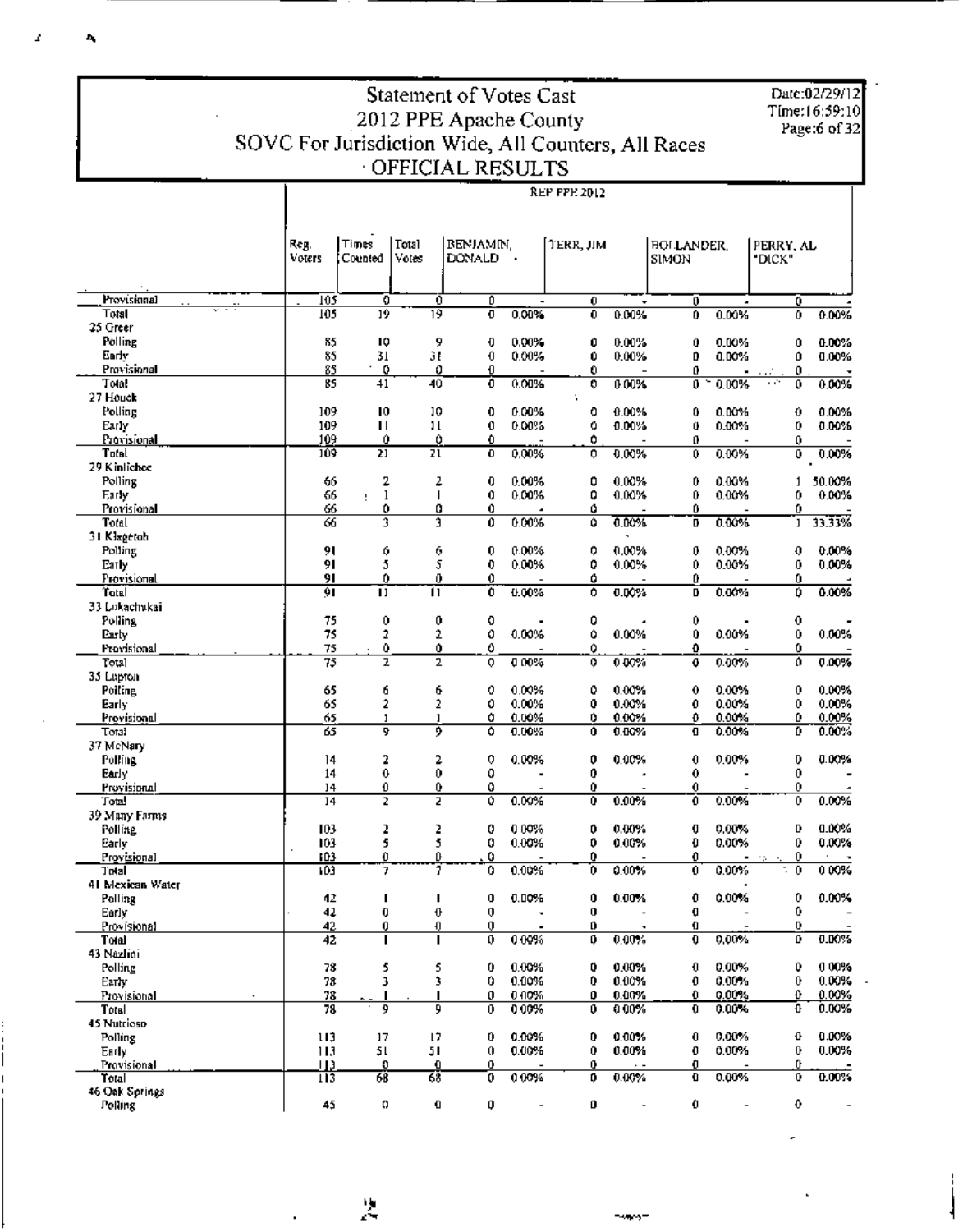## Statement of Votes Cast 2012 PPE Apache County<br>SOVC For Jurisdiction Wide, All Counters, All Races<br>OFFICIAL RESULTS

ĥ.

|                                  | Reg.<br><b>Voters</b>       | Times<br>Counted | Total<br>Votes | BENJAMIN.<br>DONALD |           |          | TERR JIM |          | BOLLANDER,<br><b>SIMON</b> |        | I PERRY, AL    |
|----------------------------------|-----------------------------|------------------|----------------|---------------------|-----------|----------|----------|----------|----------------------------|--------|----------------|
| Early                            | 45                          |                  | ı              | 0                   | $0.00\%$  | 0        | 0.00%    | o        | $0.00\%$                   | 0      | 0.00%          |
| Provisional<br>Total             | 45                          | a                | ٥              | 0                   |           | O        |          | 0        |                            | 0      |                |
| 48 Pueron East 49 Puerco West    | 45                          |                  |                | o                   | 0.00%     | 0        | 0.00%    | 0        | 0.00%                      | Ō      | 0.00%          |
| Polling                          | $\ddot{\phantom{a}}$<br>206 | 20               | 20             | o                   | 0.00%     | 0        | 0.00%    |          |                            |        |                |
| Early                            | 206                         | 44               | 44             | 0                   | 0.00%     | I)       | 0.00%    | Ø<br>0   | $0.00\%$<br>0.00%          | 0<br>п | 0.00%<br>2.27% |
| Provisional                      | 206                         | 0                | 0              | Û                   |           | 0        |          | 0        |                            | 0      |                |
| Total                            | 206                         | 64               | 64             | 0                   | 0.00%     | 0        | 0.00%    | 0        | 0.00%                      | п      | 1.56%          |
| 51 Red Mesa                      |                             |                  |                |                     |           |          |          |          |                            |        |                |
| Polling                          | 84                          | â.               | 8              | 0                   | 0.00%     | 0        | 0.00%    | 0        | 0.00%                      | 0      | 0.00%          |
| Early                            | 84                          | Э                | 3              | 0                   | 0.00%     | 0        | 0.00%    | 0        | 0.00%                      | 0      | 0.00%          |
| Provisional                      | 84                          | 0                | 0              | 0.                  |           | o        |          | ٥        |                            | 0      |                |
| Total                            | 84                          | 11               | u              | o                   | 0.00%     | ٥        | 0.00%    | 0        | 0.00%                      | 0      | 0.00%          |
| 52 Red Valley                    |                             |                  |                |                     |           |          |          |          |                            |        |                |
| Polling                          | 173                         | 15               | 15             | 0                   | 0.00%     | ٥        | 0.00%    | 0        | $0.00\%$                   | 0      | 0.00%          |
| Early                            | 173                         | 5                | 5              | 2                   | 40.00%    | 0        | 0.00%    | 0        | 0.00%                      | ٥      | 0.00%          |
| Provisional                      | 173                         | 0                | 0              | Ü                   |           | 0        |          | o        |                            | ο      |                |
| Total<br>54 Rock Point           | 173                         | 20               | 20             | Ĩ.                  | 10.00%    | 0        | 0.00%    | 0        | 0.00%                      | 0      | 0.00%          |
| Polling                          | 84                          | 9                |                |                     |           |          |          |          |                            |        |                |
| Eerly                            | 84                          | 3                | 9<br>Э         | 0<br>l              | 0.00%     | ı        | 11.11%   | 0        | $0.00\%$                   | 0      | 0.00%          |
| Provisional                      | 84                          | 0                | 0.             | ٥                   | 33.33%    | O        | 0.00%    | 0        | 0.00%                      | 0      | 0.00%          |
| Total                            | 84                          | 12               | 12             |                     | 833%      | ⊻        | 8.33%    | D<br>Ð   | 0.00%                      | 0<br>0 | 0.00%          |
| 56 Rough Rock                    |                             |                  |                |                     |           |          |          |          |                            |        |                |
| Polling                          | 55                          | 0                | 0              | 0                   |           | 0        |          | 0        |                            | Q      |                |
| Farty                            | 55                          | 2                | 2              | 0                   | 0.00%     | 0        | 0.00%    | 0        | 0.00%                      | 0      | 0.00%          |
| Provisional                      | 55                          | Û                | ū              | 0                   |           | 0        |          | 0        |                            | 0      |                |
| Total                            | 55                          | 2                | 2              | 0                   | 0.00%     | 0        | 0.00%    | 0        | 0.00%                      | Ó      | 0.00%          |
| 58 Round Rock                    |                             |                  |                |                     |           |          |          |          |                            |        |                |
| Polling                          | 52                          | 2                | 2              | Q                   | 0.00%     | 0        | 0.00%    | ٥        | 0.00%                      | 0      | 0.00%          |
| Early                            | 52                          | 2                | ż              | Û                   | 0,00%     | 0        | 0.00%    | 0        | 0.00%                      | 0      | 0.00%          |
| Provisional                      | 52                          | 0                | ٥              | O                   |           | 0        |          | 0        |                            | 0      |                |
| Total                            | 52                          | 4                | 4              | 0                   | 0.00%     | o        | 0.00%    | 0        | 0.00%                      | û      | 0.00%          |
| 59 Round Valley 70 Springerville |                             |                  |                |                     |           |          |          |          |                            |        |                |
| Polling                          | 376                         | 143              | 143            | Û                   | 0.00%     | 0        | 0.00%    | ٥        | 0.00%                      | 1      | 0.70%          |
| Early                            | 376                         | 157              | 157            | 0                   | 0.00%     | 0        | 0.00%    | 0        | 0.00%                      | 0      | 0.00%          |
| Provisional<br>Total             | 376<br>376                  | Û<br>300         | o              | 0                   |           | 0        |          | <u>o</u> |                            | Û      |                |
| 65 St. Michaels                  |                             |                  | 300            | 0                   | 0.00%     | Ū        | 0.00%    | 0        | 0.00%                      | ٠      | 0.33%          |
| <b>Politing</b>                  | 212                         | 15               | 15             | ٥                   | 0.00%     | o        | 0.00%    |          |                            |        |                |
| Early                            | 212                         | 6                | ó              | O                   | 0.00%     | ٥        | 0.00%    | Q<br>0   | $0.00\%$                   | 0      | 0.00%          |
| Provisional                      | 212                         | o                | 0              | 0                   |           | 0        |          | 0        | $0.00\%$                   | 0<br>0 | 0.00%          |
| Total                            | 212                         | $\overline{21}$  | 21             | 0                   | 0.00%     | 0        | 0.00%    | 0        | 0.00%                      | Û      | 0.00%          |
| 67 Sawmill                       |                             |                  |                |                     |           |          |          |          |                            |        |                |
| Polling                          | 67                          | z.               | 2              | Û                   | 0.00%     | 0        | 0.00%    | Û        | 0.00%                      | 0      | 0.00%          |
| Eurly                            | 67                          | п                | 1              |                     | 1 100 00% | 0        | 0.00%    | Ô        | 0.00%                      | 0      | 0.00%          |
| <u>Provisional</u>               | 67                          | ₫                | 0.             | 0                   |           | $\theta$ |          | 0        |                            | 0      |                |
| `Fot∌]                           | 67                          | ī                | 3              |                     | 33.33%    | Ō        | 0.00%    | 0        | 0.00%                      | 0      | 0.00%          |
| 74 Steamboat                     |                             |                  |                |                     |           |          |          |          |                            |        |                |
| Polling                          | 77                          | 2                | 2              | Ď                   | $0.00\%$  | 0        | 0.00%    | 0        | 0.00%                      | 0      | 0.00%          |
| Early                            | 77                          | 2                | 2              | 0                   | 0.00%     | 0        | 0.00%    | 0        | 0.00%                      | 0      | 0.00%          |
| Provisional                      | 77                          | 0                | 0              | 0                   |           | 0        |          | O        |                            | 0      |                |
| Total<br>76 Sweetwater           | 77                          | 4                | 4              | 0                   | 0.00%     | 0        | 0.00%    | O        | 0.00%                      | 0      | 0.00%          |
| Polling                          |                             |                  |                |                     |           |          |          |          |                            |        |                |
| Eurly.                           | 123<br>123                  | В<br>4           | 8<br>4         | o                   | 0.00%     | 0        | 0.00%    | ٥        | 0.00%                      | 0      | 0.00%          |
| <b>Provisional</b>               | 123                         | 0                | 0              | o<br>۵              | 0.00%     | 0        | 0.00%    | Û        | 0.00%                      | 0      | 0.00%          |
| 'Fotal                           | 123                         | $\overline{12}$  | ïž             | 0                   | 0.00%     | Ò        | 0.00%    | ٥<br>Ð   | 0.00%                      | ٥<br>0 | 0.00%          |
| 78 Tachee                        |                             |                  |                |                     |           |          |          |          |                            |        |                |

**REP PPG 2012** 

 $\overline{1}$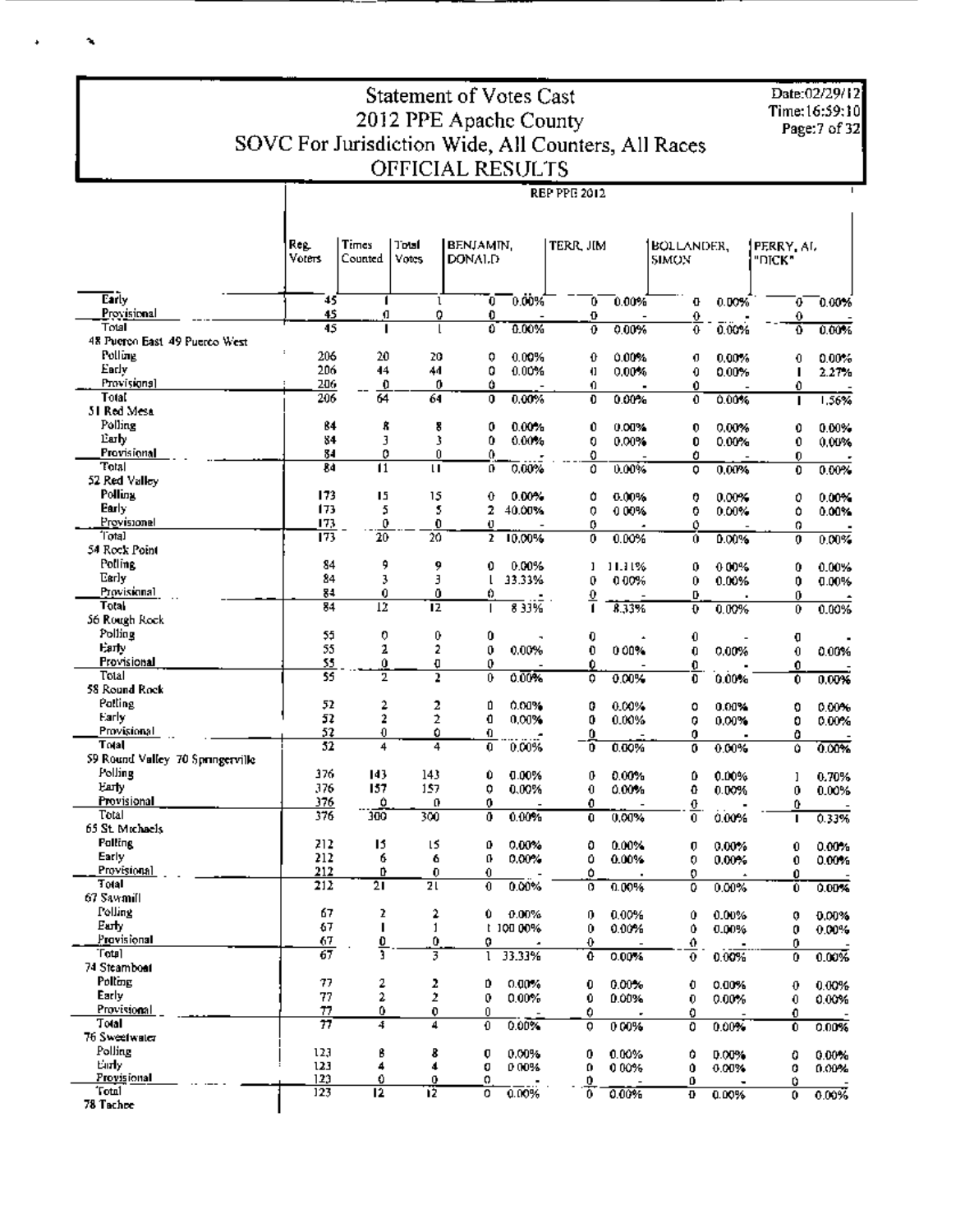## Statement of Votes Cast Statement of Votes Cast<br>2012 PPE Apache County<br>SOVC For Jurisdiction Wide, All Counters, All Races<br>OFFICIAL RESULTS

**REP PPE 2012** 

|                    | Reg.<br>Voters | 1 imes<br>Counied       | Total<br>Votes | BENJAMIN,<br><b>DONALD</b> |        | TERR, JIM<br>٠. |            | <b>BOLLANDER</b><br>SIMON |            | PERRY, AL<br>"DICK" |    |          |
|--------------------|----------------|-------------------------|----------------|----------------------------|--------|-----------------|------------|---------------------------|------------|---------------------|----|----------|
| <b>Polling</b>     | 33             | 2                       | ż              | o                          | 0.00%  | 0               | 0.00%      | 0                         | 0.00%      |                     | ٥  | 0.00%    |
| Early              | 33             | 0                       | Ð              | Ð                          |        | 0               |            | 0                         |            |                     | 0  |          |
| Provisional        | 33             | 0                       | O              | 0                          |        | 0               |            | $\bullet$                 |            | ٠.                  | 0  |          |
| Total              | 35             | z                       | 2              | $\overline{0}$             | 0.00%  | Ò               | 0.00%      | 0                         | 0.00%      | $\overline{\cdot}$  | 0  | 0.00%    |
| 80 Teed Nos Pos    |                |                         |                |                            |        |                 |            |                           |            |                     |    |          |
| Polling            | 121            | 4                       | 3              |                            | 33.33% | 0               | 0.00%      | ٥                         | 0.00%      |                     | 0  | 0.00%    |
| Early              | 121            | 9                       | 9              | 0                          | 0.00%  | 0               | 0.00%      | 0                         | 0.00%      |                     | 0  | 0.00%    |
| Provisional        | $-121$         | 0                       | 0              | 0                          |        | 0               |            | 0                         |            |                     | û  |          |
| Total              | 21             | и<br>13                 | 12             |                            | 8.33%  | 0               | 0.00%      | Ő                         | 0.00%      |                     | 0  | 0.00%    |
| 82 Vernon          |                |                         |                |                            |        |                 |            |                           |            |                     |    |          |
| Polling            | 587            | 100                     | 100            | 0                          | 0.00%  | ۵               | 0.00%      | 0                         | 0.00%      |                     | 0  | 0.00%    |
| Early              | 587            | 202                     | 202            | 0                          | 0.00%  | 0               | $0.00\%$   | 0                         | 0.00%      |                     | 0  | 0.00%    |
| <b>Provisional</b> | 587            | 6                       | 6              | 0                          | 0.00%  | 0               | 0.00%      | ٥                         | 0.00%      |                     | 0  | 0.00%    |
| Total              | 587            | 308                     | 308            | 0                          | 0.00%  | 17<br>٥         | 0.00%      | 0                         | $0.00\%$ . |                     | Ű. | 0.00%    |
| 84 Wheatfields     |                |                         |                |                            |        |                 |            |                           |            |                     |    |          |
| Polling            | 79             | 2                       | z              | 0                          | 0.00%  | û               | $0.00\%$ : | 0                         | 0.00%      |                     | n  | 0.00%    |
| Early              | 79             | 6                       | 6              | o                          | 0.00%  | 0               | 0.00%      | ű                         | 0.00%      |                     | o  | 0.00%    |
| Provisional        | 79             | 0                       | 0              | ٥                          |        | 0               |            | 0                         |            | -5                  | 0  |          |
| Total              | 79             | $\overline{\mathbf{g}}$ | Я              | o                          | 0.00%  | 0               | 0.00%      | Ű                         | 0.00%      |                     | O. | 0.00%    |
| 86 Wide Rutns      |                |                         |                |                            |        |                 |            |                           |            |                     |    |          |
| Polling            | 45             | 2                       | z              | 0                          | 0.00%  | O               | 0.00%      | 0                         | 0.00%      |                     | o  | 0.00%    |
| Early              | 45             | 2                       | 2              | 0                          | 0.00%  |                 | 50.00%     | 0                         | 0.00%      |                     | 0  | 0.00%    |
| Provisional        | 45             | 0                       | 0              | û                          |        | 0               |            | 0                         |            |                     | 0  |          |
| Total              | 45             | 4                       | $\overline{4}$ | Ð                          | 0.00%  | ٠               | 25.00%     | 0                         | 0.00%      |                     | 0  | 0.00%    |
| 88 Window Rock     |                |                         |                |                            |        |                 |            |                           |            |                     |    |          |
| Pulling            | 230            | 15                      | 15             | 0                          | 0.00%  | 0               | 0.00%      | 0                         | 0.00%      |                     | ٥  | 0.00%    |
| Early              | 230            | 22                      | 22             |                            | 4.55%  | 0               | 0.00%      | 0                         | 0.00%      |                     | 0  | 0.00%    |
| Provisional        | 230            | 2                       | 2              | 0                          | 0.00%  | û               | 0.00%      | 0                         | 0.00%      |                     | 0  | 0.00%    |
| Total              | 230            | 39                      | 39             |                            | 2.56%  | 0               | 0.00%      | 0                         | 0.00%      |                     | 0  | 0.00%    |
| Total              |                |                         |                |                            |        |                 |            |                           |            |                     |    |          |
| Polling            | 6808           | 961                     | 959            | 3                          | 0.31%  |                 | 0.10%      | o                         | 0.00%      |                     |    | 0.21%    |
| Early              | 6808           | 1570                    | 1568           | 7                          | 0.45%  |                 | 0.06%      | o                         | 0.00%      |                     | 3  | 0.19%    |
| Provisional        | 6808           | 32                      | 32             | o                          | 0,00%  | 0               | $0.00\%$   | 0                         | 0.00%      |                     | 0. | $0.00\%$ |
| Total              | 6808           | $2\overline{563}$ .     | 2559           | 10                         | 0.39%  | 2               | $0.08\%$   | Ü                         | 0.00%      |                     | 5  | 0.20%    |

Date:02/29/12 Time: 16:59:10<br>Page:8 of 32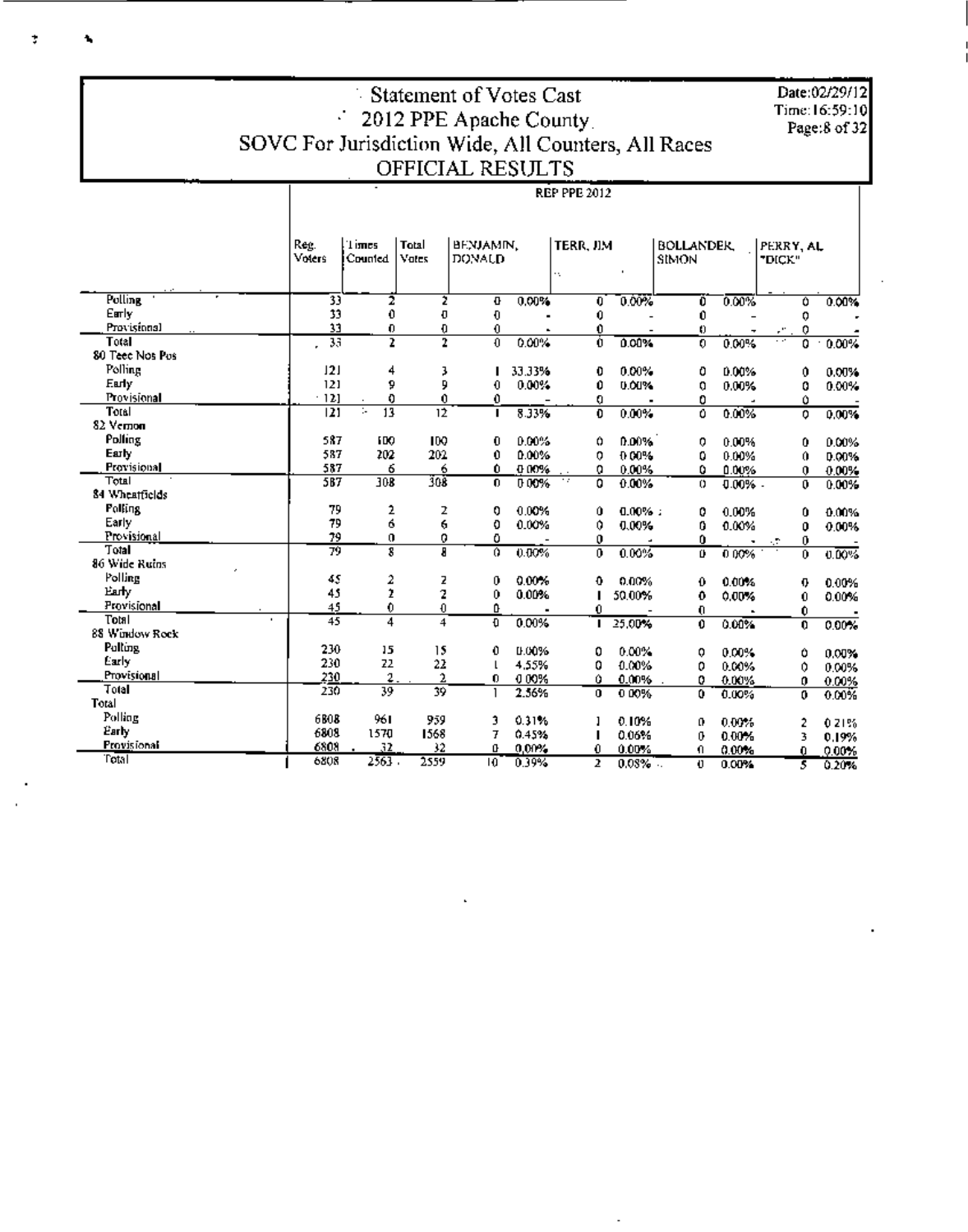### Statement of Votes Cast

 $P$ age:9 of 32 01:02:31:5m<sup>1</sup>T

Date:02/29/12

 $\mathcal{P}^{*}_{\mathcal{A}}$ 

#### OFFICIAL RESULTS SOVC For Jurisdiction Wide, All Counters, All Races 2012 PPE Apache County

| REP PPE 2012 |  |
|--------------|--|
|--------------|--|

| %69 L           | 1             | %000           | 0                   | KET 69           | 6                            | %00 0        | 0           | %00'0         | 0                   | ANG 1                                          |
|-----------------|---------------|----------------|---------------------|------------------|------------------------------|--------------|-------------|---------------|---------------------|------------------------------------------------|
| %19'91          | 1             | 200.0          | 0                   | 9400.05          | ٤                            | %00'0        | 0           | %00'0         | Û                   | anilloT                                        |
| <b>WEETER</b>   | τ             | 2,000          | 0<br>٠.             | %00 O            | O                            | 9600 O       | Đ           | %00 O         | ٥                   | <b>COMPASS OF THE SET AND</b><br><b>IEPO L</b> |
|                 | Ű             |                | 0                   |                  | Đ                            |              | O           |               | ö                   | <b>FINDIZIAOLA</b>                             |
| 9600.01         | τ             | %00'0          | 0                   | 9400 O           | O                            | %00 O        | 0           | %00 0         | Û                   | Apra                                           |
| %00 0           | û             | 9400 0         | 0                   | 9400 0           | 0                            | 9400 0       | 0           | %00 O         | 0                   | Pollog                                         |
|                 |               |                |                     |                  |                              |              |             |               |                     | HTML Observed SS                               |
| 9461.56         | 61            | %00.0          | 0                   | %96'ZI           | £                            | %HH          | 9           | %000          | 0                   | Teto T                                         |
| %00'001 Z       |               | %00'0          | 0                   | %00'0            | 0                            | %00 0        | Û           | %00'O         | O                   | Isaoisi ror <sup>g</sup>                       |
| %00 ++          | $\mathbf{u}$  | %00'0          | Ď                   | %00 S            | z                            | 9600 8       | Ţ,          | 9400 O        | 0                   | 시포크                                            |
| %ZZ ZZ          | ÿ             | 9600.0         | 0                   | %ZS 81           | 5                            | %18°+1       | Þ           | 9400 0        | 0                   | Poilíoy                                        |
| 9458 99         | LSC           | 9.00 0         | 0                   | 9689 L           | I۲                           | <b>MOT L</b> | 65          | 9600 O        | 0                   | 19 Forl Definite<br>laioT                      |
| %8L LL          | ٤             | 9600 0         | 0                   | 弱け上              | L                            | %00 0        | Ű.          | 96000         | ō                   | lenoiaivo <u>r</u> ¶                           |
| %84 S9          | 507           | 9400 0         | o                   | %11'8            | Łζ                           | %1L'8        | ŁΖ          | 960010        | 0                   | Лщ.                                            |
| %Lt 89          | Lti           | 9600 0         | O                   | %SO'9            | εı                           | 9485.5       | ζl          | 96000         | 0                   | - antilo¶                                      |
|                 |               |                |                     |                  |                              |              |             |               |                     | १०११ छन् ११ अस्वेदन छ।                         |
| %00 O           | o             | %00 0          | o                   | %00 0            | o                            | %000         | 0           | 960010        | 0                   | laioT                                          |
|                 | đ             |                | T                   |                  | ö                            |              | ō           |               | Ō                   | <b>LEDOLEIVOT<sup>T</sup></b>                  |
|                 | 0             |                | 0                   |                  | 0                            |              | 0           |               | 0                   | Early                                          |
| %000            | 0             | 960010         | 0                   | %000             | 0                            | %00'0        | 0           | %00 0         | Û                   | anillo I                                       |
| 9651719 657     |               | 9600 0         | 0                   | %18'L            | û٤                           | mss l        |             |               |                     | ostodpnmaCl { J                                |
| %00.001         | z             | %000           | 0.                  | %00 0            | ő                            | XIO O        | бΖ<br>Ō     | %000<br>%00 0 | 0<br>0              | <b>ISPO</b> L<br>Innoiaivor <sup>q</sup>       |
| 9699 TO         | 911           | 9600 0         | 0.                  | MOT L            | LΤ                           | %0EOI        | ŧZ          | %00'0         | ٥                   | 인16日                                           |
| %05 FL          | ш             | %00 0          | 0                   | %ZL'8            | ٤١                           | %9C L        | \$          | %00'0         | D                   | Ցայլսյ                                         |
|                 |               |                |                     |                  |                              |              |             |               |                     | εμμος 18 τιλ obanoro S1                        |
| %95'SS          | s             | %00 D          | 0                   | %HTH             | ı                            | WILLI        | T           | %00 0         | 0                   | Lolo T                                         |
|                 | ٥             |                | ō                   |                  | 0                            |              | 0           |               | Ð                   | <b>Broisivon</b>                               |
| 9400.05         | ε             | %000           | 0                   | %19'91           | п                            | %L9'9[       | I           | 9600'0        | O                   | Early                                          |
| %19.99          | τ             | %000           | ٥                   | %00'0            | ٥                            | 9400'0       | 0           | 960010        | 0                   | Buille <sup>q</sup>                            |
|                 |               |                |                     |                  |                              |              |             | 0             |                     | роомилиоэ тт                                   |
| mfi is          | Þ<br>ō        | %00 D          | ٥<br>Ō              | X IS 82          | τ                            | 940010       | 0           | %000          | Ù                   | laioT                                          |
| %00 SL          | £             | %000           | ٥                   | 9600.0           | $\overline{\mathbf{0}}$<br>0 | %00 0        | 0<br>0      | 9400.0        | U<br>o              | Provisivor<br>Early.                           |
| እንገንያል          | ı             | 9600 0         | û                   | %29.99           | τ                            | 9600 0       | ٥           | 9600 O        | 0                   | yniko4                                         |
|                 |               |                |                     |                  |                              |              |             |               |                     | 2blaftmol 01                                   |
| %38 LT          | 601           | %000           | 0                   | %SE SI           | -09                          | %59°LT       | 69          | %000          | 0                   | lsioff                                         |
| %रट टट          | τ             | %00 0          | ō                   | <b>WEE EE</b>    | ε                            | %HH          |             | %00 0         | 0                   | <b>Isnoizivent</b>                             |
| %tt cz          | 64.           | %00 0          | 0                   | %HT.             | sε                           | %08°I T      | Ε9          | 9400 0        | 0                   | 7ساب                                           |
| %11 OE          | 87            | %00 0          | o                   | %99 EZ           | zz                           | %8E'S        | ŝ           | 9600 0        | Û                   | वर्णालि                                        |
|                 |               |                |                     |                  |                              |              |             |               |                     | 040400 60                                      |
| mel zz          | 5             | %00'0          | 0                   | からとてて            | S                            | %60 6        | τ           | 94000         | 0                   | laioT                                          |
|                 | o             |                | ō                   |                  | 0                            |              | ū           |               | 0                   | <b>Lengisiyor</b> 1                            |
| %/991<br>%00.0E | τ<br>£        | 2000<br>9400 0 | 0<br>û              | %00 ST<br>%00'02 | ξ<br>τ                       | %EC 8        |             | %00'0         | Û                   | 도퍼시<br>Suillo I                                |
|                 |               |                |                     |                  |                              | %00 U L      |             | %00 D         | 0                   | 기비니그 50                                        |
| %00 SZ          | L             | <b>%00 0</b>   | ٥                   | WEST.            | г                            | %6711        | Þ           | 9400 0        | 0                   | JaioT                                          |
|                 | 0             |                | 0                   |                  | 0                            |              | 0           |               | 0                   | <b>Isnoizivar!</b>                             |
| %05°Z1 Z        |               | %000           | 0.                  | %ST9 I           |                              | %00'SZ Þ     |             | 940010        | 0.                  | 사폐                                             |
| %L9 IF S        |               | %00 0          | ٥                   | %00'0            | û                            | %000 0       |             | 96000         | 0                   | Polineg                                        |
|                 |               |                |                     |                  |                              |              |             |               |                     | לונשונה שם משפט 10                             |
| 9665740 64      |               | %000           | o                   | mur              | 8                            | %Z#61 OZ     |             | %000 : 0      |                     | lain T                                         |
|                 | o             |                | ۵                   |                  | 0                            |              | ٥           |               | 0                   | <b>Ιε</b> ποιέινατ!                            |
| %12'St EE       |               | %00 U          | ٥                   | ‰ያኮ ና            | Þ                            | %8161 ÞF     |             | %00 D         | o                   | Eml.                                           |
| %EEES 91        |               | %00 0          | ۰                   | %EETI F          |                              | 960007 9     |             | 9400 0        | 0.                  | Politics                                       |
|                 |               |                |                     |                  |                              |              |             |               |                     | and A So<br>obi W noitoiberuit                 |
|                 |               |                |                     |                  |                              |              |             |               |                     |                                                |
|                 |               |                |                     |                  |                              |              |             |               |                     |                                                |
|                 |               |                |                     |                  |                              |              | <b>TWIN</b> |               |                     |                                                |
|                 | ттім улимоя і |                | ากพิส <i>รพ</i> ารไ |                  | <b>PAUL, RON</b>             |              |             |               | SVCK KOAVED GEMOMGH |                                                |
|                 |               |                |                     |                  |                              |              |             |               |                     |                                                |

 $\gamma=0$ 

E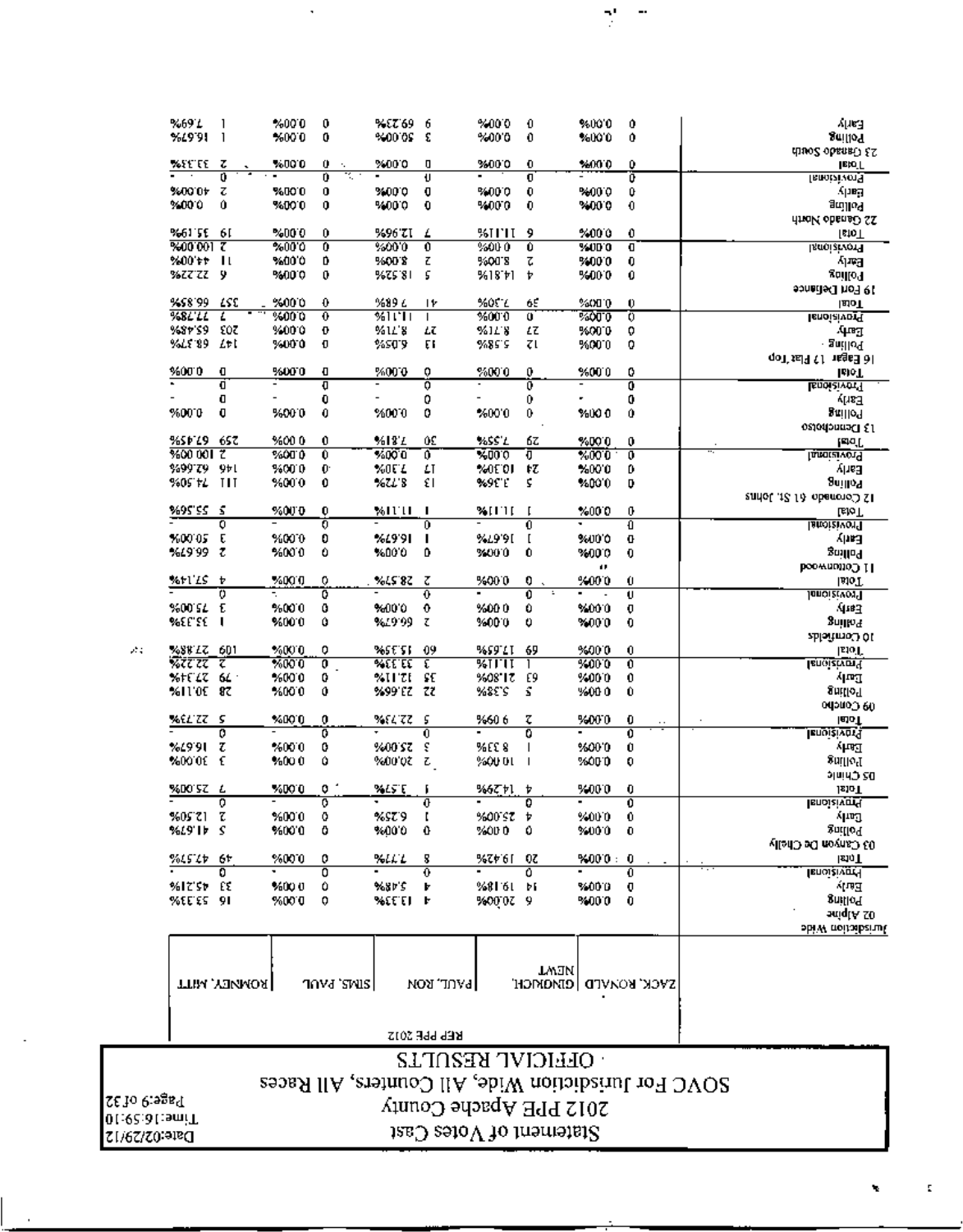### Statement of Votes Cast 2012 PPE Apache County SOVC For Jurisdiction Wide, All Counters, All Races **REP PPE 2012**

I

ă.

ī,

Date:02/29/12 Time: 16:59:10<br>Page: 10 of 32

|                             |              |                   | ZAČK, RONALD   GINORICH,<br>NEWT |                | PAUL, RON |                                   | SIMS, PAUL |                | ROMNEY, MITT |                  |
|-----------------------------|--------------|-------------------|----------------------------------|----------------|-----------|-----------------------------------|------------|----------------|--------------|------------------|
|                             |              |                   |                                  |                |           |                                   |            |                |              |                  |
| ≖∝<br>Provisional           | ٥            |                   | 0                                |                | õ         |                                   | 0          |                | ٥            |                  |
| Total                       | o            | 0.00%             | Û                                | 0.00%          | 12.       | 63.16%                            | 0          | 0.00%          | 2            | 10.53%           |
| 25 Green                    | 0            |                   | 2                                | 22.22%         | 0         | $0.00\%$                          | 0          | $0.00\%$       |              | 33.33%           |
| Polling<br>Early            | Ü            | $0.00\%$<br>0.00% | 9                                | 29.03%         | 2         | 6.45%                             | 0          | 0.00%          | з<br>9       | 29.03%           |
| Provisional                 | D            | ÷                 | Û                                |                | 0         |                                   | 0          |                | 0            |                  |
| Total                       | ٥            | 0.00%             | п                                | 27.50%         | 2         | 5.00%                             | O          | 0.00%          | 12           | 30.00%           |
| 27 Houck                    |              |                   |                                  |                |           |                                   |            |                |              |                  |
| Polling                     | 0            | 0.00%             | 2                                | 20.00%         | 0         | $0.00\%$                          | 0          | 0.00%          | 2            | 20.00%           |
| Ently                       | 0<br>Û       | 0.00%             | 3<br>Ū.                          | 27.27%         | 2         | 18.18%                            | 0          | 0.00%          | 4            | 36.36%           |
| Provisional<br>Total        | 0            | 0.00%             | 5                                | 23.81%         | ٥<br>z    | $\overline{\phantom{a}}$<br>9 52% | 0<br>Ð     | 0.00%          | 0<br>6       | 28.57%           |
| 29 Kinlichee                |              | L                 |                                  |                |           |                                   |            |                |              |                  |
| Polling                     | o            | 0.00%             | 0                                | 0.00%          | 0         | 0.00%                             | 0          | 0.00%          | Û            | 0.00%            |
| Eurly                       | 0            | 0.00%             | 0                                | 0.00%          | û         | 0.00%                             | Ð          | 0.00%          | 0            | 0.00%            |
| Provisional                 | 0            |                   | O                                |                | 0         |                                   | 0          |                | 0            |                  |
| Total                       | 0<br>$\cdot$ | 0.00%             | Û                                | 0.00%          | 0         | $0.00\%$                          | 0          | 0.00%          | Û            | 0.00%            |
| 31 Klagetoh<br>Polling      | 0            | $0.00\%$          | ı                                | 16.67%         | 0         |                                   |            |                |              |                  |
| Earry                       | 0            | 0.00%             | ı                                | 20.00%         | 0         | 0.00%<br>0.00%                    | 0<br>0     | 0.00%<br>0.00% | з<br>2       | 50.00%<br>40.00% |
| Provisional                 | 0            |                   | 0                                |                | o         |                                   | 0          |                | 0            |                  |
| Total                       | 0            | 0.00%             | $\overline{2}$                   | 18.18%         | ٥         | 0.00%                             | 0          | 0.00%          | Ĵ.           | 45.45%           |
| 33 Lukachukai               |              |                   |                                  |                |           |                                   |            |                |              |                  |
| Polling                     | Ũ            | 79 L              | 0                                |                | 0         |                                   | o          |                | 0            |                  |
| Early _                     | Đ            | 0.00%             | 0                                | 0.00%          | 0         | 0.00%                             | 0          | 0.00%          | 0            | 0.00%            |
| Provisional<br>Total        | Đ<br>0       | ٠.<br>$0.00\%$    | O<br>0                           | $0.00\%$       | Û<br>Û    | 0.00%                             | 0          | 0.00%          | 0            |                  |
| 35 Lupton                   |              |                   |                                  |                |           |                                   | 0          |                | Û            | 0.00%            |
| Polling                     | 0            | 0.00%             | 0                                | 0.00%          | 0         | $0.00\%$                          | ٥          | 0.00%          | 5            | 83.33%           |
| Early                       | 0            | 0.00%             | 0                                | 0.00%          | 0         | 0.00%                             | 0          | 0.00%          | 0            | 0.00%            |
| Provisional                 | O            | $0.00\%$          | 0                                | 0.00%          | ū         | 0.00%                             | 0          | 0.00%          | O            | $0.00\%$         |
| Total                       | Ō            | 0.00%             | 0                                | 0.00%          | 0         | 0.00%                             | 0          | 0.00%          | 5            | 55.56%           |
| 37 McNary                   |              |                   |                                  |                |           |                                   |            |                |              |                  |
| Polling<br>Early            | 0<br>0       | 0.00%<br>٠        | 0<br>0                           | $0.00\%$       |           | 2 100.00%                         | 0          | $0.00\%$       | ٥            | 0.00%            |
| Provisional                 | 0            | ÷                 | 0                                |                | 0<br>0    |                                   | 0<br>O     |                | 0<br>0       |                  |
| Total                       | 0            | 0.00%.            | 0                                | $0.00\%$       |           | 2 100.00%                         | o          | 0.00%          | 0            | 0.00%            |
| 39 Many Furms               |              |                   |                                  |                |           |                                   |            |                |              |                  |
| Polling                     | 0            | 0,00%             | ı                                | 50.00%         | 0         | 0.00%                             | 0          | $0.00\%$       | D            | <b>00%</b>       |
| Early                       | 0            | 0.00%             | 0                                | 0.00%          | ٥         | 0.00%                             | 0          | 0.00%          | z            | 40 00%           |
| Provisional<br>Total        | 0            |                   | o                                |                | o         |                                   | 0          |                | 0            |                  |
| 41 Mexican Water            | o            | 0.00%             | ı                                | 14.29%         | 0         | 0.00%                             | ٥          | 0.00%          | 2            | 28.57%           |
| Polling                     | 0            | 0.00%             | 0                                | 0.00%          |           | 1 100,00%                         | ٥          | 0.00%          | 0            | 0.00%            |
| Eurly                       | 0            | ٠                 | ٥                                |                | O         |                                   | 0          |                | Û            |                  |
| Provisional                 | 0            |                   | o                                |                | o         |                                   | 0          |                | 0            |                  |
| Tota]                       | Û            | 0.00%             | 0                                | 0.00%          |           | 1 100.00%                         | 0          | 0.00%          | 0            | 0.00%            |
| 43 Nazlini                  |              |                   |                                  |                |           |                                   |            |                |              |                  |
| Polling<br>Early -          | 0<br>0       | 0.00%<br>0.00%    | 0                                | 0.00%          | 1         | 20.00%                            | Q          | 0.00%          | 2            | 40.00%           |
| Provisional                 | o            | 0.00%             | 0<br>0                           | 0.00%<br>0.00% | 0<br>0    | 0.00%<br>0.00%                    | 0          | 0.00%          | 2            | 66 67%           |
| Total                       | û            | 0.00%             | 0                                | 0.00%          | п         | 11.11%                            | 0<br>٥     | 0.00%<br>0.00% | 0<br>4       | 0.00%<br>44.44%  |
| 45 Nutrioso                 |              |                   |                                  |                |           |                                   |            |                |              |                  |
| <b>Polling</b>              | o            | 0.00%             | 2                                | 11.76%         | 2         | 11.76%                            | Û          | 0.00%          | 10           | 58.82%           |
| Early                       | D            | $0.00\%$          | u                                | 21.57%         | 5         | 9.80%                             | û.         | $0.00\%$       | 21.          | 41,18%           |
| <b>Provisional</b><br>Total | D.           |                   | 0                                |                | ٥         |                                   | 0.         |                | 0            |                  |
| 46 Oak Springs              | 0            | 0.00%             | 13                               | 19.12%         | T         | 10.29%                            | 0          | 0.00%          | 31.          | 45.59%           |
| Polling                     | 0            |                   | 0                                |                | D         | чf                                | 0.         |                | 0            |                  |
|                             |              |                   |                                  |                |           |                                   |            |                |              |                  |

ڈیے

om.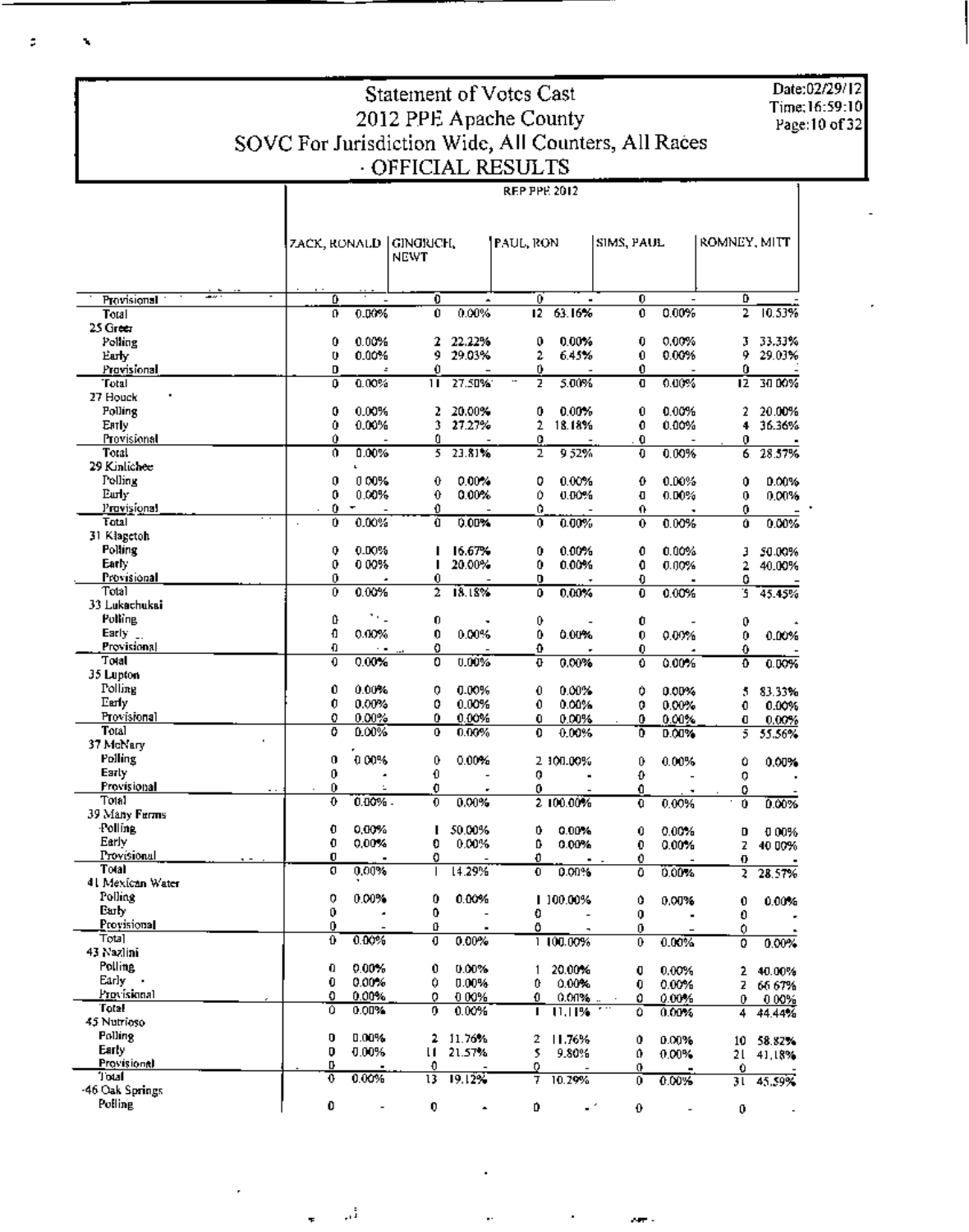Date:02/29/12<br>Time:16:59:10<br>Page:11 of 32

## Statement of Votes Cast 2012 PPE Apache County<br>SOVC For Jurisdiction Wide, All Counters, All Races

Ź.

|                                  | ZACK, RONALD   GINGRICH,<br>$\blacksquare$ |          | NEWT    |          | PAUL, RON   |          | SIMS, PAUL |                | ROMNEY, MITT |           |
|----------------------------------|--------------------------------------------|----------|---------|----------|-------------|----------|------------|----------------|--------------|-----------|
| Early                            | 0                                          | 0.00%    | 0       | 0.00%    | û           | 0.00%    | Ō          | 0.00%          | ū            | 0.00%     |
| Provisional                      | o                                          |          | 0       |          | Đ           |          | 0          |                | 0            |           |
| Total                            | o                                          | 0.00%    | ٥       | 0.00%    | 0           | 0.00%    | Ò          | 0.00%          | 0            | 0.00%     |
| 48 Puerco Hast 49 Puerco West    |                                            |          |         |          |             |          |            |                |              |           |
| Polling                          | 0                                          | $0.00\%$ | ı       | 5.00%    | 3           | 15.00%   | 0          | 0.00%          | 2            | 10.00%    |
| Early<br>Provisional             | 0                                          | 0.00%    | п       | 25.00%   | 5           | 11.36%   | 0          | 0.00%          | 10           | 22.73%    |
| Total                            | 0<br>0                                     | 0.00%    | 0<br>12 | 18.75%   | 0           |          | Û          |                | 0            |           |
| 51 Red Mesa                      |                                            |          |         |          | 8           | 12.50%   | 0          | 0.00%          | 12           | 18.75%    |
| Polling                          | 2                                          | 25.00%   | D       | 0.00%    | 3           | 37.50%   |            |                |              |           |
| Early                            | 0                                          | 0.00%    | Ð       | 0.00%    |             | 33.33%   | 0<br>0     | 0.00%<br>0.00% | 1<br>0       | 12.50%    |
| Provisional                      | 0                                          |          | 0       |          | 0           |          | 0          |                | 0            | 0.00%     |
| Total                            | z                                          | 18.18%   | 0       | $0.00\%$ | 4           | 36.36%   | 0          | 0.00%          | 1            | 9.09%     |
| 52 Red Valley                    |                                            |          |         |          |             |          |            |                |              |           |
| Polling                          | 0                                          | 0.00%    | ŧ       | 6 67%    | o           | $0.00\%$ | ı          | 6.67%          | ı            | 6.67%     |
| Early                            | ٥                                          | 0.00%    | t       | 20.00%   | Ð           | 0.00%    | 0          | 0.00%          | 0            | 0.00%     |
| Provisional                      | 0                                          |          | 0       |          | 0           |          | 0          |                | 0            |           |
| Total                            | 0                                          | $0.00\%$ | 2       | 10.00%   | 0           | $0.00\%$ | ı          | 5.00%          | п            | 5.00%     |
| 54 Reck Point                    |                                            |          |         |          |             |          |            |                |              |           |
| Polling                          | 0                                          | 0.00%    | 0       | 0.00%    | z           | 22.22%   | 0          | 0.00%          | 4            | 44.44%    |
| Early                            | Û                                          | 0.00%    | 0       | 0.00%    | 0           | 0.00%    | Ô          | 0.00%          | 2            | 66.67%    |
| Provisional                      | û                                          |          | 0       |          | 0           |          | 0          |                | û            |           |
| Total<br>56 Rough Rock           | 0                                          | 0.00%    | 0       | 0.00%    | 2           | 16.67%   | 0          | 0.00%          | 6            | 50.00%    |
| Polling                          | 0                                          |          |         |          |             |          |            |                |              |           |
| Early                            | 0                                          | 0.00%    | Û<br>0  | 0.00%    | 0           |          | 0          |                | 0            |           |
| Provisional                      | 0                                          |          | 0       |          | O           | 0.00%    | 0          | 0.00%          |              | 2 100.00% |
| Tota!                            | Ō                                          | 0.00%    | ٥       | 0.00%    | 0<br>0      | 0.00%    | 0<br>0     | 0.00%          | 0            |           |
| 58 Round Rock                    |                                            |          |         |          |             |          |            |                |              | 2 100.00% |
| Polline                          | 0                                          | $0.00\%$ | D       | 0.00%    |             | 50 00%   | 0          | 0.00%          | 1            | 50.00%    |
| Early                            | û                                          | 0.00%    | п       | 50.00%   | 1           | 50.00%   | ٥          | 0.00%          | Û            | 0.00%     |
| <b>Provisional</b>               | 0                                          |          | 0       |          | . 0         |          | 0          |                | ٥            |           |
| Total                            | 0                                          | 0.00%    | п       | 25.00%   | 2           | 50.00%   | 0          | 0.00%          |              | 25.00%    |
| 59 Round Valley 70 Springerville |                                            |          |         |          |             |          |            |                |              |           |
| Polling                          | 0                                          | 0.00%    | 6       | 4.20%    | 17          | 11.89%   | 0          | 0.00%          | 78           | 54.55%    |
| Early                            | 0                                          | 0.00%    | 29      | 18.47%   | 13          | 8.28%    | Q          | $0.00\%$       | 90           | 57.32%    |
| Provisional                      | 0                                          |          | 0       |          | o           |          | 0          |                | 0            |           |
| Total                            | o                                          | 000%     | 35      | 11.67%   | 30          | 10.00%   | 0          | 0.00%          | 168          | 56.00%    |
| 65 St. Michaels                  |                                            |          |         |          |             |          |            |                |              |           |
| Polling<br>Early                 | ٥                                          | 0.00%    | п       | 6.67%    | 0           | 0.00%    | 0          | 0.00%          | 7            | 46.67%    |
| Provisional                      | 0<br>0                                     | 0.00%    | ı       | 16.67%   | ٥           | 0.00%    | 0          | 0.00%          | 2            | 33.33%    |
| Total                            | 0                                          | 0.00%    | 0<br>Ż  | 9.52%    | D           | .        | o          |                | 0            |           |
| 67 Sawmill                       |                                            |          |         |          | 0           | 0.00%    | O          | 0.00%          | 9            | 42.86%    |
| Polling                          | o                                          | 0.00%    | Û       | 0.00%    | 0           | 0.00%    |            | $0.00\%$       |              |           |
| Early                            | 0                                          | 0.00%    | Ô       | 0.00%    | ٥           | 0.00%    | 0<br>٥     | 0.00%          |              | 2 100.00% |
| Provisional                      | 0                                          |          | o       |          | 0           |          | 0.         |                | ٥<br>Û.      | 0.00%     |
| Total                            | 0                                          | 0.00%    | Ð       | 0.00%    | $\mathbf 0$ | 0.00%    | Û          | 0.00%          |              | 2 66.67%  |
| 74 Sitamboat                     |                                            |          |         |          |             |          |            |                |              |           |
| Polling                          | 0                                          | 0.00%    | 0       | 0.00%    | 0           | 0.00%    | 0          | 0.00%          |              | 2 100.00% |
| Early                            | 0                                          | 0,00%    | Û       | 0.00%    | 1           | 50.00%   | 0          | 0.00%          | п            | 50.00%    |
| Provisional                      | ο.                                         |          | Û       |          | 0           |          | 0          |                | 0            |           |
| Total                            | 0                                          | 0.00%    | 0       | 0.00%    | L           | 25.00%   | Ő          | 0.00%          | 3            | 75.00%    |
| 76 Sweetwater                    |                                            |          |         |          |             |          |            |                |              |           |
| Polling                          | 0                                          | 0.00%    | 0       | 0.00%    | 1           | 12.50%   | 0          | $0.00\%$       | 3            | 37.50%    |
| Early<br>Provisional             | Ũ                                          | 0.00%    | Û       | 0.00%    | ٥           | 0.00%    | 0          | $0.00\%$       | 0            | 0.00%     |
| Total                            | 0                                          |          | 0       |          | 0           |          | 0          |                | 0            |           |
| 78 Tacheel                       | 0.                                         | 0.00%    | 0       | 0.00%    | 1           | 8.33%    | 0          | 0.00%          |              | 3 25:00%  |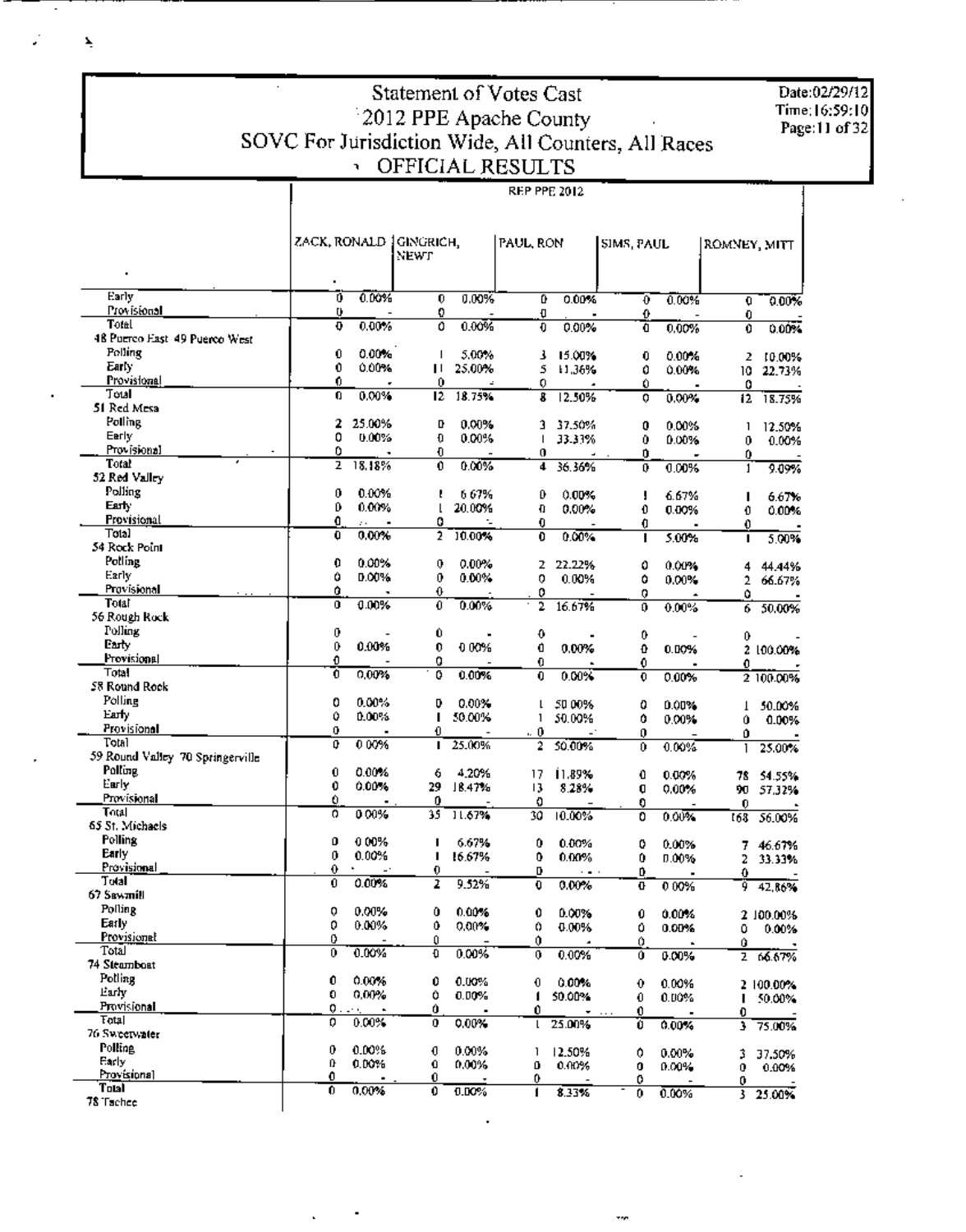Date:02/29/12 Time: 16:59:10 Page: 12 of 32

т

#### Statement of Votes Cast 2012 PPE Apache County<br>SOVC For Jurisdiction Wide, All Counters, All Races OFFICIAL RESULTS **REP PPE 2012** Ť

j.

ż,

ĥ,

|                 |   | ZACK, RONALD   |       | <b>NEWT</b> | GINGRICH, |     | PAUL, RON |             | SIMS, PAUL | ROMNEY, MITT   |                 |
|-----------------|---|----------------|-------|-------------|-----------|-----|-----------|-------------|------------|----------------|-----------------|
|                 |   |                |       |             |           |     |           |             |            |                |                 |
| Polling         |   | ö              | 0.00% |             | 2 100.00% | û   | 0.00%     | Û           | 0.00%      | O              | 0.00%           |
| Early           |   | O              |       | 0           |           | 0   |           | 0           |            | 0              |                 |
| Provisional     |   | 0              |       | 0           |           | 0   |           | O           |            | a              |                 |
| Total           |   | ō              | 0.00% |             | 2 100,00% | ö   | 0.00%     | Ð           | 0.00%      | 0              | 0.00%           |
| 80 Tecc Nos Pos |   |                |       |             |           |     |           |             |            |                |                 |
| <b>Polling</b>  |   | 0              | 0.00% | 0           | 0.00%     | Û   | 0.00%     | 0           | $0.00\%$   | 2              | 66.67%          |
| Early           |   | 0              | 0.00% |             | 11.11%    | 0   | 0.00%     | 0           | 0.00%      | ż              | 22.22%          |
| Provisional     |   | 0              | ۰.    | 0           |           | Û   |           | $\mathbf 0$ |            | 0              |                 |
| Total           |   | $\overline{0}$ | 0.00% |             | 8.33%     | 0   | 0.00%     | 0           | $0.00\%$   | $\overline{4}$ | 33.33%          |
| 82 Vernon       |   |                |       |             |           |     |           |             |            |                |                 |
| Polling         |   | 0              | 0.00% | 14          | 14,00%    | 12  | 12.00%    | 0           | 0.00%      | 33.            | 33.00%          |
| Early<br>٠      |   | 0              | 0.00% | 39          | 19,31%    | 22  | 10.89%    | 0           | 0.00%      | 76             | 37.62%          |
| Provisional     |   | 0              | 0.00% | 0           | 0.00%     | 1   | 16.67%    | 0           | 0.00%      | 4.             | 66.67%          |
| Total           |   | D              | 0.00% | 53.         | 17.21%    | 35  | 11.36%    | 0           | 0.00%      | U3             | 36.69%          |
| 84 Wheatfields  |   |                |       |             |           |     |           |             |            |                |                 |
| Polling         |   | 0              | 0.00% | 0           | 0.00%     |     | 50.00%    | 0           | 0.00%      |                | 50.00%          |
| Early           |   | 0              | 0.00% | 2           | 33.33%    | 0   | 0.00%     | ٥           | 0.00%      | 2              | 33.33%          |
| Provisional     |   | 0              |       | 0.          |           | 0   |           | 0           |            | ٥              |                 |
| Total           |   | o              | 0.00% | ż           | 25.00%    |     | 12.50%    | 0           | 0.00%      | 3              | 37.50%          |
| 86 Wide Ruins   |   |                |       |             |           |     |           |             |            |                |                 |
| Polling         |   | 0              | 0.00% | o           | 0.00%     | Û   | 0.00%     | 0           | 0.00%      | 0              | 0.00%           |
| Early.          | ٠ | 0              | 0.00% | 0           | 0.00%     | 1   | 50.00%    | O           | $0.00\%$   | 0              | 0.00%           |
| Provisional     |   | 0              |       | 0           |           | 0   |           | 0.          |            | 0              | $\cdot$ $\cdot$ |
| Total           |   | Ü              | 0.00% | Ō           | 0.00%     | ı   | 25.00%    | $\bf{0}$    | 0.00%      | 0              | 0.00%           |
| 88 Window Rock  |   |                |       |             |           |     |           |             |            |                |                 |
| Polling -       |   | 0              | 0.00% | z           | 13.33%    | ı   | 6.67%     | Û           | 0.00%      | 9              | 60.00%          |
| Early           |   | 0              | 0.00% | 3           | 13.64%    | Û   | 0.00%     | Ü           | 0.00%      | 7.             | 31,82%          |
| Provisional     |   | o              | 0.00% | 0           | 0.00%     | 0   | 0.00%     | 0.          | 0.00%      | 1              | 50.00%          |
| Total           |   | 0              | 0.00% | s           | 12.82%    |     | 2.56%     | 0           | 0.00%      | 17             | 43.59%          |
| Total           |   |                |       |             |           |     |           |             |            |                |                 |
| Polling         |   | 2              | 021%  | 68          | 7.09%     | ш   | 11,57%    |             | 0.10%      | 491            | 51.20%          |
| Farly           |   | O              | 0.00% | 248         | 15.82%    | 152 | 9.69%     | ٥           | $0.00\%$   | 719.           | 45.85%          |
| Provisional     |   | 0              | 0.00% |             | 3.13%     |     | 5 15.63%  | 0           | 0,00%      |                | 18 56.25%       |
| Total           |   | 2              | 0.08% | 317         | 12.39%    | 268 | 10.47%    |             | 0.04%      | 1779.          | <b>4700%</b>    |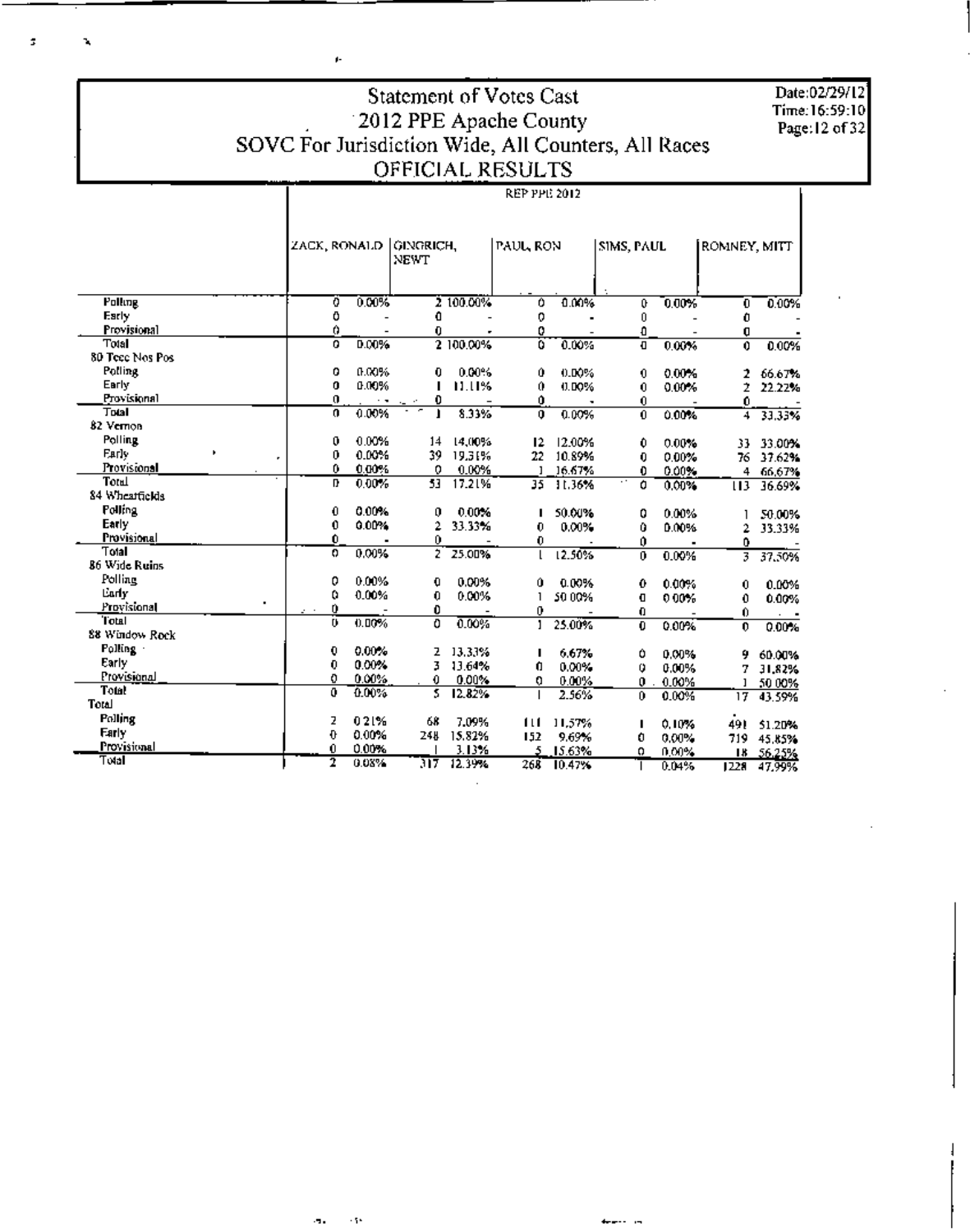Date:02/29/12<br>Time:16:59:10 Page: 13 of 32

Τ

# Statement of Votes Cast 2012 PPE Apache County<br>SOVC For Jurisdiction Wide, All Counters, All Races<br>OFFICIAL RESULTS

 $\bar{\bar{z}}$ 

 $\Delta$ 

|                           | CALLAHAN.<br>MARK |                | CISNEROS,<br>CESAR |          | LYNCH, FRANK |                   | SKELLEY.<br>CHARLES |                      | arnett.<br>WAYNE<br>CHARLE |                   |
|---------------------------|-------------------|----------------|--------------------|----------|--------------|-------------------|---------------------|----------------------|----------------------------|-------------------|
| Jurisdiction Wide         |                   |                |                    |          |              |                   |                     |                      |                            |                   |
| 02 Alpine                 |                   |                |                    |          |              |                   |                     |                      |                            |                   |
| Polling                   | 0                 | 0.00%          | 0                  | 0.00%    | 0            | 0.00%             | 0                   | 0.00%                | 0.                         | 0.00%             |
| Early                     | 0                 | 0.00%          | 0                  | 0.00%    | 0            | 0.00%             | 0                   | 0.00%                | 0                          | 0.00%             |
| Provisional<br>Total      | 0<br>0            | 0 00%          | 0<br>0             | 0.00%    | 0.<br>û      | 0.00%             | o<br>٥              | 0.00%                | Û<br>D                     | 0.00%             |
| 03 Canyon De Chelly.      |                   |                |                    |          |              |                   |                     |                      |                            |                   |
| Polling                   | 0                 | 0.00%          | 0                  | 0.00%    | 0            | $0.00\%$          | O                   | 0.00%                | 0                          | 0.00%             |
| Early                     | 0                 | 0.00%          | Û                  | 0.00%    | o            | 0.00%             | 0                   | 0.00%                | 0                          | 0.00%             |
| Provisional               | ٥                 |                | o                  |          | 0            |                   | 0                   |                      | 0                          |                   |
| Total                     | 0                 | 0.00%          | 0                  | 0.00%    | 0            | $0.00\%$          | 0                   | 0.00%                | Û                          | 0.00%             |
| 05 Chinle                 |                   |                |                    |          |              |                   |                     |                      |                            |                   |
| Polling                   | 0                 | 0.00%          | 0                  | 0.00%    | 0            | $0.00\%$          | 0                   | 0.00%                | 0                          | 0.00%             |
| Farly                     | 0                 | 0.00%          | O                  | 0.00%    | 0            | $0.00\%$          | o                   | 0.00%                | Ô                          | 0.00%             |
| Provisional               | D                 |                | 0                  |          | 0            |                   | 0.<br>$\cdot$       | $\ddot{\phantom{0}}$ | ٥                          |                   |
| Total                     | 0                 | 0.00%          | 0                  | 0.00%    | òī           | 0.00%             | Ð                   | 0.00%                | ō                          | 0.00%             |
| 09 Concho                 |                   |                |                    |          |              |                   |                     |                      |                            |                   |
| Polling                   | 0.                | $+0.00%$       | 0                  | 0.00%    | 0            | 0.00%             | 0                   | 0.00%                | D                          | 0.00%             |
| Early                     | 0                 | 0.00%          | 0                  | 000%     | ٥            | 0.00%             | O                   | 0.00%                | 0                          | 0.00%             |
| Provisional               | 0                 | $0.00\%$       | 0                  | 0.00%    | 0            | 0.00%             | 0                   | 0.00%                | 0                          | 0.00%             |
| Total                     | 0                 | 0.00%          | Û                  | 0.00%    | 0            | 0.00%             | 0.                  | 0.00%                | ₿                          | 0.00%             |
| 10 Comfields              |                   |                |                    |          |              |                   |                     |                      |                            |                   |
| Polline                   | 0                 | 0.00%          | ٥                  | 0.00%    | 0            | $0.00\%$          | 0                   | $-0.00\%$            | 0                          | 0.00%             |
| Early<br>Provisional      | 0                 | $0.00\%$       | ٥                  | 0.00%    | 0            | $0.00\%$          | 0                   | 0.00%                | 0                          | 0.00%             |
| Total                     | 0                 | 0.00%          | 0                  |          | 0            |                   | 0.                  |                      | 0                          |                   |
| 11 Cattonwood             | Ó                 |                | 0                  | 0.00%    | ö            | 0.00%             | 0                   | $0.00\%$             | Û                          | 0.00%             |
| Polling                   | 0                 | 0.00%          | 0                  | 0.00%    |              |                   |                     |                      |                            |                   |
| Early                     | 0                 | 0.00%          | D                  | 0.00%    | 0<br>0       | $0.00\%$<br>0.00% | 0                   | 0.00%                | 0                          | 0.00%             |
| Provisional               | 0                 |                | O                  |          | û            |                   | 0                   | $0.00\%$             | ٥                          | 0.00%             |
| Total                     | O.                | $0.00\%$       | 0                  | 0.00%    | û            | 0.00%             | 0<br>$\theta$       | 0.00%                | Û<br>û                     | 0.00%             |
| 12 Coronado 61 St, Johns  |                   |                |                    |          |              |                   |                     |                      |                            |                   |
| Polling                   | Q                 | $0.00\%$       | 0                  | 0.00%    | o            | $0.00\%$          | 0                   | 0.00%                | 0                          | 0.00%             |
| Early                     | 0                 | $0.00\%$       | Û                  | 0.00%    | 0            | $0.00\%$          | 0                   | 0.00%                | 0                          | 0.00%             |
| Provisional               | 0                 | $0.00\%$       | 0                  | 0.00%    | 0            | 0.00%             | 0                   | 0.00%                | 0                          | 0.00%             |
| Total                     | 0                 | $0.00\%$       | o                  | 0.00%    | 0            | 0.00%             | 0                   | $0.00\%$             | 0                          | 0.00%             |
| 13 Dennehotso             |                   |                |                    |          |              |                   |                     |                      |                            |                   |
| Polling                   | 0                 | D 00%          | 0                  | 0.00%    | 0            | 0.00%             | 0                   | 0.00%                | 0                          | $0.00\%$          |
| Early                     | 0                 | ٠              | ٥                  |          | 0            |                   | 0                   |                      | 0                          |                   |
| Provisional               | 0                 |                | ٥                  |          | 0            |                   | ٥                   |                      | 0                          |                   |
| Total                     | 0                 | 0.00%          | ٥                  | $0.00\%$ | ٥            | 0.00%             | 0                   | $0.00\%$             | ٥                          | 0.00%             |
| 16 Eagar 17 Flat Top      |                   |                |                    |          |              |                   |                     |                      |                            |                   |
| Polling                   | 0                 | $0.00\%$       | 0                  | 0.00%    | 0            | 0.00%             | ٥                   | $0.00\%$             | 0                          | 0.00%             |
| Early                     | 0                 | 0.00%          | 0                  | 0.00%    | ٥            | $0.00\%$          | o                   | 0.00%                | 0                          | 0.00%             |
| Provisional               | 0                 | $-0.00%$       | 0                  | 0.00%    | ٥            | 0.00%             | 0.                  | 0.00%                | Û                          | 0.00%             |
| Total<br>19 Fort Defiance | Û                 | 0.00%          | o                  | 0.00%    | 0            | 0.00%             | 0                   | 0.00%                | ٥                          | 0.00%             |
| Polling                   | ۰o                |                |                    |          |              |                   |                     |                      |                            |                   |
| Early                     |                   | 0.00%          | 0                  | 0.00%    | 0            | 0.00%             | o                   | 0.00%                | 0                          | 0.00%             |
| Provisional               | 0                 | 0.00%          | 0                  | 0.00%    | 0            | 0.00%             | ٥                   | 0.00%                | 0                          | 0.00%             |
| Total                     | D<br>0            | 0.00%<br>0.00% | 0<br>o             | 0.00%    | 0            | $0.00\%$          | 0                   | 0.00%                | 0                          | 0.00%             |
| 22 Ganado North           |                   |                |                    | 0.00%    | O            | 0.00%             | 0                   | 0.00% -              | o                          | 0.00%             |
| Polling                   | 0                 | 0.00%          | 0                  | 0.00%    | 0            | 0.00%             |                     |                      |                            |                   |
| Early                     | 0                 | $0.00\%$       | 0                  | 0.00%    | 0            | 0.00%             | o<br>0              | 0.00%<br>0.00%       | o                          | $0.00\%$<br>0.00% |
| Provisional               | 0                 |                | 0                  |          | 0            |                   | 0                   |                      | Û<br>Û                     |                   |
| Total                     | Û                 | 0.00%          | 0                  | 0.00%    | o            | 0.00%             | 0                   | 0.00%                | 0                          | 0.00%             |
| 23 Ganado Stutth          |                   |                |                    |          |              |                   |                     |                      |                            |                   |
| Polling                   | 0                 | 0.00%          | û                  | $0.00\%$ | 0            | 0.00%             | 0                   | $0.00\%$             | 0                          | 0.00%             |
| Early                     | 0                 | 0.00%          | Û                  | 0.00%    | 0            | 0.00%             | 0                   | $0.00\%$             | 0                          | 0.00%             |

sh.

 $\pm4$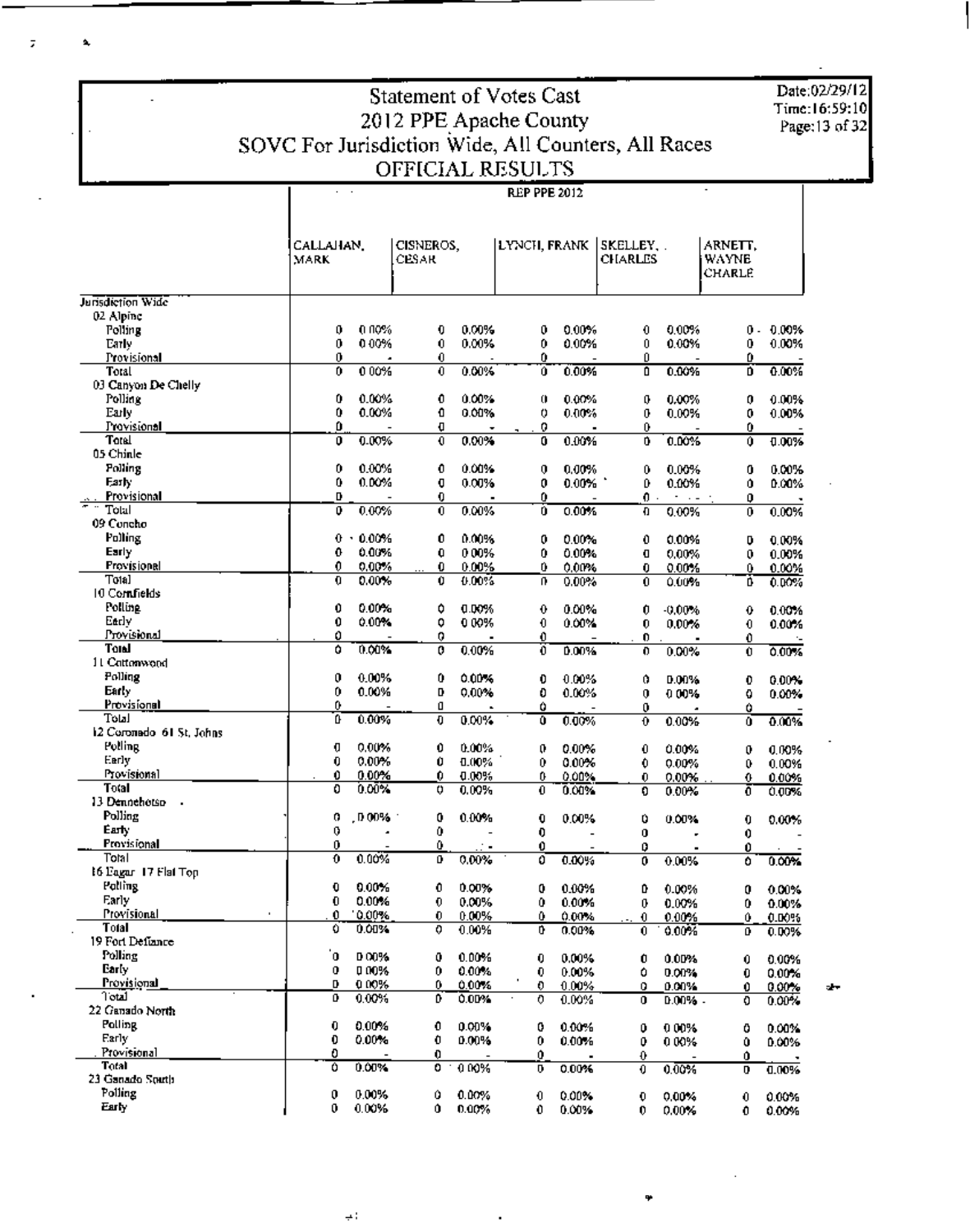### Statement of Votes Cast Statement of Votes Case<br>
2012 PPE Apache County<br>
SOVC For Jurisdiction Wide, All Counters, All Races<br>
OFFICIAL RESULTS T **REP PPE 2012**

ÿ

 $\mathbf{a}$ 

Date:02/29/12<br>Time:16:59:10<br>Page:14 of 32

|                             |                     |                            | <b>REP PPE 2012</b>    |                        |                                   |
|-----------------------------|---------------------|----------------------------|------------------------|------------------------|-----------------------------------|
|                             |                     |                            |                        |                        |                                   |
|                             | CALLAHAN,<br>mark   | CISNEROS.<br>CESAR         | LYNCH, FRANK (SKELLEY, | CHARLES.               | ARNETT.<br><b>WAYNE</b><br>CHARLE |
| Provisional                 | Đ,                  | Ō                          | 0                      | Û<br>-                 | D                                 |
| Total                       | 0<br>0.00%          | 0<br>0.00%                 | ö<br>0.00%             | ٥<br>0.00%             | $\mathbf 0$<br>0.00%              |
| 25 Green                    |                     |                            |                        |                        |                                   |
| <b>Polling</b>              | ٥<br>0.00%          | Û<br>0.00%                 | ٥<br>0.00%             | 0<br>0.00%             | 0<br>0.00%                        |
| Early                       | Ô<br>0.00%          | 0<br>0.00%                 | $\theta$<br>$0.00\%$   | 0<br>0.00%             | û<br>$0.00\%$                     |
| Provisional<br>Total        | ٥                   | 0                          | 0.                     | 0                      | Û                                 |
| 27 Houck                    | 0.00%<br>ū          | 0<br>0.00%                 | 0<br>0.00%             | ö<br>0.00%             | o<br>000%                         |
| Polling                     | 0<br>0.00%          |                            |                        |                        |                                   |
| Early                       | 0<br>0.00%          | 0<br>0.00%                 | û<br>0.00%             | 0<br>0.00%             | 0<br>0.00%                        |
| Provisional                 | Û                   | 0<br>0,00%<br>0            | o<br>0.00%             | D.<br>0.00%            | 0<br>0.00%                        |
| Total                       | 0<br>0.00%          | 0<br>0.00%                 | 0<br>0<br>0.00%        | 0                      | 0                                 |
| 29 Kinlichee                |                     |                            |                        | 0<br>0.00%             | 0<br>0.00%                        |
| Polling                     | 0<br>0.00%          | Ď<br>0.00%                 | 0<br>0.00%             | 0<br>0.00%             |                                   |
| Early                       | 0<br>0.00%          | Ð<br>0.00%                 | o<br>0.00%             | 0<br>0.00%             | 0<br>0.00%                        |
| Provisional                 | o                   | 0.                         | 0                      | 0                      | 0<br>0.00%<br>٥                   |
| Total                       | 0<br>0.00%          | 0<br>0.00%                 | 0<br>0.00%             | ō<br>0.00%             | 0.00%<br>0                        |
| 31 Klageton                 |                     |                            |                        |                        |                                   |
| Polling                     | 0<br>0.00%          | Û<br>0.00%                 | O<br>0.00%             | 0<br>0.00%             | 0<br>0.00%                        |
| Early                       | 0<br>0.00%          | Û<br>0.00%                 | -0<br>0 00%            | 0<br>0.00%             | 0<br>0.00%                        |
| Provisional                 | 0                   | o                          | 0                      | 0                      | 0                                 |
| Total<br>33 Lukachukai.     | ô<br>0.00%          | O<br>0.00%                 | 0<br>$0.00\%$          | 0<br>0.00%             | $\overline{0}$<br>0.00%           |
| Polling<br>Early            | 0                   | 0                          | 0                      | 0.                     | 0                                 |
| Provisional                 | 0<br>0,00%          | Û<br>0.00%                 | 0<br>0.00%             | 0<br>0.00%             | 0<br>$0.00\%$                     |
| Total                       | 0                   | 0                          | 0                      | 0                      | 0                                 |
| 35 Lupton<br>Polling        | 0.009<br>0          | 0.00%<br>0                 | û<br>0.00%             | D<br>0.00%             | 0.00%<br>D                        |
| <b>Eur</b> y                | Û<br>0.00%<br>0     | 0<br>0.00%                 | 0<br>0.00%             | 0<br>0.00%             | 0<br>0.00%                        |
| Provisional                 | 0.00%<br>0<br>0.00% | o<br>0.00%                 | 0.00%<br>0.            | Đ<br>0.00%             | ٥<br>0.00%                        |
| Total                       | 0<br>0.00%          | 0<br>0.00%<br>0<br>0.00%   | 1 100.00%              | ٥<br>0.00%             | Û<br>0.00%                        |
| 37 McNary                   |                     |                            | 11,11%<br>T            | Ő<br>0.00%             | Û<br>0.00%                        |
| Polling                     | 0<br>0.00%          | 0<br>0.00%                 | 0<br>0.00%             |                        |                                   |
| Early                       | o                   | 0                          | Ð                      | Ū<br>0.00%<br>0        | 0<br>0.00%                        |
| Provisional                 | 0                   | 0                          | 0                      | 0                      | 0                                 |
| Total                       | Ô<br>0.00%          | 0<br>0.00%                 | 0.00%<br>0             | 0<br>$0.00\%$          | 0<br>O<br>0.00%                   |
| 39 Many Parms               |                     |                            |                        |                        |                                   |
| Polling                     | 0<br>0.00%          | o<br>0.00%                 | 0<br>0.00%             | 0<br>0.00%             | 0<br>0.00%                        |
| Early.                      | 0<br>0.00%          | п<br>20.00%                | 0<br>0.00%             | 0<br>0.00%             | 0<br>0.00%                        |
| <b>Provisional</b><br>Total | 0                   | 0                          | û                      | o                      | 0                                 |
| 41 Mexican Water            | 0<br>0.00%          | $\mathbf{1}$<br>14,29%     | ū<br>0.00%             | 0<br>0.00%             | 0.00%<br>0                        |
| Polling<br>Early            | 0<br>0.00%          | 0.00%<br>$\mathbf{0}$      | Û<br>0.00%             | 0<br>0.00%             | 0<br>0.00%                        |
| Provisional                 | 0                   | 0                          | 0                      | D.                     | D                                 |
| Total                       | Û                   | 0                          | П                      | Ð                      | Ð                                 |
| 43 Nazlini<br>Polling       | ō<br>0.00%          | ٥<br>0.00%                 | Ð<br>0.00%             | 0.00%<br>0             | 0.00%<br>0                        |
| Early.                      | 0<br>0.00%<br>0     | 0<br>$0.00\%$              | 0<br>0.00%             | 20.00%<br>$\mathbf{I}$ | 0.00%<br>0                        |
| Provisional                 | 0.00%<br>0.00%<br>0 | 0<br>0.00% .               | Û<br>0.00%             | 0<br>0.00%             | 0.00%<br>0                        |
| Total                       | 0<br>0.00%          | 0.<br>0.00%<br>0.<br>0.00% | 0.<br>0.00%            | o<br>0.00%             | 0.<br>0.00%                       |
| 45 Nutrioso                 |                     |                            | O<br>0.00%             | 11,11%<br>ı            | 0<br>0.00%                        |
| Polling                     | o<br>0.00%          | Û<br>$0.00\%$              | 0.00%<br>0             | 0.00%                  |                                   |
| Early                       | 0<br>0.00%          | 0<br>0.00%                 | 0<br>0.00%             | 0<br>0                 | 0<br>0.00%                        |
| Provisional                 | ٥                   | ۵                          | 0                      | 0.00%<br>0             | 0<br>0.00%<br>0                   |
| Total                       | ō<br>0.00%          | 0.00%<br>0                 | 0.00%<br>0             | 0.00%<br>0             | 0.00%<br>٥                        |
| 46 Oak Springs              |                     |                            |                        |                        |                                   |
| Polling                     | 0                   | ٥                          | 0                      | 0.<br>$\mathbf{a}$     | 0                                 |

로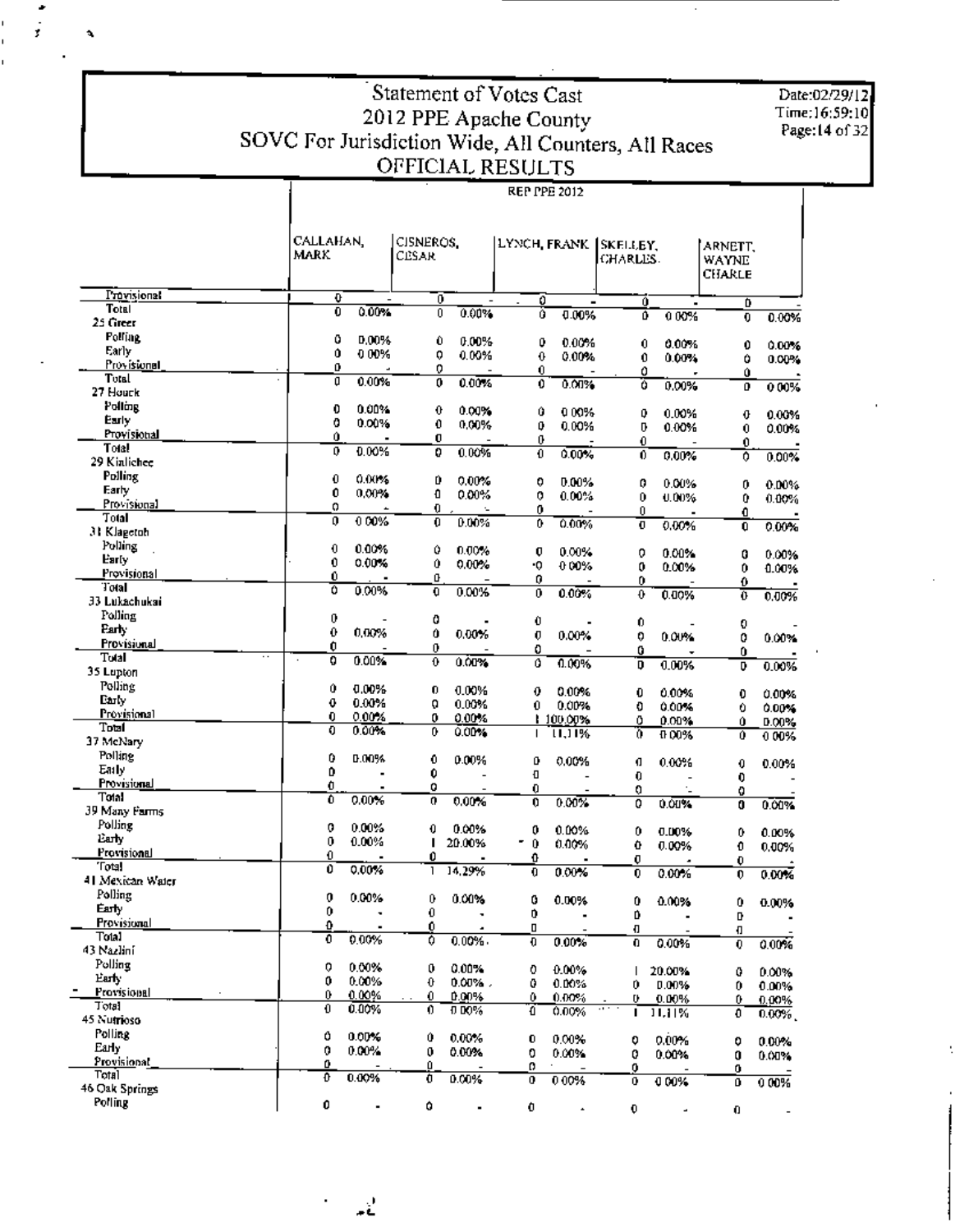Date:02/29/12 Time:16:59:10 Page:15 of 32

T

 $\cdot$ 

 $\mathcal{A}$ 

 $\blacksquare$ 

### Statement of Votes Cast 2012 PPE Apache County<br>SOVC For Jurisdiction Wide, All Counters, All Races<br>OFFICIAL RESULTS ī **REP PPE 2012**

|                                  | CALLAHAN,<br>MARK | f,             | CISNEROS.<br><b>CESAR</b> |       |        |                   | LYNCH, FRANK   SKELLEY,<br><b>CHARLES</b> |                | arnett.<br>WAYNE<br>CHARLE |                |
|----------------------------------|-------------------|----------------|---------------------------|-------|--------|-------------------|-------------------------------------------|----------------|----------------------------|----------------|
| Farly                            | $\overline{0}$    | 0.00%          | σ                         | 0.00% | Đ      | 0.00%             | ō                                         | 0.00%          | ō                          | 0.00%          |
| Provisional<br>Total             | 0<br>ō            |                | , 0                       |       | 0      |                   | 0                                         |                | 0                          |                |
| 48 Puerco East 49 Puerco West    |                   | 0.00%          | 0                         | 0.00% | 0      | 0.00%             | Ō                                         | 0.00%          | 0                          | 0.00%          |
| Polling                          | 0                 | 0.00%          | Ü                         | 0.00% | 0      | 0.00%             | 0                                         | 0.00%          | 0                          | 0.00%          |
| Early                            | $\mathsf{l}$      | 2.27%          | Ü                         | 0.00% | ٥      | 0.00%             | O                                         | 0.00%          | 0                          | 0.00%          |
| Frovisional                      | 0                 |                | 0                         |       | 0      |                   | 0.                                        |                | Ò                          |                |
| Total                            | $\mathbf{I}$      | 1.56%          | 0                         | 0.00% | ٥      | 0.00%             | 0                                         | 0.00%          | Ò                          | 0.00%          |
| 51 Red Mesa                      |                   |                |                           |       |        |                   |                                           |                |                            |                |
| Polling                          | 0                 | 0.00%          | 0                         | 0.00% | 0      | 0.00%             | Û                                         | 0.00%          | 1                          | 12.50%         |
| Farly<br>Provisional             | 0                 | 0.00%          | o                         | 0.00% | 0      | 0.00%             | o                                         | 0.00%          | 0                          | 0.00%          |
| Total                            | Û<br>0            | 0.00%          | 0<br>0                    | 0.00% | Ù<br>Đ | 0.00%             | 0<br>Û                                    | 0.00%          | 0                          | 9.09%          |
| 52 Red Valley                    |                   |                |                           |       |        |                   |                                           |                | ı                          |                |
| Polline                          | п                 | 6.67%          | D                         | 0.00% | 0      | 0.00%             | Û                                         | 0.00%          | 0                          | 0.00%          |
| Early                            | Û                 | 0.00%          | o                         | 0.00% | 0      | 0.00%             | 0                                         | 0.00%          | 0                          | 0.00%          |
| Provisional                      | 0                 |                | 0                         |       | 0      |                   | 0                                         |                | 0                          |                |
| Total                            | ı                 | 5.00%          | 0                         | 0.00% | 0      | 0.00%             | 0                                         | 0.00%          | Ď                          | 0.00%          |
| 54 Rock Point                    |                   |                |                           |       |        |                   |                                           |                |                            |                |
| Polling                          | Ō                 | 0.00%          | 0                         | 0.00% | 0      | 0.00%             | 0                                         | $0.00\%$       | O                          | 0.00%          |
| Early<br>Provisional             | 0<br>Û            | 0.00%          | 0<br>Ô۰                   | 0.00% | 0      | 0.00%             | 0                                         | $0.00\%$       | O                          | 0.00%          |
| Total                            | Ō                 | 0.00%          | $\mathbf{0}$              | 0.00% | 0<br>0 | $0.00\%$          | 0<br>ō                                    | 0.00%          | O<br>0                     | 0.00%          |
| 56 Rough Rock                    |                   |                |                           |       |        |                   |                                           |                |                            |                |
| Polling,                         | 0                 |                | 0                         |       | Ď      |                   | 0                                         |                | 0                          |                |
| Early                            | 0                 | 0.00%          | û                         | 0.00% | Ű.     | 0.00%             | 0                                         | 0.00%          | 0.                         | 0.00%          |
| Provisional                      | Ů                 |                | 0                         |       | 0      |                   | O                                         |                | ٥                          |                |
| Total                            | O                 | 0.00%          | 0                         | 0.00% | 0      | $0.00\%$          | ٥                                         | 0.00%          | o                          | 0.00%          |
| 58 Round Rock                    |                   |                |                           |       |        |                   |                                           |                |                            |                |
| Polling<br>Early                 | 0<br>0            | 0.00%<br>0.00% | Û                         | 0.00% | 0      | $0.00\%$          | 0                                         | 0.00%          | û                          | 0.00%          |
| Provisional                      | 0                 | $\sim$         | 0<br>0                    | 0.00% | 0<br>0 | 0.00%             | 0<br>٥                                    | 0.00%          | o                          | 0.00%          |
| Total                            | 0                 | 0.00%          | 0                         | 0.00% | Ô      | 0.00%             | ٥                                         | 0.00%          | 0<br>0                     | 0.00%          |
| 59 Round Valley 70 Springerville |                   |                |                           |       |        |                   |                                           |                |                            |                |
| Polling                          | 0                 | 0.00%          | O                         | 0.00% | 0      | 0.00%             | 0                                         | 0.00%          | ٥                          | 0.00%          |
| Early                            | 0                 | 0.00%          | O                         | 0.00% | 0      | 0.00%             | 0                                         | 0.00%          | O                          | 0.00%          |
| Provisional                      | 0                 |                | O                         |       | O      |                   | 0                                         |                | 0                          |                |
| Total<br>65 St. Michaels         | 0.                | 0.00%          | Đ                         | 0.00% | 0      | 0.00%             | Ò                                         | 0.00%          | 0                          | 0.00%          |
| Polling                          | 0                 | 0.00%          | û                         | 0.00% | ı      |                   |                                           |                |                            |                |
| Early                            | 0                 | 0.00%          | Û                         | 0.00% | 0      | 6.67%<br>0.00%    | 0<br>o                                    | 0.00%<br>0.00% | Ò<br>0                     | 0.00%<br>0.00% |
| Provisional                      | 0                 |                | 0                         |       | 0      |                   | ٠<br>Ô                                    |                | 0                          |                |
| Total                            | Ō                 | 0.00%          | 0                         | 0.00% | ı      | 4.76%             | ٥                                         | 0.00%          | 0                          | 0.00%          |
| 67 Sawmitl                       |                   |                |                           |       |        |                   |                                           |                |                            |                |
| Polling                          | 0                 | $0.00\%$       | 0                         | 0.00% | o      | 0.00%             | o                                         | 0.00%          | 0                          | 0.00%          |
| Farly                            | 0                 | 0.00%          | 0                         | 0.00% | o      | 0.00%             | o                                         | 0.00%          | 0                          | 0.00%          |
| Provisional<br>Total             | 0                 | 0.00%          | 0                         |       | o      |                   | 0                                         |                | 0                          |                |
| 74 Steamboat                     | 0                 |                | 0                         | 0.00% | O      | 0.00%             | Ð                                         | 0.00%          | o                          | 0.00%          |
| <b>Polling</b>                   | 0                 | 0.00%          | 0                         | 0.00% | ٥      | 0.00%             | 0                                         | 0.00%          | 0                          | 0.00%          |
| Early                            | 0                 | 0.00%          | 0                         | 0.00% | 0      | 0.00%             | 0                                         | 0.00%          | O                          | 0.00%          |
| Provisional                      | 0                 | n              | 0                         |       | 0      |                   | 0.                                        |                | 0                          |                |
| Total                            | О                 | 0.00%          | 0                         | 0.00% | 0      | 0.00%             | 0                                         | 0.00%          | 0                          | $0.00\%$       |
| 76 Sweetwater<br>Polling         | 0                 | 0.00%          | Û                         | 0.00% |        |                   |                                           | 0.00%          |                            |                |
| Early                            | 0                 | 0.00%          | 0                         | 0.00% | 0<br>0 | $0.00\%$<br>0.00% | 0<br>0                                    | $0.00\%$       | 0<br>U                     | 0.00%<br>0.00% |
| Provisional                      | o                 |                | 0                         |       | Ô      |                   | 0                                         |                | 0                          |                |
| Total                            | 0                 | 0.00%          | 0                         | 0.00% | 0      | 0.00%             | ٥                                         | 0.00%          | 0                          | 0.00%          |
| 78 Tachee                        |                   |                |                           |       |        |                   |                                           |                |                            |                |

 $\mathbf f$ 

 $\mathbf{r}$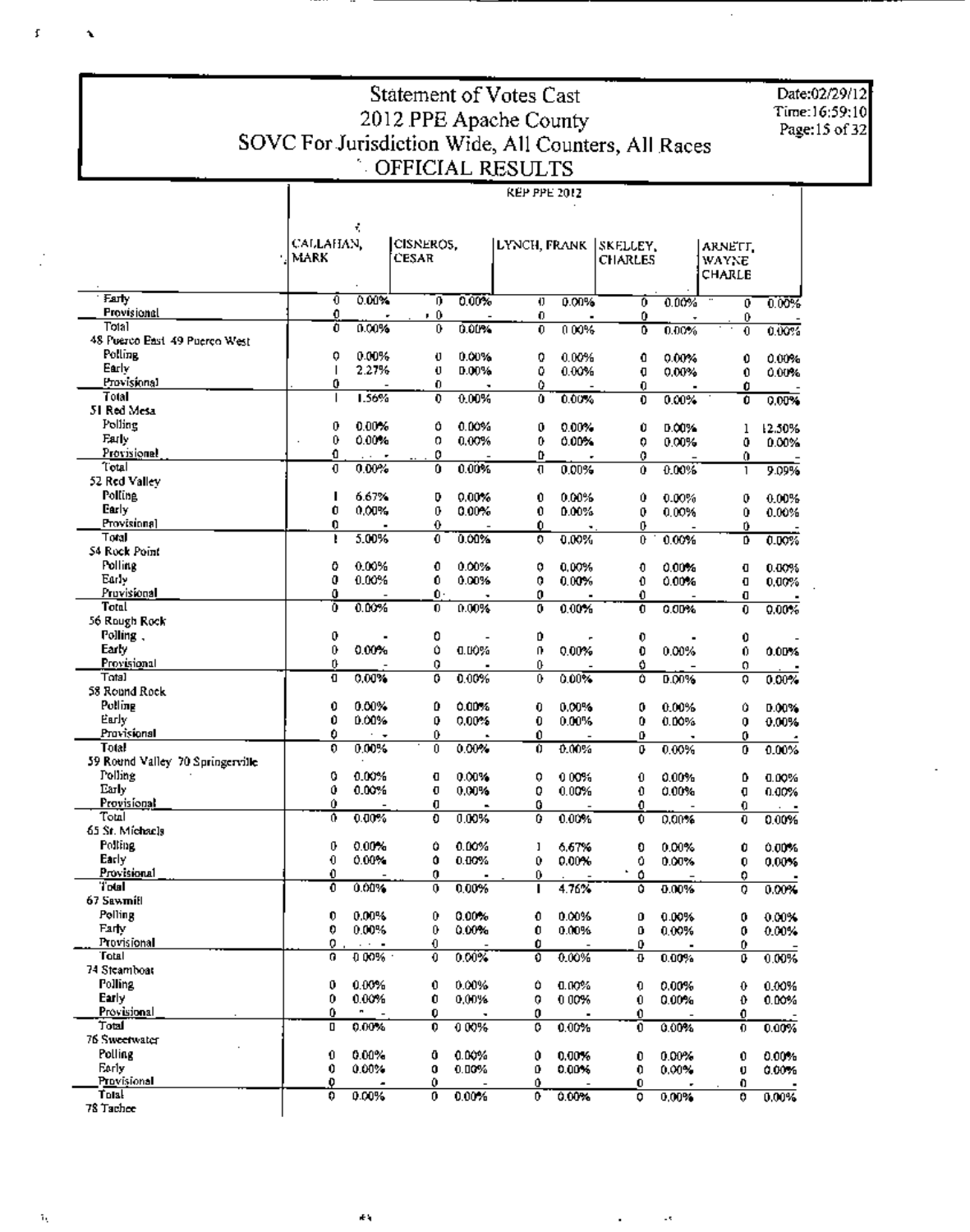## Statement of Votes Cast 2012 PPE Apache County<br>SOVC For Jurisdiction Wide, All Counters, All Races<br>OFFICIAL RESULTS

Date:02/29/12<br>Time:16:59:10<br>Page:16 of 32

|                               |                | REP PPE 2012             |    |                    |    |              |              |                             |   |       |  |  |  |
|-------------------------------|----------------|--------------------------|----|--------------------|----|--------------|--------------|-----------------------------|---|-------|--|--|--|
|                               | MARK           | CALLAHAN.                |    | CISNEROS,<br>CESAR |    | LYNCH, FRANK |              | ISKELLEV.<br><b>CHARLES</b> |   |       |  |  |  |
| Polling                       | $\overline{0}$ | 0.00%                    | 0  | 0.00%              | 0  | 0.00%        | σ            | 0.00%                       | Û | 0.00% |  |  |  |
| Early                         | 0              |                          | 0  |                    | 0  |              | 0            |                             | 0 |       |  |  |  |
| Provisional                   | 0              |                          | 0  |                    | 0  |              | 0            |                             | 0 |       |  |  |  |
| Total                         | o              | 0.00%                    | 0  | 0.00%              | o  | 0.00%        | 0            | 0.00%                       | 0 | 0.00% |  |  |  |
| 80 Tecc Nos Pos.              |                |                          |    |                    |    |              |              |                             |   |       |  |  |  |
| Polling                       | 0              | 0.00%                    | 0  | 0.00%              | 0  | 0.00%        | Ď            | 0.00%                       | ٥ | 0.00% |  |  |  |
| Early                         | 0              | 0.00%                    | 0  | 0.00%              | 0  | 0.00%        | 0            | 0.00%                       | 0 | 0.00% |  |  |  |
| <b>Provisional</b>            | 0.             |                          | o  |                    | 0  |              | 0            |                             | 0 |       |  |  |  |
| Toul                          | D              | 0.00%                    | 0  | 0.00%              | Ō  | 0.00%        | $\mathbf{0}$ | 0.00%                       | 0 | 0.00% |  |  |  |
| 82 Vernon                     |                |                          |    |                    |    |              |              |                             |   |       |  |  |  |
| Polling                       | 0              | 0.00%                    | 0  | 0.00%              | 0  | $0.00\%$     | o            | 0.00%                       | 0 | 0.00% |  |  |  |
| Early                         | 0              | 0.00%                    | 0  | 0.00%              | Ð  | 0.00%        | 0            | 0.00%                       | û | 0.00% |  |  |  |
| Provisional                   | 0              | 0.00%                    | o  | 0.00%              | O  | 0.00%        | ٥            | 0.00%                       | 0 | 0.00% |  |  |  |
| Total                         | 0              | 0.00%                    | ٥  | 0.00%              | 0. | 0.00%        | ٥            | 0.00%                       | 0 | 0.00% |  |  |  |
| * 84 Wheatfields              |                |                          |    |                    |    |              |              |                             |   |       |  |  |  |
| Polling                       | ٥              | 0.00%                    | 0  | 0.00%              | ٥  | 0.00%        | 0            | 0.00%                       | 0 | 0.00% |  |  |  |
| Early                         | 0              | 0.00%                    | 0  | 0.00%              | Ü  | 0.00%        | 0            | 0.00%                       | ۵ | 0.00% |  |  |  |
| Provisional                   | 0              |                          | 0  |                    | 0  |              | 0            |                             | 0 |       |  |  |  |
| Total                         | 0              | 0.00%                    | 0  | 0.00%              | 0  | 0.00%        | Û            | 0.00%                       | Ō | 0.00% |  |  |  |
| 86 Wide Ruins                 |                |                          |    |                    |    |              |              |                             |   |       |  |  |  |
| Polling                       | 0              | 0.00%                    | 0  | 0.00%              | 0  | 0.00%        | o            | 0.00%                       | 0 | 0.00% |  |  |  |
| Early                         | Û              | 0.00%                    | O  | 0.00%              | 0  | 0.00%        | 0<br>٠       | 0.00%                       | 0 | 0.00% |  |  |  |
| Provisional                   | 0              | $\overline{\phantom{a}}$ | 0  |                    | 0  |              | 0            |                             | 0 |       |  |  |  |
| Total                         | 0              | $0.00\%$                 | 0  | 0.00%              | o  | 0.00%        | 0            | 0.00%                       | ٥ | 0.00% |  |  |  |
| 88 Window Rock                |                |                          |    |                    |    |              |              |                             |   |       |  |  |  |
| Polling                       | 0              | 0.00%                    | 0  | 0.00%              | 0  | 0.00%        | Û            | 0.00%                       | 0 | 0.00% |  |  |  |
| Early                         | 0              | 0.00%                    | 0  | 0.00%              | 0  | 0.00%        | 0            | $0.00\%$                    | 0 | 0.00% |  |  |  |
| Provisional                   | 0              | 0.00%                    | 0  | 0.00%              | o  | 0.00%        | 0            | 0.00%                       | 0 | 0.00% |  |  |  |
| Total<br>$\ddot{\phantom{0}}$ | ٥              | 0.00%                    | Ő  | 0.00%              | 0  | 0.00%        | 0            | 0.00%                       | O | 0.00% |  |  |  |
| Total                         |                |                          |    |                    |    |              |              |                             |   |       |  |  |  |
| Polling                       |                | 0.10%                    | 0  | 0.00%              | T  | 0.10%        | 1            | 0.10%                       |   | 0.10% |  |  |  |
| Early                         |                | 0.06%                    | 1  | 0.06%              | ٥  | 0.00%        | o            | 0.00%                       | ٥ | 0.00% |  |  |  |
| Provisional                   | 0              | 0.00%                    | D. | 0.00%              | ı  | 3.13%        | ₽            | 0.00%                       | ۵ | 0.00% |  |  |  |
| Total                         | 2              | 0.08%                    | п  | 0.04%              | 2  | $0.08\%$     |              | 0.04%                       | 1 | 0.04% |  |  |  |

 $\begin{array}{c} 1 \\ 1 \\ 2 \end{array}$ 

Ť,

ĩ,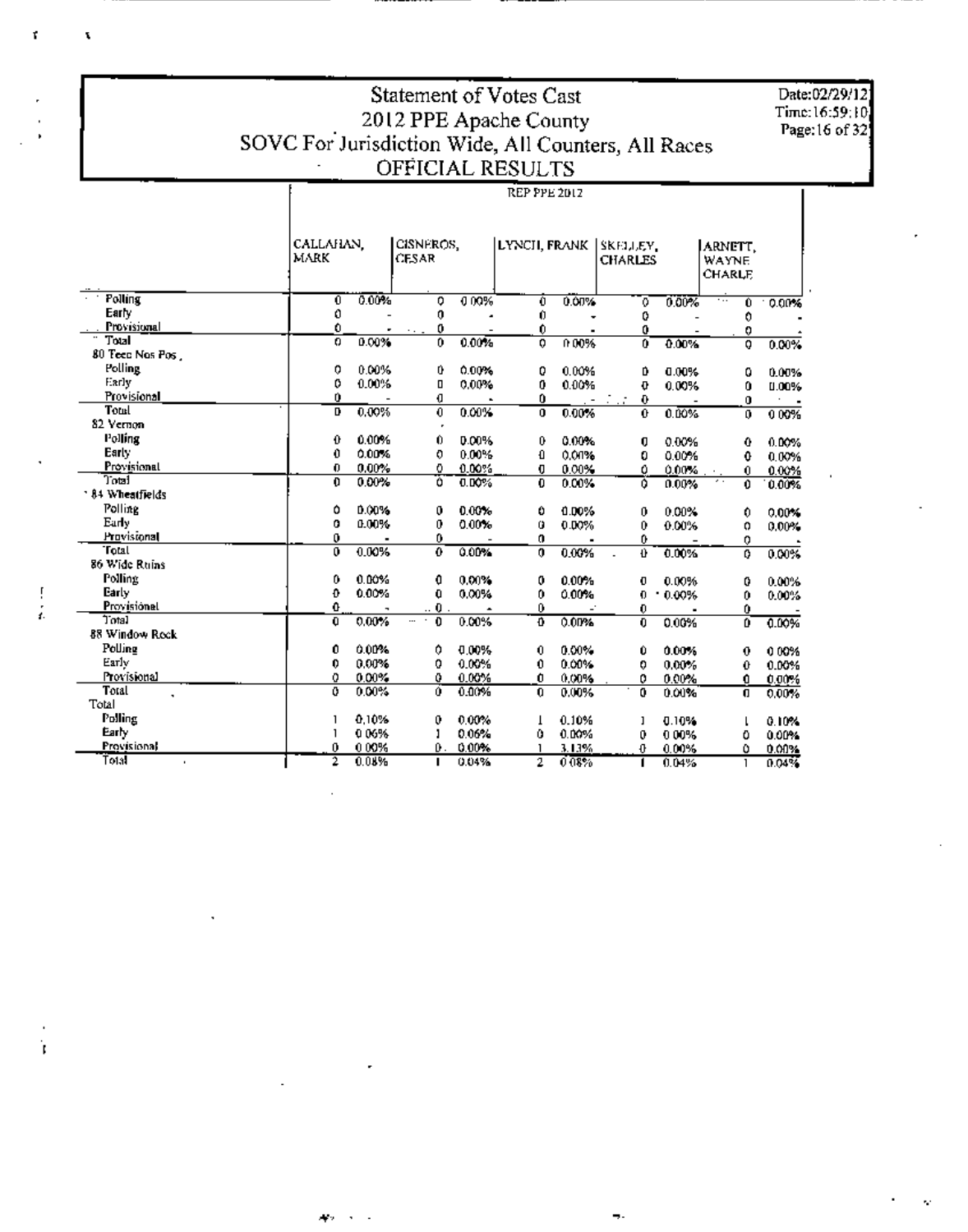Date:02/29/12 Time: 16:59:10<br>Page: **17** of 32

#### Statement of Votes Cast Time:16:59:1<br>2012 PPE Apache County Time:16:59:1 SOVC For Jurisdiction Wide, All Counters, All Races OFFICIAL RESULT

RH PPE 1012

۸

,

Á

|                          | GONZALES,<br>SARAH     | RICK    | SANTORUM.        |         | PERRY, RICK |        | PERKINS.<br><b>RAYMOND SCO</b> |        | WELCH, MATT |
|--------------------------|------------------------|---------|------------------|---------|-------------|--------|--------------------------------|--------|-------------|
| Jurisdictum Wide         |                        |         |                  |         |             |        |                                |        |             |
| 02 Alpine                |                        |         |                  |         |             |        |                                |        |             |
| Polling                  | 0.00%<br>0             | 4       | 13.33%           | 0       | 0.00%       | Û      | 0.00%                          | Û      | 0.00%       |
| Early                    | 0<br>0.00%             | 21      | 28,77%           | 0       | 0.00%       | 0      | 0.00%                          | 0      | 0.00%       |
| Provisional<br>Total     | 0<br>ö<br>0.00%        | 0<br>25 | 24.27%           | 0<br>0  | 0.00%       | 0<br>Û | 0.00%                          | 0<br>Ò | 0.00%       |
| 03 Canyon De Chelly      |                        |         |                  |         |             |        |                                |        |             |
| Polling                  | 0<br>0.00%             | 7       | 58.33%           | 0       | 0.00%       | 0      | 0.00%                          | O      | 0.00%       |
| Early                    | ٥<br>0.00%             | 9       | 56.25%           | Û       | 0.00%       | ٥      | 0.00%                          | Ù      | 0.00%       |
| Provisional              | Û                      | 0       |                  | D       |             | 0      |                                | 0      |             |
| 'l'otal                  | 0.00%<br>0             | 16      | 57.14%           | 0       | 0.00%       | 0      | 0.00%                          | 0      | 0.00%       |
| 05 Chinie                |                        |         |                  |         |             |        |                                |        |             |
| Polling                  | û<br>$10.00\%$         | 4       | 40.00%           | Ð       | 0.00%       | 0      | 0.00%                          | 0      | 0.00%       |
| Early                    | 0<br>$0.00\%$          |         | 5 41.67%         | 0       | 0.00%       | Û      | 0.00%                          | O.     | 0.00%       |
| Provisional              | 0                      | 0       |                  | Û       |             | 0      | $\cdot$ .                      | 0      |             |
| Total                    | 0.00%<br>û             | g       | 40.91%           | Ð       | $0.00\%$    | ⇧      | 0.00%                          | Ū      | 0.00%       |
| 09 Concho                |                        |         |                  |         |             |        |                                |        |             |
| Polling                  | 0.00%<br>0             | 36      | 38.71%           | п       | 1.08%       | 0      | 0.00%                          | 0      | 0.00%       |
| Early<br>Provisional     | 0<br>0.00%<br>0        | 108     | 37.37%           | ı       | 0.35%       | 0      | 0.00%                          | 0      | 0.00%       |
| 'Fotal                   | 0.00%<br>$0.00\%$<br>o | 3       | 33.33%<br>37.60% | 0.      | 0.00%       | û      | 0.00%                          | 0      | $0.00\%$    |
| 10 Comfields             |                        | 147     |                  | 2       | 0.51%       | 0      | 0.00%                          | 0.     | 0.00%       |
| Polling                  | ٥<br>0.00%             | o       | 0.00%            | 0       | $0.00\%$    | 0      | 0.00%                          | 0      | 0.00%       |
| Early                    | Q<br>$0.00\%$          | 0       | 0.00%            | 0       | 0.00%       | 0      | 0.00%                          | 0      |             |
| Provisional              | 0                      | 0       |                  | 0       |             | Û      |                                | 0      | 0.00%.      |
| Total                    | 0<br>0.00%             | 0       | 0.00%            | 0       | 0.00%       | 0      | 0,00%                          | 0      | 0.00%       |
| l I Cottonwood           |                        |         |                  |         |             |        |                                |        |             |
| Polling                  | 0<br>0.00%             | 1       | 33.33%           | 0       | 0.00%       | 0      | 0.00%                          | 0      | 0.00%       |
| Early                    | 0<br>0.00%             | п       | 16.67%           | 0       | 0.00%       | Û      | 0.00%                          | 0      | 0.00%       |
| Provisional              | û                      | 0       |                  | 0       |             | 0      |                                | 0.     |             |
| Total                    | û<br>0.00%             | 2       | 22.22%           | 0       | 0.00%       | 0      | 0.00%                          | 0      | 0.00%       |
| 12 Coronado 61 St. Johns |                        |         |                  |         |             |        |                                |        |             |
| Palling                  | 0<br>0.00%             | 19      | 12.75%           | п       | 0.67%       | 0      | 0.00%                          | 0      | 0.00%       |
| Early                    | 0<br>0.00%             | 44      | 18.88%           | 2       | 0.86%       | O      | 0.00%                          | 0      | 0.00%       |
| Provisional              | Đ<br>$0.00\%$          | 0       | $0.00\%$         | 0       | 0.00%       | 0      | 0.00%                          | o.     | 0.00%       |
| Total                    | Ð<br>$0.00\%$          | 63      | 16.41%           | 3       | 0.78%       | 0      | 0.00%                          | 0      | 0.00%       |
| 13 Dennehorso<br>Polling |                        |         |                  |         |             |        |                                |        |             |
| Early                    | 0<br>0.00%<br>O        | 1<br>٥  | 50.00%           | ı<br>٥  | 50.00%      | 0      | 0.00%                          | ٥      | 0.00%       |
| Provisional              | û                      | o       |                  | 0       |             | Ō<br>0 |                                | 0      |             |
| Total                    | ó<br>0.00%             |         | 50.00%           | ı       | 50.00%      | 0      | ۰.<br>0.00%                    | 0<br>Ď | 0.00%       |
| 16 Eagar 17 Flat Top     |                        |         |                  |         |             |        |                                |        |             |
| Polling                  | 0<br>0.00%             | 43      | 20 00%           | Û       | 0.00%       | D      | 0.00%                          | 0      | 0.00%       |
| Early                    | 0.00%<br>0             | 53.     | 17.10%           | 0       | 0.00%       | O      | 0.00%                          | 0      | 0.00%       |
| Provisional              | Ď<br>$0.00\%$          | J.      | -11.11%          | û       | 0.00%       | 0      | 0.00%                          | û      | 0.00%       |
| Total                    | $0.00\%$<br>⊕          | 97.     | 18.16%           | o       | 0.00%       | 0      | 0.00%                          | 0      | 0.00%       |
| 19 Fort Defiance         |                        |         |                  |         |             |        |                                |        |             |
| Polling                  | 0<br>0.00%             | п       | 40.74%           | 0       | $0.00\%$    | 0      | $0.00\%$                       | 0      | 0.00%       |
| Farly                    | 4.00%<br>ŧ             | 6       | 24.00%           | ٠       | 4.00%       | 0      | 0.00%                          | Ű      | 0.00%       |
| Provisional              | ٥<br>0.00%             | 0       | 0.00%            | ٥       | 0.00%       | 0      | 0.00%                          | 0      | 0.00%       |
| Total<br>22 Ganado North | 1,85%<br>ı             | 17.     | 31.48%           | t       | 1.85%       | 0      | $0.00\%$                       | 0      | 0.00%       |
| Polling.                 | 0.00%                  |         |                  |         |             |        |                                |        |             |
| Early                    | 0<br>0                 |         | 1 100.00%        | 0       | 0.00%       | 0      | 0.00%                          | Ð      | 0.00%       |
| Provisional              | 0.00%<br>o             | 3<br>0. | 60.00%           | 0       | $0.00\%$    | 0      | 0.00%                          | o      | 0.00%       |
| Total                    | 0<br>$0.00\%$          | 4       | 06.67%           | D.<br>ō | 0.00%       | 0<br>0 | 0.00%                          | o<br>0 | 0.00%       |
| 23 Ganado South          |                        |         |                  |         |             |        |                                |        |             |
| Polling                  | 0<br>$0.00\%$          | z       | 33.33%           | 0       | $0.00\%$    | o      | 0.00%                          | 0      | 0.00%       |
| Early                    | 7.69%<br>ı             | ı       | 7.69%            | п       | 7.69%       | 0      | 0.00%                          | ٥      | 0.00%       |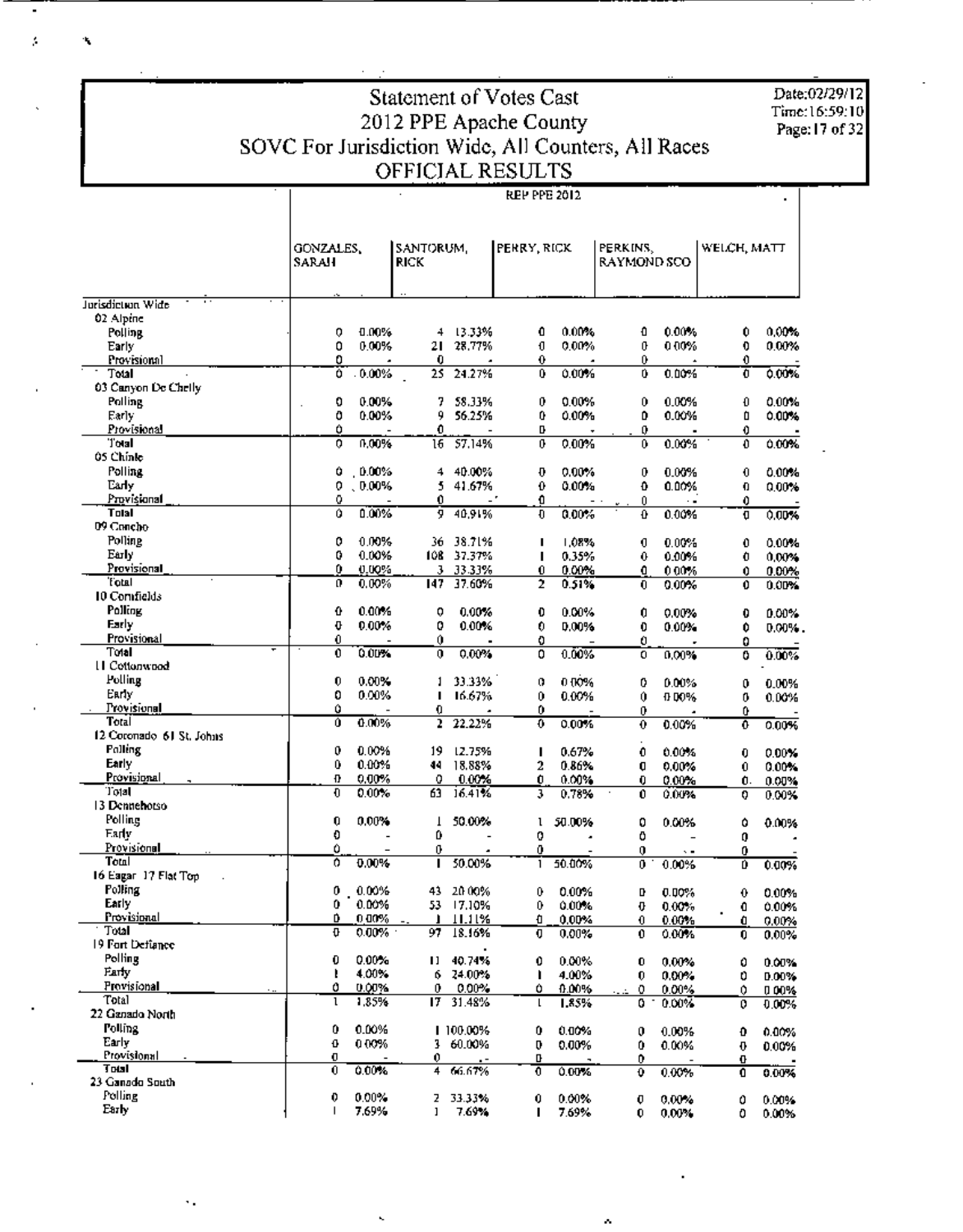Statement of Votes Cast 2012 PPE Apache County<br>SOVC For Jurisdiction Wide, All Counters, All Races<br>OFFICIAL RESULTS ų, .<br>REP PPE 2012

k.

 $\mathbf{A}$ 

Date:02/29/12<br>Time:16:59:10 Page: 18 of 32.

|                         | GONZALES.<br>SARAH       | SANTORUM,<br>KICK             |                     | PERRY, RICK              | PERKINS.<br>RAYMOND SCO |                | WELCH, MATT           |                |
|-------------------------|--------------------------|-------------------------------|---------------------|--------------------------|-------------------------|----------------|-----------------------|----------------|
|                         |                          |                               |                     |                          |                         |                |                       |                |
| Provisional             | 0                        | ٥<br>$\overline{\phantom{a}}$ |                     | 0                        | Ō                       | ۰              | ٥                     |                |
| Total                   | 526%<br>1                | J                             | 15.79%              | 5.26%<br>п               | 0                       | 0.00%          | 0                     | 0.00%<br>٠     |
| 25 Greer                | 0<br>0.00%               |                               | 4 44 44%            | 0.00%<br>0               | 0                       | 0.00%          | 0                     | 0.00%          |
| Polling<br>Early        | 0.00%<br>0               | 10.                           | 32.26%              | 1<br>3.23%               | 0                       | 0.00%          | 0                     | 0.00%          |
| Provisional             | Û                        | ٥                             |                     | 0                        | 0                       |                | 0                     |                |
| Tatal                   | 0<br>0.00%               | $14-$                         | 35.00%              | 2.50%<br>ı               | o                       | 0.00%          | Û                     | 0.00%          |
| 27 Houck                |                          |                               |                     |                          |                         |                |                       |                |
| Polling                 | 0<br>0.00%               | 6                             | 60.00%              | 0.00%<br>0               | 0                       | 0.00%          | 0                     | 0.00%          |
| Early                   | Û<br>0.00%               | ı                             | 9.09%               | 0<br>$0.00\%$            | 0                       | 0.00%          | Û                     | 0.00%          |
| Provisional<br>Total    | 0<br>0.00%<br>0          | 0<br>7                        |                     | 0<br>0.00%<br>0          | 0                       |                | 0                     |                |
| 29 Kinlichee            |                          |                               | 33.33%              |                          | 0                       | 0.00%          | 0                     | 0.00%          |
| Polling                 | 0.00%<br>0               | t                             | 50.00%              | Û<br>0.00%               | 0                       | $0.00\%$       | 0                     | 0.00%          |
| Early                   | 1 100.00%                | ۵                             | 0.00%               | o<br>0.00%               | 0                       | 0.00%          | 0                     | 0.00%          |
| Provisional             | 0                        | 0                             |                     | 0                        | 0                       |                | 0                     |                |
| Toul                    | 33.33%<br>I              | . т                           | 33.33%              | 0<br>$0.00\%$            | o                       | $0.00\%$       | 0                     | 0.00%          |
| 31 Klagetoh             |                          |                               |                     |                          |                         |                |                       |                |
| Polling                 | 0.00%<br>o               | z                             | 33.33%              | 0<br>0.00%               | 0                       | $0.00\%$       | 0                     | 0.00%          |
| Early<br>Provisional    | J<br>20.00%<br>0         | 1<br>0                        | 20.00%              | 0<br>0.00%<br>0          | 0                       | 0.00%          | 0                     | 0.00%          |
| Total                   | 9.09%<br>п               | 3.                            | 27.27%              | 0.00%<br>0               | 0<br>0                  | 0.00%          | 0<br>ö                | 0.00%          |
| 33 Lukachukai.          |                          |                               |                     |                          |                         |                |                       |                |
| Pollina.                | O                        | 0                             |                     | Û                        | 0                       |                | 0                     |                |
| Early                   | ı<br>50.00%              | 0                             | 0.00%               | 0<br>$0.00\%$            | 0                       | $0.00\%$       | 0                     | 0.00%          |
| Provisional             | 0                        | ٥                             |                     | 0                        | Û                       |                | 0                     |                |
| Total                   | 50.00%<br>ı              | 0                             | 0.00%               | 0.00%<br>0               | 0                       | 0.00%          | 0                     | 0.00%          |
| 35 Lirpton<br>Polling   | 0<br>$0.00\%$            |                               |                     |                          |                         |                |                       |                |
| Early                   | ٥<br>0.00%               | L                             | 16.67%<br>2 100.00% | o<br>0.00%<br>0<br>0.00% | 0<br>Ď                  | 0.00%<br>0.00% | 0<br>0                | 0.00%<br>0.00% |
| Provisional             | ۵<br>0.00%               | 0.                            | 0.00%               | ٥<br>0.00%               | ٥                       | 0.00%          | 0                     | 0.00%          |
| Tatal                   | 0.00%<br>0               | 3.                            | 33.33%              | û<br>0.00%               | 0                       | 0.00%          | ٥.                    | 0.00%          |
| 37 McNary               |                          |                               |                     |                          |                         |                |                       |                |
| Polling                 | 0<br>0.00%               | 0                             | 0.00%               | 0<br>0.00%               | 0                       | 0.00%          | o                     | 0.00%          |
| Early                   | 0                        | 0                             | ۰                   | 0                        | 0                       | $\blacksquare$ | 0                     |                |
| Provisionat<br>Total    | D<br>Ū<br>0.00%          | 0<br>0                        |                     | ٥<br>Ő                   | o                       | . <b>.</b>     | 0                     |                |
| 39 Many Farms           |                          |                               | 0.00%               | 0.00%                    | 0                       | 0.00%          | Ó                     | 0.00%          |
| Polling                 | 0<br>0.00%               | 1                             | 50.00%              | $\bf{o}$<br>0.00%        | 0                       | 0.00%          | 0                     | 0.00%          |
| Early                   | o<br>0.00%               | 2                             | 40.00%              | 0<br>$0.00\%$            | 0                       | $0.00\%$       | Û                     | 0.00%          |
| Provisional             | 0                        | 0                             |                     | 0                        | ٥                       |                | 0                     |                |
| Total                   | O<br>$0.00\%$            | 3                             | 42.86%              | 0<br>0.00%               | Û                       | 100%           | 0                     | 0.00%          |
| 41 Mexican Water        |                          |                               |                     |                          |                         |                |                       |                |
| Polling<br><b>Larry</b> | 0<br>0.00%               | 0                             | 0.00%               | ٥<br>0.00%               | 0                       | 0.00%          | ٥                     | 0.00%          |
| Provisional             | 0<br>0                   | 0<br>Û                        |                     | 0                        | Û                       | $\blacksquare$ | 0.                    |                |
| Total                   | 0<br>0.00%               | ö                             | 0.00%               | 0<br>0<br>0.00%          | o<br>o                  | 0.00%          | $\boldsymbol{0}$<br>0 | 0.00%          |
| 43 Nazlini              |                          |                               |                     |                          |                         |                |                       |                |
| Polling                 | û<br>0.00%               |                               | 1 20.00%            | 0.00%<br>D               | 0                       | 0.00%          | 0                     | 0.00%          |
| Early                   | 33 33%<br>ı              | О.                            | 0.00%               | 0<br>$0.00\%$            | 0                       | 0.00%          | 0                     | 0.00%          |
| Provisional             | $-0.00%$<br>0            |                               | 1 100.00%           | $0.00\%$<br>0            | 0                       | 0.00%          | 0                     | 0.00%          |
| Total                   | 11.11%<br>T              |                               | 2 22.22%            | 0<br>0.00%               | ο                       | 0.00%          | 0                     | 0.00%          |
| 45 Nutrioso             |                          |                               |                     |                          |                         |                |                       |                |
| Polling<br>Early.       | 0.00%<br>0<br>0<br>0.00% | 3.                            | 17.65%              | 0<br>0.00%               | 0                       | 0.00%          | 0                     | 0.00%          |
| Provisional             | 0                        | 14<br>0                       | 27.45%              | ٥<br>0.00%<br>Ü          | 0<br>0                  | 0.00%          | 0                     | 0.00%          |
| Total                   | 0.00%<br>Û               | 17                            | 25.00%              | 0<br>0.00%               | ٥                       | 0.00%          | 0<br>0                | 0.00%          |
| 46 Oak Springs          |                          |                               |                     |                          |                         |                |                       |                |
| Polling                 | 0<br>$\hat{\phantom{a}}$ | 0                             |                     | 0                        | 0.                      |                | 0                     |                |

 $\sim$ 

 $\ddot{\phantom{a}}$ 

 $\mathcal{L}^{\mathcal{L}}$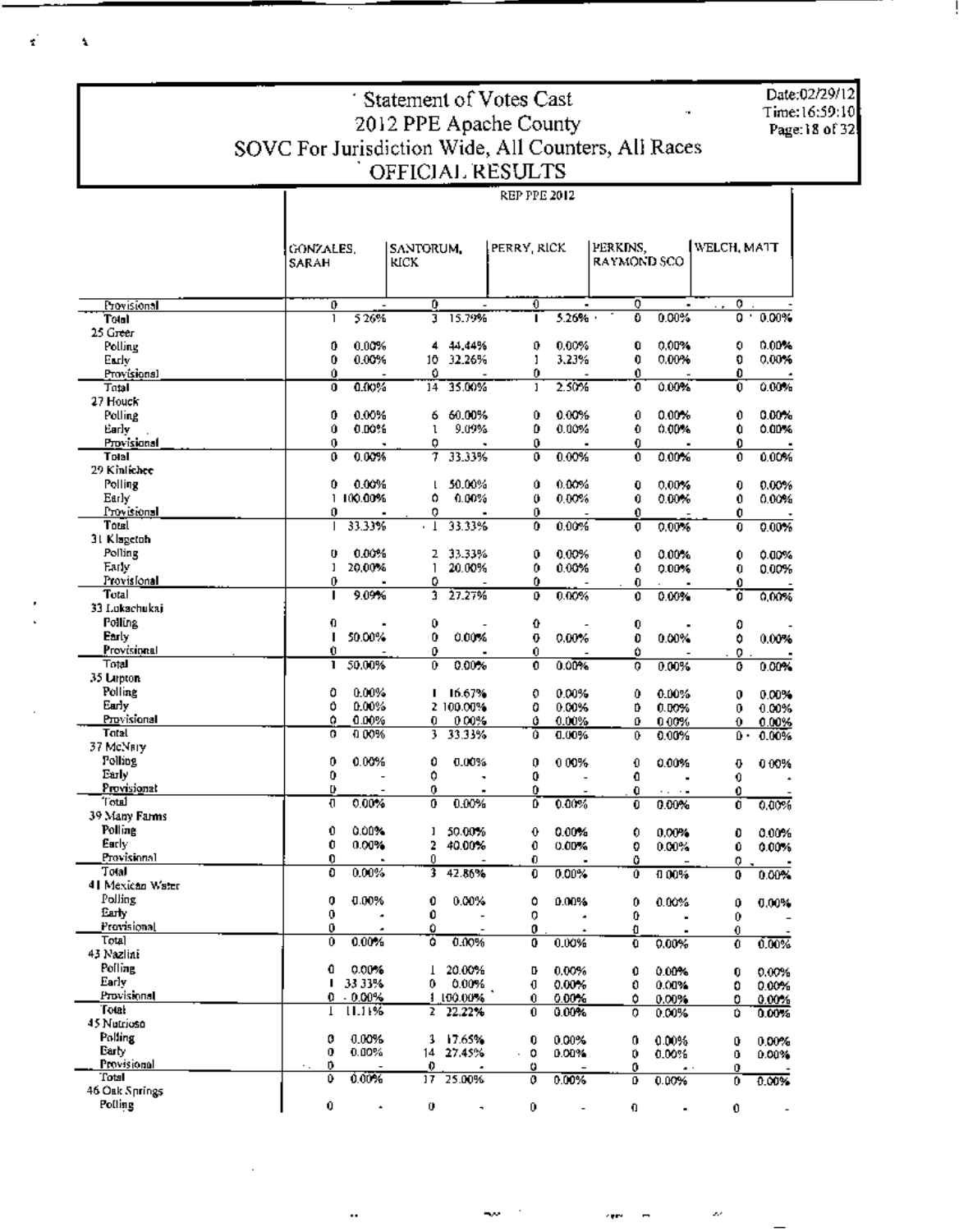Date:02/29/12<br>Time:16:59:10 Page: 19 of 32

### Statement of Votes Cast 2012 PPE Apache County<br>SOVC For Jurisdiction Wide, All Counters, All Races OFFICIAL RESULTS **REP PPE 2012**

Ñ

 $\hat{\textbf{r}}$ 

|                                                  | IGONZALES,<br>'SARAH     | SANTORUM,<br><b>RICK</b> |                            | PERRY, KICK |                | PERKINS,<br>RAYMOND SCO |                | WELCH, MATT |                      |
|--------------------------------------------------|--------------------------|--------------------------|----------------------------|-------------|----------------|-------------------------|----------------|-------------|----------------------|
| Early<br>Provisional                             | 0<br>Û                   | 0.00%                    | 1 100.00%                  | 0           | $0.00\%$       | Ō                       | U.00%          | ٥           | $0.00\%$             |
| Total                                            | Ū                        | 0.00%                    | 0<br>$\frac{1}{1}$ 100.00% | 0<br>û      | 0.00%          | ٥<br>0                  | 0.00%          | 0<br>0      | 0.00%                |
| 48 Puerco East 49 Puerco West                    |                          |                          |                            |             |                |                         |                |             |                      |
| Polling                                          | 0                        | 0.00%<br>14.             | 70.00%                     | 0           | 0.00%          | ٥                       | 0.00%          | 0           | 0.00%                |
| Early<br>Provisional                             | T<br>٥                   | 2.27%<br>15              | 34.09%<br>٥                | ٥<br>Û      | 0.00%          | 0                       | 0.00%          | 0           | 0.00%                |
| Total                                            | J                        | 1.56%<br>29              | 45.31%                     | ٥           | 0.00%          | 0<br>0                  | $0.00\%$       | 0<br>0      | 0.00%                |
| 51 Red Mesa                                      |                          |                          |                            |             |                |                         |                |             |                      |
| <b>Polling</b>                                   | 0                        | 0.00%                    | 12,50%<br>п                | 0           | 0.00%          | 0                       | 0.00%          | ٥           | 0.00%                |
| Early<br>Provisional                             | 0<br>0                   | 0.00%                    | 2<br>66.67%                | D           | 0.00%          | 0                       | 0.00%          | D           | 0.00%                |
| l'otal                                           | O                        | $0.00\%$                 | o<br>Ĵ.<br>27.27%          | O<br>0      | 0.00%          | Û<br>0                  | $0.00\%$       | 0<br>Ō      | 0.00%                |
| 52 Red Valley                                    |                          |                          |                            |             |                |                         |                |             |                      |
| Polling                                          | 0                        | 0.00%<br>п               | 73.33%                     | O           | 0.00%          | û                       | 0.00%          | 0           | $0.00\%$             |
| Early<br>Provisional                             | 0                        | 0.00%                    | 20.00%<br>1                | ı           | 20.00%         | 0                       | 0.00%          | 0           | 0.00%                |
| Total                                            | ۵<br>0                   | 0.00%<br>ŧ2              | 0<br>60.00%                | o<br>l      | 5.00%          | 0<br>0                  |                | 0           |                      |
| 54 Rock Point                                    |                          |                          |                            |             |                |                         | 0.00%          | 0           | 0.00%                |
| Polling                                          | 1<br>11.11%              | 0                        | $0.00\%$                   | 1           | 11.11%         | 0                       | 0.00%          | 0           | 0.00%                |
| Eurty                                            | Q                        | 0.00%<br>0               | 0.00%                      | 0           | 0.00%          | 0                       | 0.00%          | 0           | 0.00%                |
| Provisional<br>Total                             | Ð<br>I                   | 0<br>8.33%<br>0          |                            | Ú           |                | 0                       |                | 0           |                      |
| 56 Rough Rock                                    |                          |                          | 0.00%                      | ı           | 8.33%          | 0                       | 0.00%          | Ō           | 0.00%                |
| Polling                                          | 0                        | D                        |                            | Û           |                | 0                       |                | 0           |                      |
| Early                                            | 0                        | 0.00%<br>0               | 0.00%                      | 0           | 0.00%          | 0                       | 0.00%          | ٥           | 0.00%                |
| Provisional<br>Total                             | 0                        | 0                        |                            | 0           |                | 0                       |                | 0           |                      |
| 58 Round Rock                                    | D<br>0.00%               | 0                        | 0.00%                      | 0           | 0.00%          | 0                       | $0.00\%$       | 0           | 0.00%                |
| Polling                                          | 0<br>0.00%               | 0                        | 0.00%                      | 0           | $0.00\%$       | o                       | 0.00%          | O           |                      |
| Early                                            | 0<br>0.00%               | ٥                        | 0.00%                      | 0           | 0.00%          | ō                       | $0.00\%$       | 0           | $0.00\%$<br>$0.00\%$ |
| Provisional                                      | ۵                        | 0                        |                            | 0           |                | 0                       |                | Q           |                      |
| <b>Total</b><br>59 Round Valley 70 Springerville | 0<br>0.00%               | Ď                        | 0.00%                      | ō           | 0.00%          | 0                       | 0.00%          | ō           | 0.00%                |
| Polling                                          | 1<br>0.70%               | 38                       | 26.57%                     | ı           | 0.70%          | Đ                       | 0.00%          |             |                      |
| Early                                            | 0<br>0.00%               | 25                       | 15.92%                     | 0           | 0.00%          | 0                       | 0.00%          | 0<br>٥      | 0.00%<br>0.00%       |
| Provisional                                      | Ū                        | ឆ្នំ                     |                            | 0           |                | 0                       |                | 0           |                      |
| Total<br>65 St. Michaels                         | I<br>0.33%               |                          | 21,00%                     | 1           | 0.33%          | ٥                       | $0.00\%$       | 0           | 0.00%                |
| Polling                                          | 0<br>0.00%               | 6                        | 40.00%                     | 0           | 0.00%          |                         |                |             |                      |
| Early                                            | 0<br>0.00%               | 3                        | 50,00%                     | 0           | 0.00%          | 0<br>0                  | 0.00%<br>0.00% | 0<br>0      | $0.00\%$<br>0.00%    |
| Provisional                                      | 0                        | O                        |                            | 0           |                | ٥                       |                | ٥           |                      |
| Total                                            | 0<br>0.00%               | 9                        | 42.86%                     | 0           | 0.00%          | 0                       | 0.00%          | 0           | 0.00%                |
| 67 Sawmitl<br>Polling                            | 0                        |                          |                            |             |                |                         |                |             |                      |
| Farh.                                            | $0.00\%$<br>0<br>0.00%   | 0<br>0                   | 0.00%<br>0.00%             | Û<br>0      | 0.00%<br>0.00% | Û                       | 0.00%<br>0.00% | 0           | 0.00%                |
| <b>Provisional</b>                               | 0                        | 0                        |                            | 0           |                | 0<br>0                  |                | Q<br>0      | $0.00\%$             |
| Total                                            | 0<br>0.00%               | 0                        | 0.00%                      | o           | 0.00%          | 0                       | 0.00%          | 0           | 0.00%                |
| 74 Steamboat<br>Polling                          |                          |                          |                            |             |                |                         |                |             |                      |
| Early                                            | 0<br>0.00%<br>O<br>0.00% | 0<br>0                   | 000%<br>0.00%              | Û           | 0.00%          | 0                       | 0.00%          | 0           | 0.00%                |
| Provisional                                      | 0                        | 0.                       |                            | 0<br>⊕      | 0.00%          | O<br>0                  | 0.00%          | Ú<br>o      | 0.00%                |
| Total                                            | 0.00%<br>0               | ō                        | 0.00%                      | 0           | $0.00\%$       | 0                       | $0.00\%$       | 0           | 0.00%                |
| 76 Sweetwater                                    |                          |                          |                            |             |                |                         |                |             |                      |
| Polling<br>Early                                 | 0.00%<br>o<br>0<br>000%  | 4                        | 50.00%                     | 0           | 0.00%          | 0                       | 0.00%          | 0           | 0.0076               |
| Provisional                                      | o                        | 3<br>0                   | 75.00%                     | o<br>0      | 0.00%          | ı<br>O                  | 2500%          | 0<br>٥      | 0.00%                |
| Total                                            | 0.00%<br>0               | 7                        | 5833%                      | D           | 0.00%          | п                       | 833%           | 7           | 0.00%                |
| 78 Tachee                                        |                          |                          |                            |             |                |                         |                |             |                      |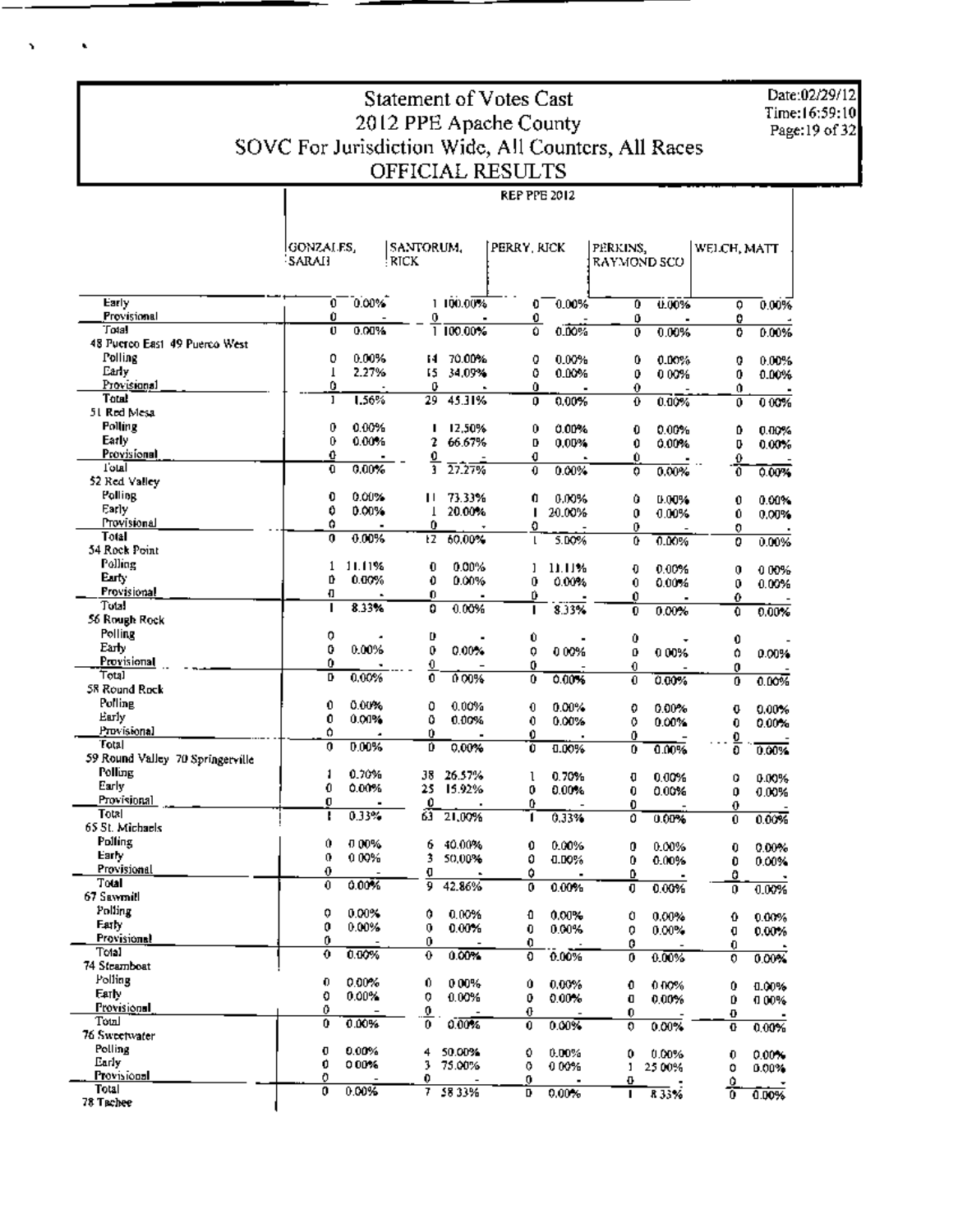### Statement of Votes Cast 2012 PPE Apache County<br>SOVC For Jurisdiction Wide, All Counters, All Races **REP PPE 2012**

Date:02/29/12 Time:16:59:10<br>Page:20 of 32

|                 |                | GONZALES. |                          |            |            |       |                         |             |               |       |
|-----------------|----------------|-----------|--------------------------|------------|------------|-------|-------------------------|-------------|---------------|-------|
|                 | SARAIT         |           | SANTORUM,<br><b>KICK</b> |            | PERRY RICK |       | PERKINS.<br>RAYMOND SCO |             | WELCH, MAIT   |       |
| Polling         | 0              | 0.00%     | ۵                        | 0.00%      | û          | 0.00% | 0                       | $0.00\%$    | D             | 0.00% |
| Early           | 0              |           | 0                        |            | o          |       | 0                       |             | ⊕             |       |
| Provisional     | 0              |           | 0                        |            | 0          |       | ٥                       |             | 0             |       |
| Total           | ٥              | 0.00%     | Ð                        | 0.00%      | 0.         | 0.00% | Ð                       | 0.00%       | 0             | 0.00% |
| 80 Teed Nos Pos |                |           |                          |            |            |       |                         |             |               |       |
| Polling         | 0              | 0.00%     | 0.                       | 0.00%      | D          | 0.00% | 0                       | 0.00%       | 0             | 0.00% |
| Early           | t              | 11.11%    | 5                        | 55.56%     | D          | 0.00% | 0                       | 0.00%       | 0             | 0.00% |
| Provisional     | 0              |           | 0.                       |            | 0          |       | 0                       |             | 0             |       |
| Taral           | 1              | 8.33%     | 5.                       | 41.67%     | 0          | 0.00% | $\mathbf{o}$            | 0.00%       | 0             | 0.00% |
| 82 Vernon       |                |           |                          |            |            |       |                         |             |               |       |
| Polling         | 0              | 0.00%     | 4 L.                     | 41.00%     | Ð          | 0.00% | 0                       | 0.00%       | 0             | 0.00% |
| Early           | 0              | 0.00%     | бl                       | 30.20%     | 2          | 0.99% | 0                       | 0.00%       | 0             | 0.00% |
| Provisional     | D              | 0.00%     |                          | 16 67%     | 0          | 0.00% | 0                       | 0.00%       | 0.            | 0.00% |
| Total           | 0              | 0.00%     | 103.                     | 33.44%     | 2          | 0.65% | 0.                      | 0.00%       | 0             | 0.00% |
| 84 Wheatfields  |                |           |                          |            |            |       |                         |             |               |       |
| Polling         | ٥              | 0.00%     | 0.                       | 0.00%      | 0          | 0.00% | o                       | 0.00%       | Û             | 0.00% |
| Early           | Ð              | 0.00%     | 2                        | 33 33%     | 0          | 0.00% | ٥                       | 0.00%       | 0             | 0.00% |
| Provisional     | 0              |           | 0                        |            | 0          |       | Û                       |             | $\mathbf 0$ . |       |
| Total           | 0              | 0.00%     | $\overline{2}$           | 25.00%     | 0          | 0.00% | o                       | 0.00%       | 0             | 0.00% |
| 86 Wide Ruins   |                |           |                          |            |            |       |                         |             |               |       |
| <b>Polling</b>  | 0              | 0.00%     | ı                        | 50.00%     | 0          | 0.00% | 0                       | 0.00%       | 0             | 0.00% |
| Early           | û              | 0.00%     | 0                        | 0.00%      | 0          | 0.00% | 0                       | 0.00%       | ٥             | 0.00% |
| Provisional     | 0              |           | 0                        |            | 0          |       | ٥                       |             | 0             |       |
| Total           | 0.             | 0.00%     | ٠I                       | 25.00%     | 0          | 0.00% | o                       | 0,00%       | o             | 0.00% |
| 88 Window Rock  |                |           |                          |            |            |       |                         |             |               |       |
| Polling.        | 0.             | 0.00%     | z                        | 13.33%     | ٥          | 0.00% | ٥                       | 0.00%       | Ô             | 0.00% |
| Early           | t              | 4.55%     | 8                        | 36.36%     |            | 4.55% | 1                       | 4.55%       | o             | 0.00% |
| Provisional     | 0              | 0.00%     | ı                        | 50.00%     | о          | 0.00% | n                       | 0.00%       | n             | 0.00% |
| Total           | ŧ              | 2.56%     | п                        | 28.21%     |            | 2.56% | $\cdot$ 1               | 2.56%       | o             | 0.00% |
| Total           |                |           |                          |            |            |       |                         |             |               |       |
| Polling         | 2              | 0.21%     |                          | 266 27.74% | 5          | 0.52% | 0                       | 0.00%       | n             | 0.00% |
| Early           | 9              | 0.57%     |                          | 407 25 96% | 10         | 0.64% | 2                       | 0.13%       | 0             | 0.00% |
| Provisional     | ٥              | 0.00%     |                          | 7 21.88%   | 0          | 0.00% | 0                       | 0.00%       | 0             | 0.00% |
| Total           | $\blacksquare$ | 0.43%     |                          | 680 26.57% | π          | 0.59% | ,                       | <b>DURW</b> | n,            | 0.00% |

 $\mathfrak{c}^{\dagger}_{\bullet}$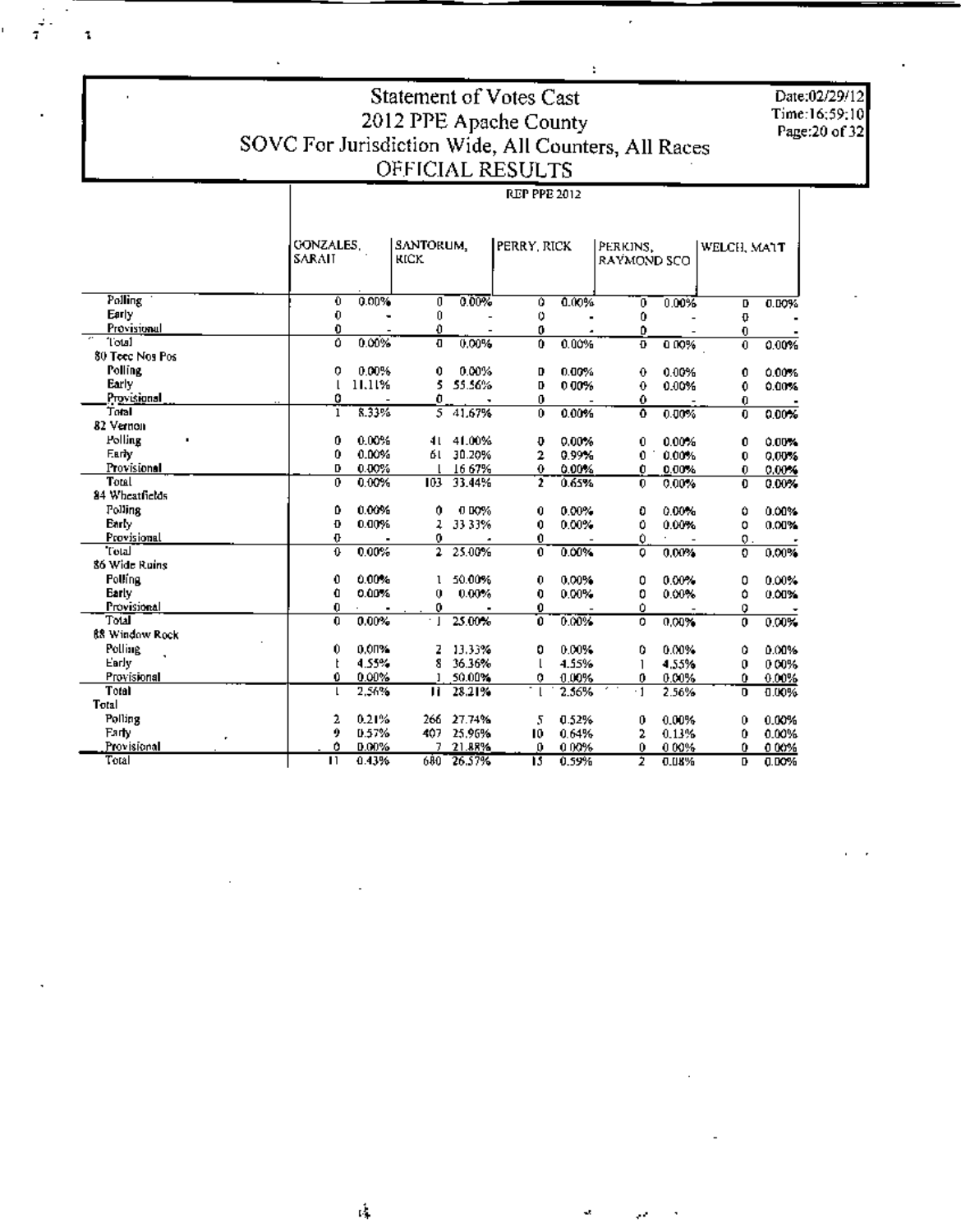| Date:02/29/12<br>Time:16:59:10<br>Page:21 of 32 |
|-------------------------------------------------|
|                                                 |

# **Statement of Votes Cast** SUMPLE Apache County<br>
SOVC For Jurisdiction Wide, All Counters, All Races<br>
OFFICIAL RESULTS

'n,

ţ,

|                                     | DEAN, KIP |                | HILL,<br><b>CHRISTOPHER</b> |                | roemer.<br><b>BUDDY</b> |                | LEVINSON,<br>MICHAEL |          |
|-------------------------------------|-----------|----------------|-----------------------------|----------------|-------------------------|----------------|----------------------|----------|
| Jurisdiction Wide                   |           |                |                             |                |                         |                |                      |          |
| 02 Alpine                           |           |                |                             |                |                         |                |                      |          |
| Polling                             | 0         | 0.00%          | 0                           | $0.00\%$       | 0                       | $0.00\%$       | o                    | 0.00%    |
| Earry                               | O         | 0.00%          | L                           | 1.37%          | o.                      | 0.00%          | 0                    | 0.00%    |
| Provisional                         | 0         |                | Û                           |                | o                       |                | 0                    |          |
| Total                               | Û         | 0.00%          | I.                          | 0.97%          | 0                       | 0.00%          | 0                    | 0.00%    |
| 03 Cartyon De Chelly                |           |                |                             |                |                         |                |                      |          |
| Politing                            | 0         | 0.00%          | 0                           | $0.00\%$       | 0                       | 0.00%          | 0                    | 0.00%    |
| Early                               | 0         | $0.00\%$       | 0                           | 0.00%          | 0                       | 0.00%          | 0                    | $0.00\%$ |
| Provisional                         | 0         |                | û                           |                | ū                       |                | 0                    |          |
| Total                               | 0         | 0.00%          | 0                           | 0.00%          | 0                       | 0.00%          | 0                    | 0.00%    |
| 05 Chinle<br>Polling                | 0         | 0.00%          | 0                           | $0.00\%$       |                         |                |                      |          |
| Early                               | 0         | 0.00%          | o                           | 0.00%          | 0<br>0                  | 0.00%<br>0.00% | 0<br>1               | 0.00%    |
| Provisional                         | 0         |                | ٥                           |                | 0                       |                | 0                    | 8.33%    |
| Total                               | Ô         | 0.00%          | 0.                          | $0.00\%$       | Û                       | $0.00\%$       | ı                    | 4.55%    |
| 09 Concho                           |           |                |                             |                |                         |                |                      |          |
| <b>Polling</b>                      | o         | 0.00%          | 0                           | 0.00%          | 0                       | $0.00\%$       | 0                    | 0.00%    |
| Farly                               | ٥         | 0.00%          | 0                           | $0.00\%$       | 0                       | 0.00%          | Ð                    | 0.00%    |
| Provisional                         | ٥         | 0.00%          | o                           | 0.00%          | 0                       | 0.00%          | Đ,                   | 0.00%    |
| Total                               | û         | 0.00%          | 0                           | 0.00%          | û                       | 0.00%          | O                    | 0.00%    |
| 10 Comfields                        |           |                |                             |                |                         |                |                      |          |
| Polling                             | O         | 0.00%          | 0                           | 0.00%          | 0                       | $0.00\%$       | 0                    | 0.00%    |
| Early                               | 1         | 25.00%         | Û                           | 0.00%          | 0                       | $0.00\%$       | 0                    | 0.00%    |
| Provisional                         | 0         |                | ٥                           |                | 0                       |                | 0.                   |          |
| Total                               | п         | 14.29%         | 0                           | 0.00%          | 0                       | 0.00%          | 0                    | 0.00%    |
| LI Cottonwood                       |           |                |                             |                |                         |                |                      |          |
| Polling                             | 0         | 0.00%          | ٥                           | 0.00%          | 0                       | 0.00%          | 0                    | $0.00\%$ |
| Early                               | o         | 0.00%          | 0                           | 0.00%          | Û                       | 0.00%          | 0                    | 0.00%    |
| Provisional                         | û         |                | O                           |                | 0                       |                | ٥                    |          |
| Total                               | 0.        | 0.00%          | 0                           | $0.00\%$       | 0                       | 0.00%          | O                    | 0.00%    |
| 12 Coronado 61 St. Johns<br>Polling |           |                |                             |                |                         |                |                      |          |
| Early                               | 0         | 0.00%          | 0                           | 0.00%          | ٥                       | 0.00%          | 0                    | 0.00%    |
| Provisional                         | 0         | 0.00%          | o                           | 0.00%          | ٥                       | 0.00%          | 0                    | $0.00\%$ |
| Trial                               | 0<br>Ò    | 0.00%<br>0.00% | 0<br>0                      | 0.00%<br>0.00% | a,                      | $0.00\%$       | o                    | 0.00%    |
| $\mathbf{r}$<br>13 Denneholso       |           |                |                             |                | O                       | 0.00%          | û                    | 0.00%    |
| Polling                             | 0         | 0.00%          | ٥                           | 0.00%          | 0                       | 0.00%          |                      |          |
| Early                               | 0         |                | Û                           |                | 0.                      |                | 0<br>0               | 0.00%    |
| Provisional                         | 0         |                | 0                           |                | 0                       |                | 0                    |          |
| Total                               | Û         | 0.00%          | Û                           | 0.00%          | o                       | 0.00%          | o                    | 0.00%    |
| 16 Eagar 17 Flat Top                |           |                |                             |                |                         |                |                      |          |
| Polling                             | 0         | 0.00%          | 0                           | $0.00\%$       | Û                       | $0.00\%$       | 0                    | 0.00%    |
| Early                               | 0         | 0.00%          | 0                           | 0.00%          | D                       | $0.00\%$       | Û                    | 0.00%    |
| Provisional                         | 0         | 0.00%          | 0                           | 0.00%          | O                       | $0.00\%$       | 0                    | 0.00%    |
| I OLEI                              | 0         | 0.00%          | 0                           | $0.00\%$       | 0                       | $0.00\%$       | 0                    | 0.00%    |
| 19 Fort Defiance                    |           |                |                             |                |                         |                |                      |          |
| Polling                             | Û         | 0.00%          | 0.                          | 0.00%          | 0                       | $0.00\%$       | 0                    | 0.00%    |
| Early                               | 0         | 0.00%          | г                           | 4.00%          | ٥                       | 0.00%          | 0                    | 0.00%    |
| Provisional                         | D         | 0.00%          | ο.                          | 0.00%          | 0.                      | 0.00%          | 0                    | 0.00%    |
| Total                               | O         | 0.00%          | 1                           | 1.85%          | Ü                       | 0.00%          | 0                    | 0.00%    |
| 22 Ganado North                     |           |                |                             |                |                         |                |                      |          |
| Polling                             | 0         | 0.00%          | 0                           | 0.00%          | o                       | $0.00\%$       | ٥                    | 0.00%    |
| Farly.                              | Û         | 0.00%          | 0                           | 0.00%          | 0.                      | 0.00%          | 0                    | 0.00%    |
| Provisional                         | 0         |                | Ð                           |                | 0.                      |                | 0                    |          |
| Total<br>23 Ganado South            | 0         | 0.00%          | 0                           | 0.00%          | o                       | 0.00%          | 0                    | 000%     |
| Polling                             |           |                |                             |                |                         |                |                      |          |
| Early.                              | O         | 0.00%          | 0                           | 0.00%          | 0                       | 0.00%          | Ű                    | 0.00%    |
|                                     | 0         | 0,00%          | û                           | 0.00%          | 0.                      | 0.00%          | Đ.                   | 0.00%    |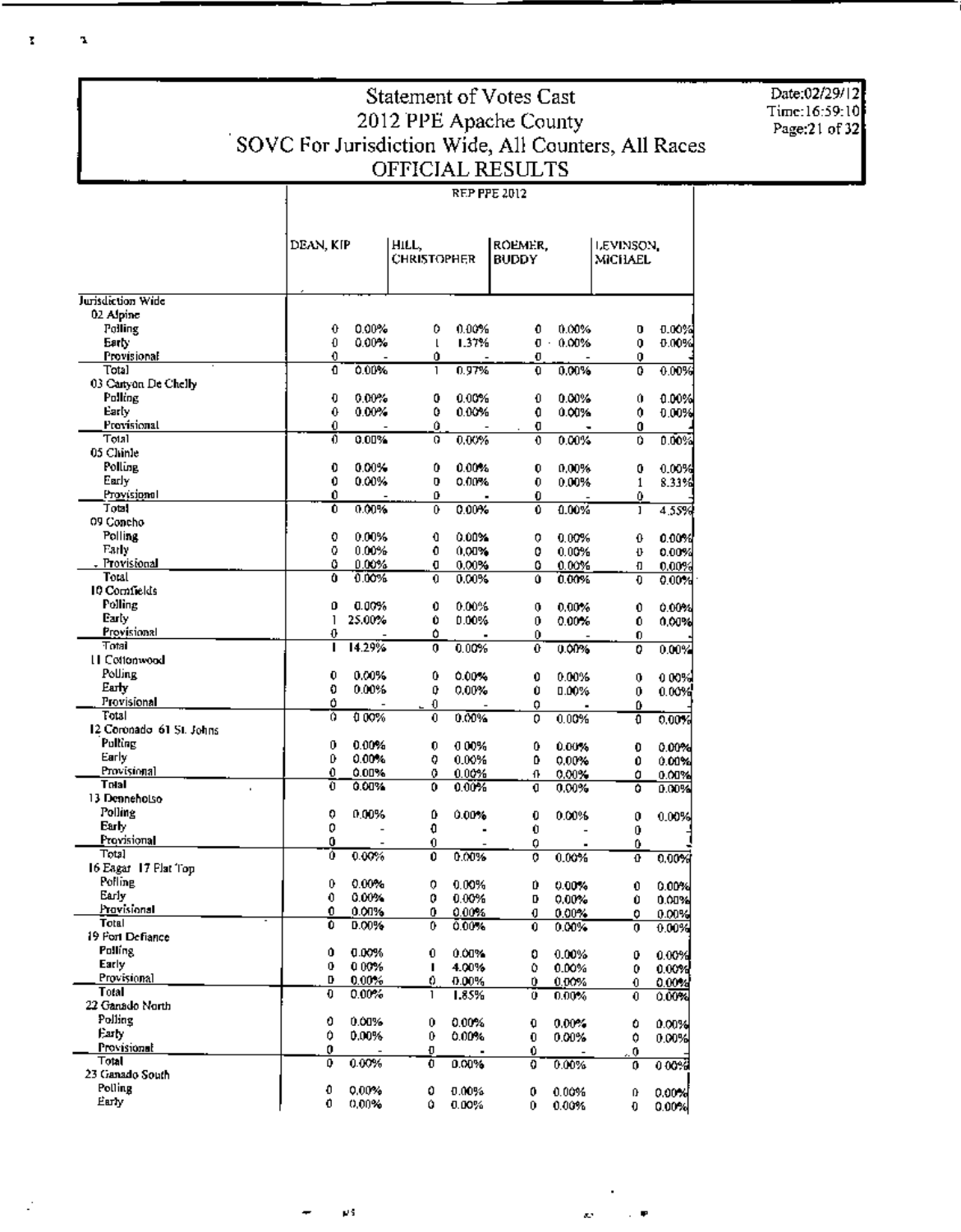| Date:02/29/12 |
|---------------|
| Time:16:59:10 |
| Page:22 of 32 |

## Statement of Votes Cast Suddition of Votes Cast<br>2012 PPE Apache County<br>SOVC For Jurisdiction Wide, All Counters, All Races<br>OFFICIAL RESULTS

#### **REP PPE 2012**

|                       | DEAN, KIP   |                | HII.L,             |                  | ROEMER. |                | LEVINSON,    |                |
|-----------------------|-------------|----------------|--------------------|------------------|---------|----------------|--------------|----------------|
|                       |             |                | <b>CHRISTOPHER</b> |                  | BUDDY   |                | MICHAEL      |                |
|                       |             |                |                    |                  |         |                |              |                |
| Provisional           | ō           |                | 0                  |                  | 0       |                | o            |                |
| Total<br>25 Greer     | 0           | 0.00%          | 0                  | 0.00%            | 0       | 0.00%          | 0.           | 0.00%          |
| Polling               | 0           | 0.00%          | û                  | 0.00%            | 0       | $0.00\%$       | ٥            | 0.00%          |
| Early                 | 0           | 0.00%          | O                  | 0,00%            | 0       | $0.00\%$       | 0            | 0.00%          |
| Provisional           | 0           |                | 0                  |                  | 0       |                | Ű.           | $\cdot$ .<br>٠ |
| Total-                | Ō           | 0.00%          | 0.                 | 0.00%            | 0       | 0.00%          | 0            | 0.00%          |
| 27 Houck              |             |                |                    |                  |         |                |              |                |
| Polling<br>Early      | 0           | 0.00%          | 0                  | 0.00%            | O       | $0.00\%$       | 0            | 0.00%          |
| Provisional           | 0<br>0      | 0.00%          | 0<br>Û             | 0.00%            | 0<br>0  | 0.00%          | п            | 9.09%          |
| Total                 | 0           | 0.00%          | o                  | 0.00%            | Ō       | 0.00%          | 0<br>۱       | 4.76%          |
| 29 Kinlichee          |             |                |                    |                  |         |                |              |                |
| Polling               | ٥           | 0.00%          | 0                  | $0.00\%$ .       | O       | $0.00\%$       | o            | $0.00\%$       |
| Early                 | 0           | 0.00%          | 0                  | $0.00\%$         | ٥       | 0.00%          | 0            | 0.00%          |
| Provisional<br>Total  | 0           |                | o                  |                  | 0       |                | ٥            |                |
| 31 Klagetoh           | 0           | 0.00%          | 0                  | $0.00\%$         | 0       | 0.00%          | o            | 0 0 0%         |
| Polling               | o           | 0.00%          | û                  | 0.00%            | ٥       |                |              |                |
| Early                 | 0           | 0.00%          | 0                  | 0.00%            | Ð       | 0.00%<br>0.00% | 0<br>0       | 0.00%<br>0.00% |
| Provisional           | 0           |                | 0.                 |                  | 0       |                | ÷<br>0       |                |
| Total                 | 0           | 0.00%          | 0                  | 0.00%<br>$\cdot$ | 0       | 0.00%          | 0            | 0.00%          |
| 33 Lukachukai         |             |                |                    |                  |         |                |              |                |
| Polling               | 0           |                | 0                  |                  | û       |                | 0            |                |
| Early<br>Provisional  | ı           | 50.00%         | Ū                  | 0.00%            | 0       | 0.00%          | Q.           | 0.00%          |
| Total                 | 0<br>п      | 50.00%         | 0<br>o             | 0.00%            | 0<br>Ð  |                | IJ           |                |
| 35 Lupton             |             |                |                    |                  |         | $0.00\%$       | $\mathbf{0}$ | 0.00%          |
| Polling               | û           | 0.00%          | 0                  | 0.00%            | Û       | $0.00\%$       | o            | 0.00%          |
| Early                 | $\mathbf 0$ | 0.00%          | ٥                  | $0.00\%$         | 0       | 0.00%          | 0            | $0.00\%$       |
| Provisional           | 0           | 0.00%          | 0                  | 0.00%            | 0       | 0.00%          | 0            | 0.00%          |
| 'J'etal<br>37 McNary  | 0           | 0.00%          | 0                  | 0.00%            | Ũ.      | 0.00%          | 0            | 0.00%          |
| Polling               | o           | 0.00%          | û                  |                  |         |                |              |                |
| Early                 | û           |                | Û                  | 0.00%            | 0<br>0. | 0.00%          | Ů<br>0       | 0.00%          |
| Provisional           | Û           | ۰              | D.                 |                  | 0       |                | 0            |                |
| Total                 | D           | 0.00%          | ľ,                 | 0.00%            | 0       | 0.00%          | 0            | 0.00%          |
| 39 Many Farms         |             |                |                    |                  |         |                |              |                |
| Polling               | 0           | 0.00%          | 0                  | 0.00%            | 0       | 0.00%          | 0            | 0.00%          |
| I arly<br>Provisional | 0<br>0      | 0.00%          | û                  | 0.00%            | 0       | $0.00\%$       | 0            | 0.00%          |
| Tolal                 | o           | $0.00\%$       | Û<br>O             | $0.00\%$         | 0.      | $0.00\%$       | 0            |                |
| 41 Mexican Water      |             |                |                    |                  | 0       |                | 0            | 0.00%          |
| <b>Polling</b>        | 0           | 0.00%          | 0                  | 0.00%            | 0       | 0.00%          | Đ            | 0.00%          |
| Early.                | 0           |                | Û                  |                  | D       | $\overline{a}$ | Ū            |                |
| Provisional           | Ω           |                | 0                  |                  | 0       |                | 0.           |                |
| Total<br>43 Nazlini   | 0           | $0.00\%$       | 0                  | 0.00%            | 0       | 0.00%          | û            | 0.00%          |
| Polling.              |             |                |                    |                  |         |                |              |                |
| Early                 | 0<br>0      | 0.00%<br>0.00% | 0<br>0             | 0.00%<br>0.00%   | 0       | 0.00%          | 0            | 0.00%          |
| Provisional           | 0           | 0.00%          | 0                  | 0.00%            | 0<br>Û  | 0.00%<br>0.00% | 0<br>0.      | 0.00%<br>0.00% |
| Total                 | 0           | 0.00%          | Û                  | 0.00%            | o       | 0.00%          | Û            | 0.00%          |
| 45 Nutrioso           |             |                |                    |                  |         |                |              |                |
| Polling               | Q           | 0.00%          | Ú                  | 0.00%            | 0       | 0.00%          | 0            | 0.00%          |
| Early<br>Provisional  | a           | 0.00%          | 0                  | 0.00%            | 0       | 0.00%          | 0            | 0.00%          |
| Total                 | 0.<br>Ü     | 0.00%          | 0<br>0             | 0.00%            | o       |                | ٥            |                |
| 46 Oak Springs        |             |                |                    |                  | o       | 0.00%          | Ð            | 0.00%          |
| <b>Polling</b>        | 0           | ï              | 0                  |                  | 0       |                | 0            |                |
|                       |             |                |                    |                  |         |                |              |                |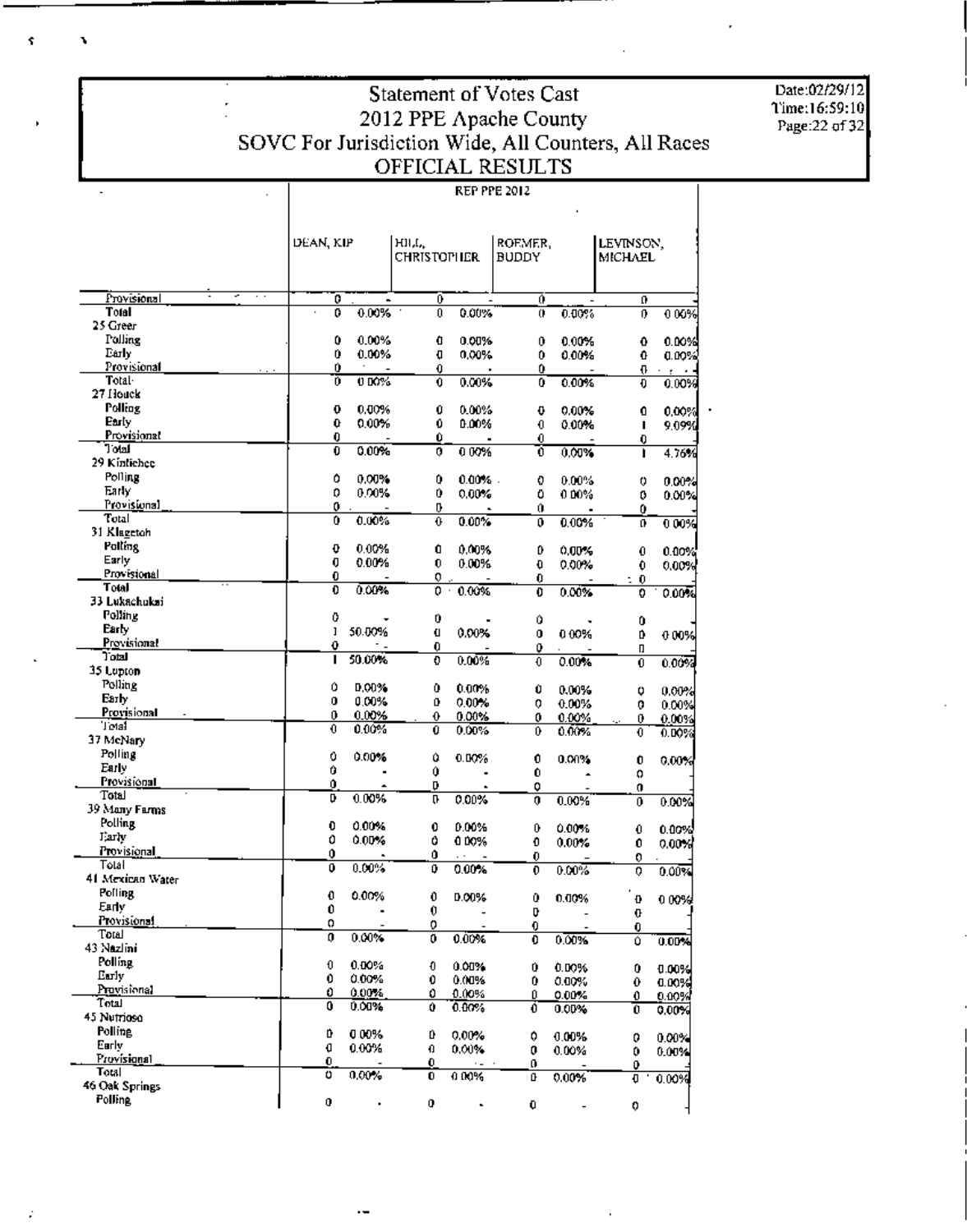# Statement of Votes Cast Statement of Votes Cast<br>
2012 PPE Apache County<br>
SOVC For Jurisdiction Wide, All Counters, All Races<br>
OFFICIAL RESULTS

|                                  | DEAN, KIP |           | HILL<br>CHRISTOPHER |          | ROEMER,<br>виору |          | LEVINSON,<br>MICHAEL. |                    |
|----------------------------------|-----------|-----------|---------------------|----------|------------------|----------|-----------------------|--------------------|
|                                  |           |           |                     |          |                  |          |                       |                    |
| Early                            | δ         | 0.00%     | O                   | 0.00%    | T                | $0.00\%$ | O                     | 0.009              |
| Provisional<br>Total             | ٥<br>Ō    | 0.00%     | 0<br>0              | 0.00%    | 0<br>0           | 0.00%    | 0<br>û                | 0.00%              |
| 48 Puerco East 49 Puerco West    |           |           |                     |          |                  |          |                       |                    |
| Polling                          | û         | 0.00%     | Û                   | 0.00%    | ٥                | $0.00\%$ | ٥                     | 0.00%              |
| Early                            | û         | 0.00%     | 0.                  | 0.00%    | ٥                | 0.00%    | 0                     | 0 00%              |
| Provisional                      | ٥         |           | 0.                  |          | : 0              |          | 0                     |                    |
| Total                            | ٥         | $0.00\%$  | 0.                  | 0.00%    | 0                | $0.00\%$ | 0                     | 0.00%              |
| 51 Red Mesa                      |           |           |                     |          |                  |          |                       |                    |
| Polling                          | ۵         | $0.00\%$  | 0                   | 000%     | 0                | $0.00\%$ | 0                     | 0.00%              |
| Early<br>Provisional             | 0<br>0    | 0.00%     | 0<br>0              | 0.00%    | 0<br>Ü.          | 0.00%    | ٥                     | 0.00%              |
| Total                            | Û         | 0.00%     | ō                   | 0.00%    | Ū.               | 0.00%    | o<br>0                | 0.009              |
| 52 Red Valley                    |           |           |                     |          |                  |          |                       |                    |
| Polling                          | 0         | 000%      | 0                   | $0.00\%$ | 0                | 0.00%    | 0                     | 0.00%              |
| Enrly                            | 0         | 0.00%     | ٥                   | $0.00\%$ | 0                | $0.00\%$ | Ū                     | 0.00%              |
| Provisional                      | 0         |           | ٥                   |          | 0                |          | 0                     |                    |
| Total                            | o         | 0.00%     | ο                   | 0.00%    | 0                | 0.00%    | Ò                     | 0.00%              |
| 54 Rock Point                    |           |           |                     |          |                  |          |                       |                    |
| Polling                          | D         | $0.00\%$  | o                   | 0.00%    | 0                | 0.00%    | 0                     | 0.00%              |
| Farly                            | 0         | $-0.00\%$ | 0                   | 0.00%    | 0                | 0.00%    | 0                     | 0.00%              |
| Provisional<br>Total             | 0         |           | 0                   |          | 0                |          | 0.                    |                    |
|                                  | 0         | 0.00%     | 0                   | 0.00%    | û                | 0.00%    | 0                     | 0.00%              |
| 56 Rough Rock<br>Polling         | o         |           |                     |          |                  |          |                       |                    |
| Early                            | 0         | 0.00%     | 0<br>0              | 0.00%    | 0<br>0           |          | 0                     |                    |
| Provisional                      | 0         |           | 0                   |          | 0                | 0.00%    | Û                     | 0.00%              |
| Total                            | 0         | 0.00%     | 0                   | 0 00%    | 0                | 0.00%    | 0<br>0                | 0.00%              |
| 58 Round Rock                    |           |           |                     |          |                  |          |                       |                    |
| Politing                         | ٥         | 0.00%     | 0                   | 0.00%    | 0                | 0.00%    | ۰                     | 0.00%              |
| Early                            | 0         | 0.00%     | Û                   | 0.00%    | 0                | 0.00%    | 0                     | 0.00×              |
| Provisional                      | o         | ы.        | 0                   |          | 0                |          | 0                     |                    |
| Total                            | 0         | $0.00\%$  | D                   | 0.00%    | 0                | 0.00%    | 0                     | 0.00%              |
| 59 Round Valley 70 Springerville |           |           |                     |          |                  |          |                       |                    |
| Polling                          | ŧ         | 0.70%     | 0                   | 0.00%    | Û                | 0.00%    | 0                     | 0.00%              |
| Early<br>Provisional             | ٥         | 0.00%     | 0                   | 0.00%    | Û                | 0.00%    | 0                     | 0.00%              |
| Total                            | Û<br>1    | 0.33%     | 0<br>0              | 0.00%    | ٥                |          | 0                     |                    |
| 65 St. Michaels                  |           |           |                     |          | ٥                | 0.00%    | ٥                     | 0.00%              |
| Polling                          | 0.        | $0.00\%$  | ٥                   | $0.00\%$ | 0                | $0.00\%$ | D                     |                    |
| Early                            | 0.        | 0.00%     | 0                   | $0.00\%$ | 0                | 0.00%    | 0                     | $0.00\%$<br>0.00 X |
| Provisional                      | 0         |           | 0                   |          | 0                |          | 0                     |                    |
| Total                            | 0         | $0.00\%$  | 0                   | 0.00%    | 0                | 0.00%    | o                     | 0.00%              |
| 67 Sawmill                       |           |           |                     |          |                  |          |                       |                    |
| Polling                          | ٥         | 0.00%     | 0                   | 0.00%    | 0                | 0.00%    | ٥                     | 0.00%              |
| Early                            | û         | 0.00%     | 0                   | 0.00%    | ٥                | 0.00%    | 0                     | 0.00%              |
| Provisional                      | ٥         |           | 0                   |          | $\theta$         |          | ٥                     |                    |
| Total                            | Ð         | 0.00%     | ٥                   | 0.00%    | 0                | 0.00%    | 0                     | 0.00%              |
| 74 Steamboat                     |           |           |                     |          |                  |          |                       |                    |
| Polling<br>Farly                 | 0         | 0.00%     | 0                   | 0.00%    | 0                | 0.00%    | 0                     | 0.00%              |
| Provisional                      | 0<br>0    | 0.00%     | Û                   | 0.00%    | 0                | 0.00%    | 0                     | 0.00%              |
| Total                            | 0         | 000%      | 0<br>Ō              | 0.00%    | 0<br>0           | 0.00%    | 0                     |                    |
| 76 Sweetwater                    |           |           |                     |          |                  |          | 0                     | 0.00%              |
| Polling                          | 0         | 0.00%     | 0                   | 0.00%    | 0                | 0.00%    | Û                     | 0.00%              |
| Early                            | 0         | 0.00%     | 0                   | 0.00%    | D.               | 0.00%    | 0                     | 0.00%              |
| Provisional                      | 0         |           | 0                   |          | 0                |          | 0                     |                    |
| Total                            | 0.        | 0.00%     | Û                   | 0.00%    | 0.               | 0.00%    | 0                     | 0.007              |
| 78 Tachee                        |           |           |                     |          |                  |          |                       |                    |

Date:02/29/12 Time:16:59:10<br>Page:23 of 32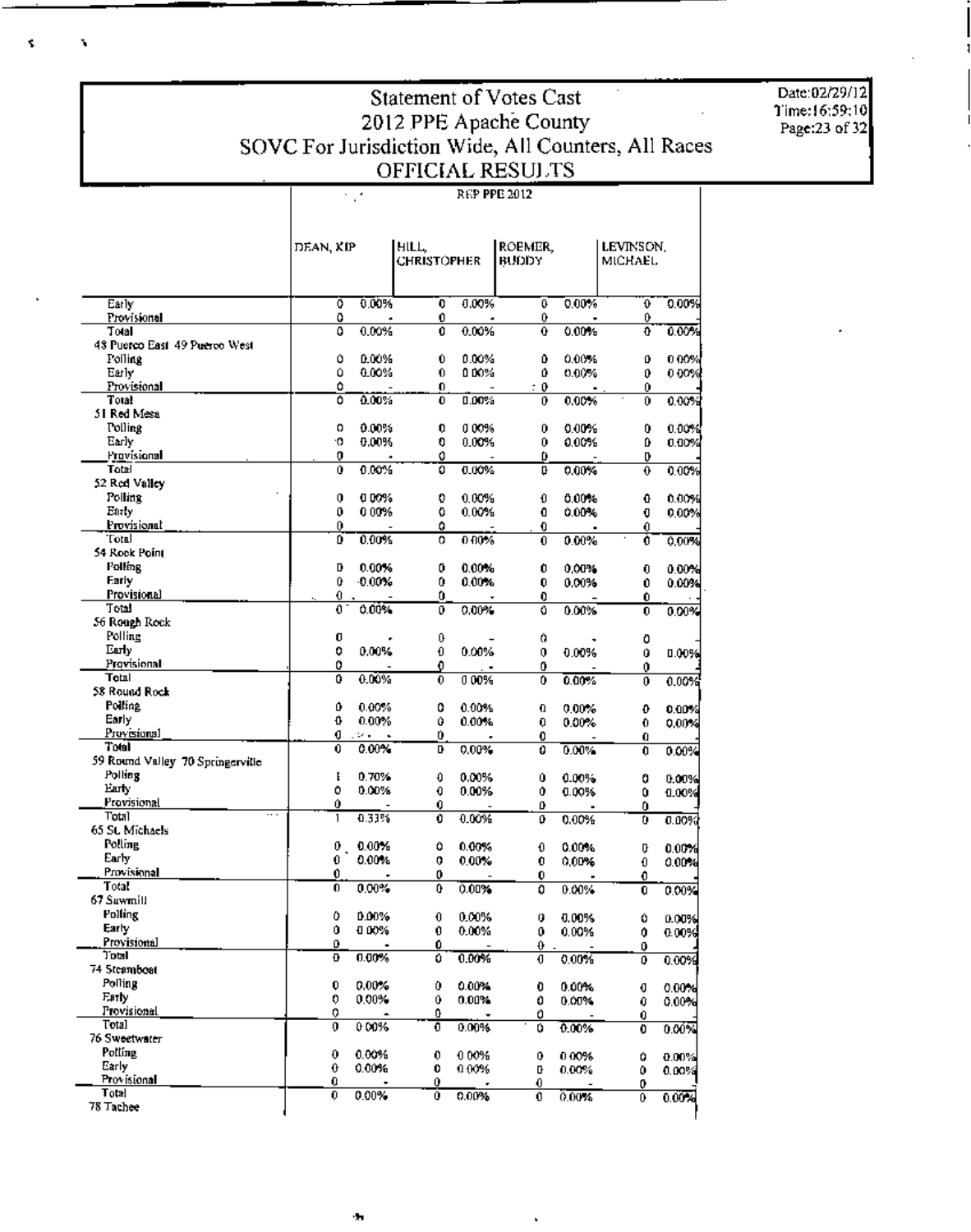# Statement of Votes Cast SOVC For Jurisdiction Wide, All Counters, All Races<br>OFFICIAL RESULTS

|                      | DEAN, KIP        |          | HILL.<br><b>CHRISTOPHER</b> |        | ROEMER.<br><b>BUDDY</b> |       | LEVINSON.<br><b>MICHAEL</b> |              |
|----------------------|------------------|----------|-----------------------------|--------|-------------------------|-------|-----------------------------|--------------|
|                      |                  |          |                             |        |                         |       |                             |              |
| Polling              | o                | 0.00%    | O                           | 0.00%  | O                       | 0.00% | õ                           | 0.00%        |
| Early                | 0                |          | o                           |        | 0                       |       | 0                           |              |
| Provisional<br>Total | 0                |          | 0                           |        | 0                       |       | 0                           |              |
| 80 Teec Nos Pos      | o                | 0.00%    | 0                           | 0.00%  | o                       | 0.00% | 0                           | 0.00%        |
| Polling              | 0                | 0.00%    | 0                           | 0.00%  | Û                       | 0.00% | 0                           | 0.00%        |
| Early                | 0                | 0.00%    | 0                           | 0.00%  | 0                       | 0.00% | Ū.                          | 0.00%        |
| Provisional          | 0                |          | 0                           |        | 0                       |       | 0                           |              |
| Total                | ٥                | 0.00%    | 0                           | 0.00%  | 0                       | 0.00% | $\bf{0}$                    | 0.00%        |
| 82 Vemon             |                  |          |                             |        |                         |       |                             |              |
| Polling              | ٥                | 0.00%    | 0                           | 0.00%  | o                       | 0.00% | 0                           | 0.00%        |
| Early                | 0                | 0.00%    | 0                           | 0.00%  | $\overline{2}$          | 0.99% | 0                           | 0.00%        |
| Provisional          | 0                | 0.00%    | 0                           | 0.00%  | o                       | 0.00% | 0                           | 0.00%        |
| $-$ Total            | ٥                | 0.00%    | ō                           | 0.00%  | 2                       | 0.65% | 0                           | 0.00%        |
| 84 Wheatfields       |                  |          |                             |        |                         |       |                             |              |
| Polling              | û                | 0.00%    | 0                           | 0.00%  | 0                       | 0.00% | 0                           | 0.00%        |
| Early                | 0                | $0.00\%$ | 0                           | 0.00%  | 0                       | 0.00% | O                           | 0.00%        |
| Provisional          | 0                |          | ٥                           |        | ٥                       |       | ٥                           |              |
| Total                | Ũ.               | $0.00\%$ | Ō                           | 0.00%  | $\overline{0}$          | 0.00% | û                           | 0.00%        |
| 86 Wido Ruins        |                  |          |                             |        |                         |       |                             |              |
| <b>Polling</b>       | $\boldsymbol{0}$ | 0.00%    | 1                           | 50.00% | 0                       | 0.00% | 0                           | 0.00%        |
| Early                | 0                | 0.00%    | 0                           | 0.00%  | 0                       | 0.00% | 0                           | 0.00%        |
| Provisional          | 0                |          | 0                           |        | 0                       |       | 0                           |              |
| Total                | 0                | 0.00%    | п                           | 25.00% | $\overline{0}$          | 0.00% | Ď                           | 0.00%        |
| 88 Window Rock       |                  |          |                             |        |                         |       |                             |              |
| Polling              | 0                | 0.00%    | 0                           | 0.00%  | L                       | 6.67% | 0                           | 0.00%        |
| Early                | 0                | 0.00%    | ο                           | 0.00%  | 0                       | 0.00% | 0                           | 0.00%        |
| Provisional          | ٥                | 0.00%    | 0                           | 0.00%  | 0                       | 0.00% | 0                           | 0.00%        |
| Total                | Ð                | 0.00%    | 0                           | 0.00%  | 1                       | 2.56% | 0.                          | 0.00%        |
| Total                |                  |          |                             |        |                         |       |                             |              |
| Polling              |                  | 0.10%    | ı                           | 0.10%  |                         | 0.10% | 0                           | 0.00%        |
| Early                | 2                | 0.13%    | 2                           | 0.13%  | 2                       | 0.13% | 2                           | 0.13%        |
| Provisional          | ٥                | 0.00%    | 0                           | 0.00%  | 0.                      | 0.00% | ٥                           | <u>0.00%</u> |
| Total                | Ē                | 0.12%    | 3                           | 0.12%  | Π                       | 0.12% | z                           | 0.03%        |

 $\epsilon$ 

 $\ddot{\cdot}$ 

s,

Date:02/29/12 Time:16:59:10<br>Page:24 of 32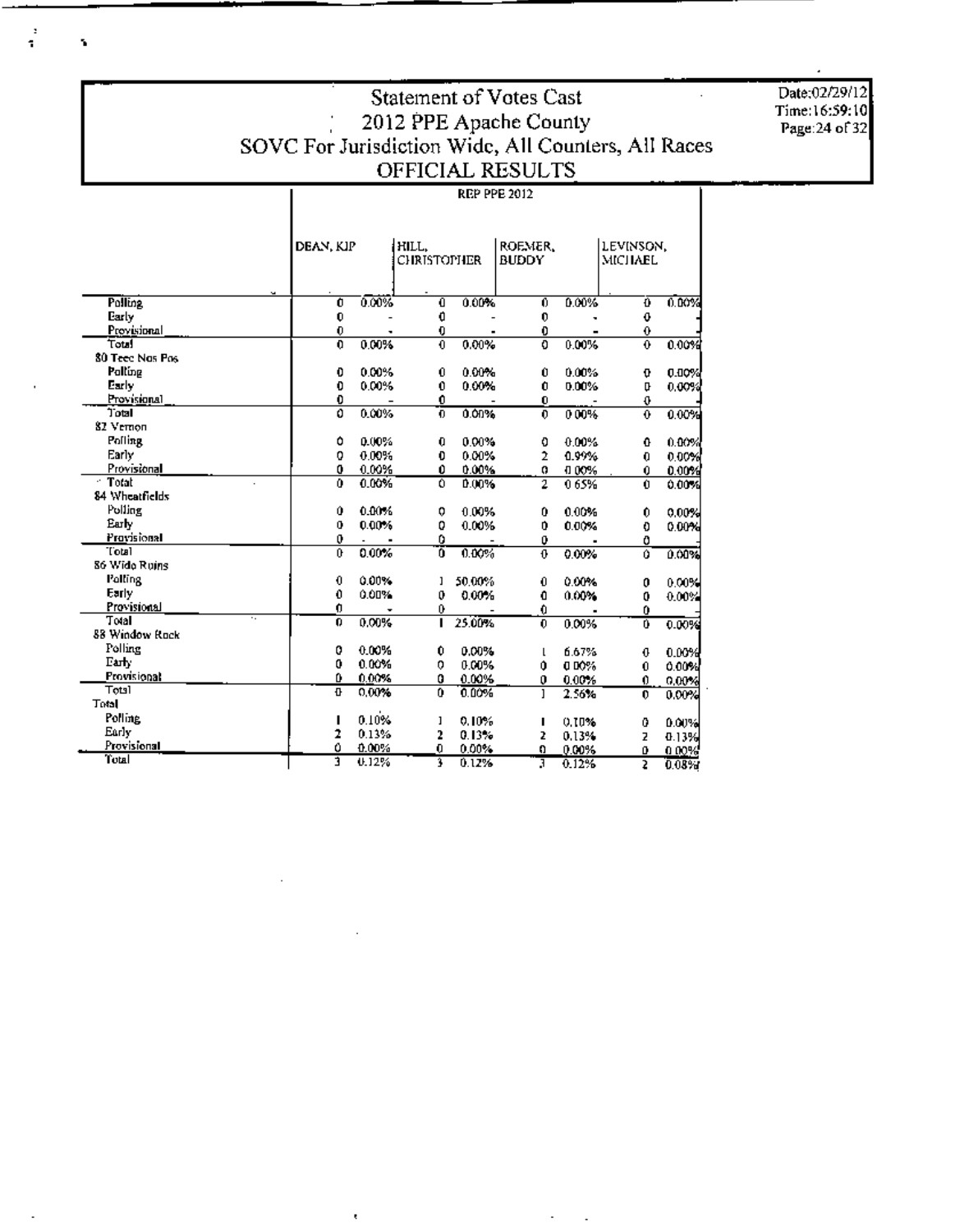|                                     |             |         |                     | <b>Statement of Votes Cast</b><br>2012 PPE Apache County |                                            |                                                                |                                                      | Date:02/29/12<br>Time:16:59:10<br>Page:25 of 32 |   |
|-------------------------------------|-------------|---------|---------------------|----------------------------------------------------------|--------------------------------------------|----------------------------------------------------------------|------------------------------------------------------|-------------------------------------------------|---|
|                                     |             |         |                     | OFFICIAL RESULTS                                         |                                            | SOVC For Jurisdiction Wide, All Counters, All Races            |                                                      |                                                 |   |
|                                     |             |         |                     |                                                          |                                            | <b>GRN PPE 2012</b>                                            |                                                      |                                                 |   |
|                                     | Reg.        | Times   | Total               | STEIN, JILL                                              |                                            | SWING, GARY                                                    | OATMAN.                                              | MESPLAY.                                        |   |
|                                     | Voters      | Counted | <b>Yoles</b>        |                                                          |                                            |                                                                | MICHAEL                                              | <b>KENT</b>                                     |   |
| Jurisdiction Wide<br>02 Alpine      |             |         |                     |                                                          |                                            |                                                                |                                                      |                                                 |   |
| Polling                             | ٥           | 0       |                     | 0<br>٥                                                   |                                            | 0                                                              | 0                                                    | 0                                               |   |
| Early                               | 0           | 0       |                     | 0<br>û                                                   |                                            | 0                                                              | 0                                                    | 0                                               |   |
| Provisional                         | 0           | 0       |                     | 0<br>0                                                   |                                            | 0                                                              | 0<br>$\overline{\phantom{a}}$                        | 0                                               |   |
| <b>Total</b><br>03 Canyon De Chelly | o           | 0       |                     | õ<br>0                                                   |                                            | ō                                                              | 0                                                    | Ō                                               |   |
| Polling                             | 1           | û       |                     | Đ<br>0                                                   |                                            | 0                                                              | 0                                                    |                                                 |   |
| Early                               |             | 0       |                     | 0<br>Ū                                                   |                                            | 0                                                              | 0                                                    | 0<br>0                                          |   |
| Provisional                         |             | 0       |                     | 0<br>0                                                   |                                            | 0                                                              | 0                                                    | 0                                               |   |
| Total<br>05 Chinle                  |             | 0       |                     | õ<br>ō                                                   |                                            | Ō                                                              | ű                                                    | o                                               |   |
| Polling                             |             | 0       |                     | 0<br>O                                                   |                                            |                                                                |                                                      |                                                 |   |
| Early                               | s<br>s      | 0       |                     | 0<br>0                                                   |                                            | 0<br>0.                                                        | 0<br>0                                               | D<br>o                                          |   |
| Provisional                         | 5           | 0       | $\cdot$ 0           | 0                                                        |                                            | 0                                                              | 0<br>٠                                               | 0<br>$\blacksquare$                             |   |
| <b>Total</b><br>09 Concho           | 3           | o       |                     | Ũ.<br>Ō                                                  |                                            | o                                                              | $\mathbf 0$                                          | ō                                               |   |
| Polling                             | 7           | 0       |                     | o<br>0                                                   |                                            |                                                                |                                                      |                                                 |   |
| Early                               | 7           | 0       |                     | 0<br>0                                                   | ٠                                          | 0<br>0                                                         | 0<br>٥<br>٠                                          | 0<br>0                                          |   |
| Provisional                         | 7           | o       |                     | ٥<br>0                                                   | $\sim$ .                                   | 0                                                              | 0<br>٠                                               | 0.<br>٠                                         |   |
| Total<br>10 Cornfields              | 7           | ō       |                     | o<br>ō                                                   |                                            | $\overline{a}$                                                 | O.                                                   | $\boldsymbol{\theta}$                           |   |
| Polling                             | 0           |         |                     |                                                          |                                            |                                                                |                                                      |                                                 |   |
| Early                               | 0           | 0<br>0  |                     | 0<br>0<br>0<br>0                                         |                                            | 0<br>O                                                         | 0                                                    | 0                                               |   |
| Provisional                         | 0           | 0       |                     | 0<br>0                                                   | ٠                                          | 0                                                              | 0<br>0<br>٠                                          | 0<br>0<br>٠                                     |   |
| <b>Total</b>                        | O           | 0       |                     | $\overline{0}$<br>Ò                                      |                                            | õ                                                              | 0                                                    | Ō                                               |   |
| 11 Cottonwood<br>Polling            |             |         |                     |                                                          |                                            |                                                                |                                                      |                                                 |   |
| Early                               | I<br>ı      | 0<br>0  | 0<br>Đ.             | 0<br>0                                                   |                                            | 0                                                              | Û                                                    | Q                                               |   |
| <b>Provisional</b>                  | I.          | 0       | 0                   | Đ,                                                       |                                            | 0<br>Û                                                         | 0<br>$\overline{a}$<br>Ø<br>$\overline{\phantom{a}}$ | 0                                               |   |
| Total                               |             | Ű       | 0                   | $\overline{0}$                                           |                                            | 0                                                              | û                                                    | 0<br>$\overline{\phantom{a}}$<br>û              |   |
| 12 Coronado 61 St. Johns            |             |         |                     |                                                          |                                            |                                                                |                                                      |                                                 |   |
| Polling<br><b>Early</b>             | э<br>3      | 0       | 0                   | O                                                        |                                            | 0                                                              | 0                                                    | 0                                               |   |
| Provisional                         | 3           | o<br>0  | ٥<br>0              | 0<br>0                                                   | $\blacksquare$                             | 0<br>٠<br>Û                                                    | Q                                                    | 0                                               |   |
| Total                               | 3           | 0       | 0                   | Ō                                                        |                                            | 0<br>$\overline{\phantom{a}}$                                  | $\mathbf{0}$<br>ō                                    | o<br>Ō                                          |   |
| 13 Dennehotso<br>Polling            |             |         |                     |                                                          |                                            |                                                                |                                                      |                                                 |   |
| Early                               | 0<br>0.     | 0<br>0  | 0                   | ٥                                                        |                                            | 0                                                              | 0                                                    | 0<br>$\blacksquare$                             |   |
| Provisional                         | 0           | 0       | 0<br>$\mathbf{0}$   | o<br>0                                                   | $\overline{a}$<br>$\overline{\phantom{a}}$ | 0<br>$\overline{a}$<br>0                                       | $\bf{0}$                                             | 0                                               |   |
| Total <sup>-</sup>                  | 0           | Ō       | O.                  | 0                                                        | $\overline{\phantom{a}}$                   | ٠<br>0<br>٠                                                    | 0.<br>ō                                              | 0<br>٠<br>o                                     |   |
| 16 Eagar 17 Flat Top                |             |         |                     |                                                          |                                            |                                                                |                                                      |                                                 |   |
| Polling<br>Earty                    | ı           | 0       | 0                   | 0                                                        | ٠                                          | 0                                                              | $\theta$                                             | 0                                               |   |
| Provisional                         | ı<br>ı      | 0<br>0. | 0<br>0              | $\mathbf 0$<br>o                                         |                                            | 0<br>$\overline{a}$                                            | $\mathbf{0}$                                         | 0<br>$\blacksquare$                             |   |
| Total                               | п           | õ       | 0                   | ō                                                        |                                            | 0<br>$\overline{\phantom{a}}$<br>o<br>$\overline{\phantom{a}}$ | 0.<br>ő                                              | 0<br>٠<br>ō                                     |   |
| 19 Fort Defiance                    |             |         |                     |                                                          |                                            |                                                                |                                                      |                                                 |   |
| Polling<br>Early                    | 6           | Q       | 0                   | 0                                                        | $\overline{a}$                             | 0                                                              | D                                                    | 0                                               |   |
| Provisional                         | 6<br>6.     | 0<br>0  | 0                   | 0.                                                       | ٠                                          | 0                                                              | $\mathbf 0$                                          | 0<br>$\blacksquare$                             |   |
| <b>Total</b>                        | 6           | 0       | 0<br>$\overline{0}$ | 0.<br>ō                                                  | ٠                                          | 0<br>$\hat{\phantom{a}}$<br>o                                  | 0.                                                   | 0<br>$\overline{\phantom{a}}$                   | ٠ |
| 22 Ganado North                     |             |         |                     |                                                          |                                            |                                                                | 0.                                                   | ٥                                               |   |
| Polling                             | z           | 0       | 0                   | 0<br>$\cdot$                                             |                                            | 0                                                              | 0                                                    | 0<br>٠                                          |   |
| Early<br>Provisional                | 2           | Û       | 0                   | $\theta$                                                 | $\overline{\phantom{a}}$                   | $\mathbf{0}$<br>۰                                              | 0                                                    | 0<br>$\blacksquare$                             |   |
| Total                               | 2<br>2      | 0.<br>o | 0<br>Ō              | 0                                                        | $\overline{\phantom{a}}$                   | 0<br>٠                                                         | 0                                                    | 0                                               |   |
| 23 Ganado South                     |             |         |                     | 0                                                        | $\overline{a}$                             | ō                                                              | ō                                                    | Ō                                               |   |
| Polling                             | ٥           | 0       | 0                   | 0                                                        | $\overline{a}$                             | 0<br>$\overline{\phantom{a}}$                                  | 0                                                    | O                                               |   |
| Early                               | $\mathbf 0$ | ٥       | 0                   | 0                                                        |                                            | 0                                                              | $\mathbf{o}$                                         | $\mathbf 0$                                     |   |

K

 $\langle \cdot \rangle_{\mathcal{U}}$ 

 $\vec{x}_i$ 

Ť.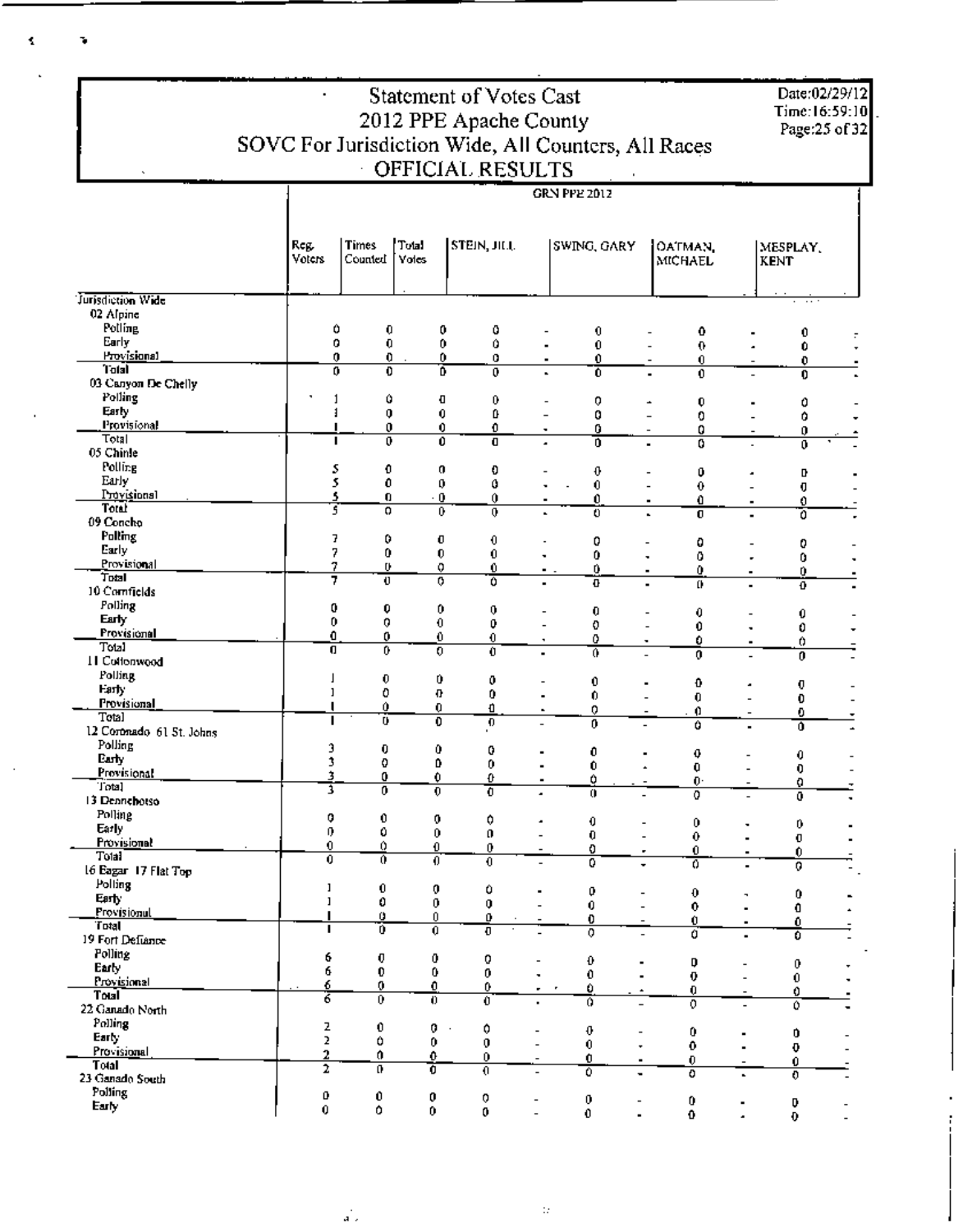**Statement of Votes Cast** Date:02/29/12 Time:16:59:10 2012 PPE Apache County Page:26 of 32 SOVC For Jurisdiction Wide, All Counters, All Races OFFICIAL RESULTS **GRN PPE 2012**  $\overline{a}$ Reg. Total MESPLAY, Times STEIN, JILL **SWING, GARY** OATMAN. Volers Counted Votes **MICHAEL KENT** Provisjonal O õ Ö ÷ ō  $\overline{\mathfrak{o}}$  $\frac{1}{\alpha}$ τ  $\blacksquare$ Total 70 ō ō õ ó ÷. 25 Green Polling  $\mathbf{0}$ 0  $\theta$ D  $\pmb{\theta}$  $\mathbf 0$ Ĭ.  $\alpha$ ÷  $\overline{a}$ J. Early o 0  $\pmb{\mathrm{0}}$  $\boldsymbol{\theta}$ Ō. ō L.  $\blacksquare$  $\overline{a}$  $\mathbf{0}$ ÷. Provisional ò 0  $\mathbf 0$  $\mathbf{d}$ ġ. 0  $\mathbf{0}$  $\ddot{\phantom{0}}$  $\overline{\text{Total}}$  $\overline{\mathfrak{o}}$ ō ō  $\overline{\mathbf{0}}$ ō  $\overline{\mathfrak{o}}$  $\overline{\mathbf{0}}$  $\overline{a}$ L. 27 Houck Polling  $\mathbf{1}$ o o  $\mathbf 0$ 0 ٥ l,  $\theta$  $\overline{a}$ ÷. Earty  $\,$   $\,$ Q 0  $\pmb{0}$ ō ÷ ō ä,  $\overline{a}$  $\theta$  $\overline{a}$ Provisional ö ٥ Ï  $\mathbf{0}$ 0 0  $\mathbf{D}$ ł, Total ī  $\overline{\mathbf{0}}$ ō 0 ō ō  $\overline{0}$ 29 Kinlichee Polling  $\mathfrak o$  $\mathbf{t}$  $\theta$  $\pmb{0}$ Ĭ,  $\pmb{\mathsf{D}}$ ä, Ù Ó ä,  $\overline{a}$ Early ō  $\mathfrak l$  $\pmb{0}$  $\theta$  $\overline{a}$ 0  $\overline{a}$ 0  $\overline{a}$ 0 l, Provisional  $\cdot$  1 0 o  $\theta$ 0 0  $\mathbf{0}$ Total ō T ō ō ō ō  $\overline{a}$ L. 0 31 Klageton Polling  $\theta$  $\mathbf{a}$ ٥ Q. o o.  $\overline{a}$ 0  $\overline{a}$  $\overline{a}$  $\overline{a}$ Early  $\mathbf{0}$  $\pmb{0}$ 0 o ò  $\overline{a}$ ō  $\overline{a}$  $\overline{a}$  $\pmb{\theta}$  $\overline{a}$ Provisional 0 n, 0 Ò. 0 0 Ō  $\overline{\phantom{a}}$ Total õ ō Ō ō 0 ō ō Ĭ. 33 Lukachukai Polling  $\overline{2}$ 0  $\ddot{\mathbf{0}}$  $\ddot{\theta}$ 0  $\ddot{\mathbf{0}}$  $\circ$ Early  $\overline{2}$  $\mathbf{I}$  $\mathbf{I}$ 0 0.00% 1-100.00% 0 0.00%  $\pmb{0}$  $0.00\%$ Provisional 2 Q Ō. Û. o 0 0 Total  $\overline{2}$ ī ī ō 0.00%  $0.00%$  $1100.00%$ 0 0.00% ō 35 Lupton Polling  $\mathfrak l$ 0 o  $\pmb{0}$ Ó  $\mathbf{0}$ ä, l, 0 Early  $\overline{a}$  $\overline{a}$  $\mathbf{1}$ Ō. 0. 0  $\pmb{\mathfrak{g}}$ l, ö 0 L,  $\overline{a}$ Provisional Û 0 O 0 0 ō **Total** ٠ ō ī ō ó ō τ õ ō 37 McNary  $\overline{a}$  $\overline{\phantom{a}}$ Polling ٥  $\pmb{0}$  $\boldsymbol{\theta}$ 0  $\mathfrak{g}$  $\blacksquare$  $\overline{a}$ 0 0  $\overline{a}$ Early  $\mathbf{0}$  $\mathbf{0}$  $\theta$  $\pmb{\mathrm{u}}$  $\mathbf 0$ 0  $\overline{a}$ ÷ 0 Provisional 0 o 0  $\mathbf 0$ 0 Û O. Total ō ō  $\overline{\mathfrak{o}}$  $\overline{0}$  $\overline{\mathfrak{o}}$ Ō ä, ō 39 Many Farms Polling 3 0  $\pmb{0}$  $\mathbf 0$ 0  $\ddot{\phantom{1}}$ Q  $\mathbf 0$ Ĭ. Early<sup>1</sup> ÷,  $\overline{a}$ 3 Ō o. 0 Û l, 0  $\frac{1}{2}$  $\overline{a}$ 0 l, Provisional 3 0  $\boldsymbol{0}$ 0 0 0 Ó  $T$ otal  $\blacksquare$ ō 3 ō õ Ō đ ⊼  $\overline{a}$ 41 Mexican Water ٠ Polling o  $\pmb{\mathfrak{g}}$  $\pmb{0}$ 0  $\mathbf{0}$  $\overline{a}$  $\pmb{0}$ ÷,  $\mathbf 0$ ÷, J. **Early** 0  $\mathbf 0$ ō  $\pmb{0}$ l, 0  $\Omega$  $\overline{a}$  $\overline{a}$ 0  $\overline{a}$ Provisional n, o 0  $\overline{0}$ Ù  $\mathbf 0$  $\blacksquare$ 0  $\overline{\phantom{a}}$ Total ō ō ō 70  $\overline{0}$  $\overline{\mathfrak{o}}$  $\overline{\mathfrak{o}}$ 43 Nazlini Polling o.  $\pmb{0}$  $\mathbf 0$  $\pmb{0}$  $\mathbf{Q}$ ÷,  $\overline{a}$ 0 Ū **Early**  $\mathbf{0}$ 0  $\mathfrak{a}$  $\mathbf 0$ 0  $\ddot{\phantom{a}}$  $\pmb{0}$ Ò  $\overline{a}$ ä, Provisional J. D o o Đ, 0  $\bf{0}$ 0 Tatal  $\overline{a}$ ō ٥ ō ō ō Û ō 45 Nutrioso Polling  $\blacksquare$  $\mathbf{I}$ 0 0 0 0 0 . ÷, Early  $1\,$ 0 Q.  $\mathbf{0}$ Ò.  $\blacksquare$ 0  $\ddot{\mathbf{0}}$ Provisional o  $\mathbf 0$ 0 û. Û Û  $T$ olal r ō Ō ō ō  $\overline{\mathfrak{o}}$ ä, ø 46 Oak Springs Polling  $\mathbf 0$ 0  $\mathbf 0$ Ó  $\overline{a}$ o  $\overline{a}$ Q  $\mathbf 0$ ÷, ä,

> X تقاديا

i.

 $\ddot{\phantom{a}}$ 

¢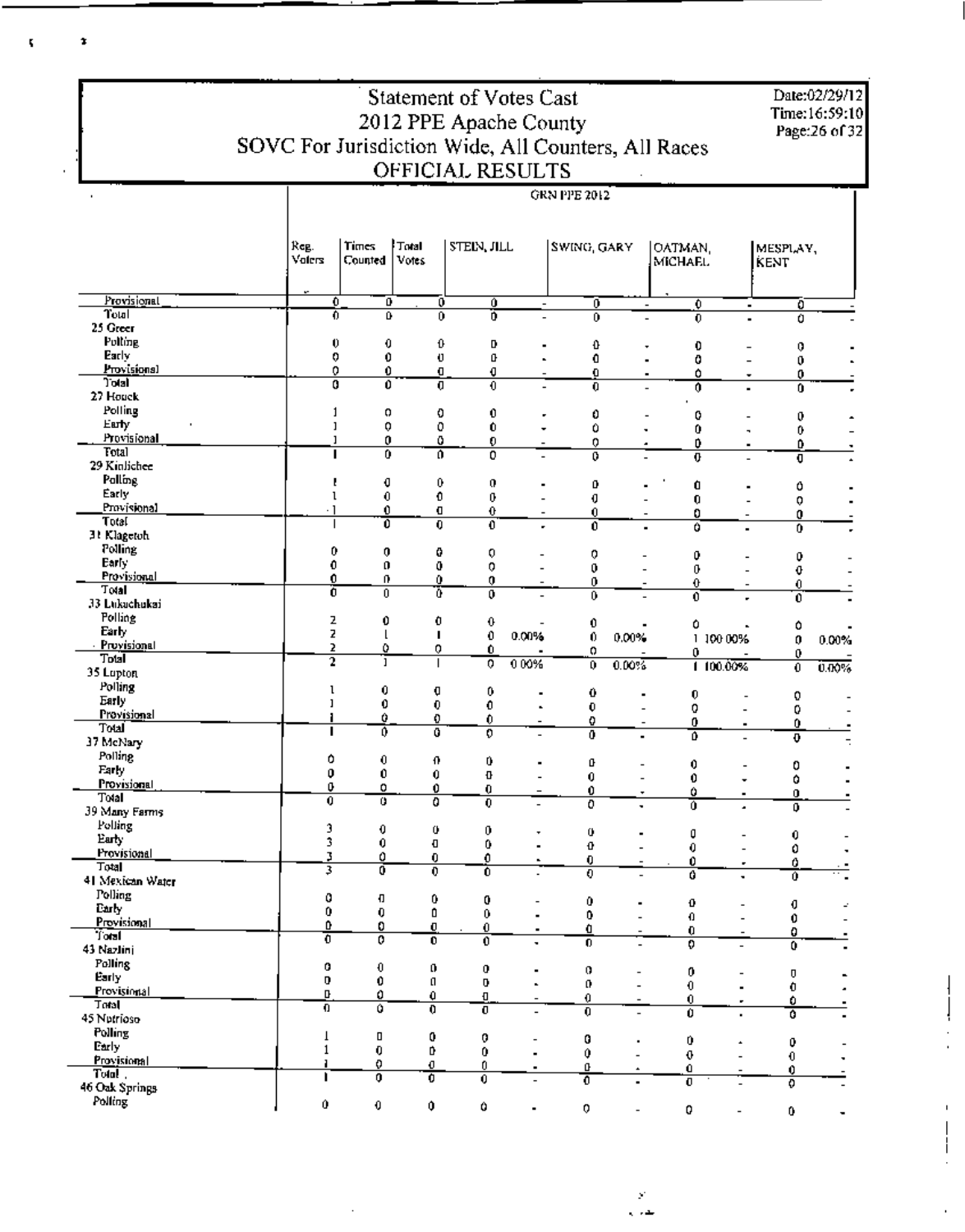| SOVC For Jurisdiction Wide, All Counters, All Races |                       | Date:02/29/12<br>Time:16:59:10<br>Page: 27 of 32           |                         |                                  |                   |                                                 |                                                      |  |
|-----------------------------------------------------|-----------------------|------------------------------------------------------------|-------------------------|----------------------------------|-------------------|-------------------------------------------------|------------------------------------------------------|--|
|                                                     |                       |                                                            | OFFICIAL RESULTS        |                                  | GRN PPE 2012      |                                                 |                                                      |  |
|                                                     |                       |                                                            |                         |                                  |                   |                                                 |                                                      |  |
|                                                     | keg.<br>Volers        | Times<br>Total<br>Voles<br>Counted                         | stein, jill             |                                  | SWING, GARY       | OATMAN,<br>MICHAEL                              | MESPLAY,<br>KENT                                     |  |
| Early                                               |                       | Ō<br>Ō                                                     | 0                       | ᢌ<br>$\blacksquare$              | Ō                 | o<br>$\!\!\star\!\!\;$                          | û                                                    |  |
| Provisional<br>Total                                |                       | 0<br>Û<br>$\overline{\mathfrak{o}}$<br>$\overline{\Omega}$ | 0<br>$\overline{0}$     | 0<br>Ő                           | 0<br>0            | 0<br>0<br>$\overline{a}$                        | 0<br>۰<br>٥<br>$\blacksquare$                        |  |
| 48 Puerco East 49 Puerco West                       |                       |                                                            |                         |                                  |                   |                                                 | 0                                                    |  |
| <b>Polling</b><br>Early                             |                       | 2<br>0<br>2<br>0                                           | O<br>ŋ,                 | 0<br>0                           | O<br>0            | 0<br>0                                          | 0.                                                   |  |
| Provisional                                         |                       | 2<br>0<br>2<br>0                                           | 0<br>0                  | 0<br>0                           | 0<br>0            | 0<br>$\blacksquare$<br>o                        | 0<br>$\cdot$ .<br>0                                  |  |
| Total<br>51 Red Mesa                                |                       |                                                            |                         |                                  |                   |                                                 |                                                      |  |
| Polling                                             |                       | 0<br>ł                                                     | o                       | Û                                | o                 | ٥                                               | o                                                    |  |
| Early<br>Provisional                                |                       | 0<br>ŀ<br>0                                                | 0<br>0                  | Û<br>0<br>٠                      | 0<br>0            | 0<br>0<br>$\blacksquare$                        | 0<br>0<br>$\blacksquare$                             |  |
| Total                                               |                       | 0                                                          | ō                       | Ō                                | ō                 | ٥                                               | 0                                                    |  |
| 52 Red Valley<br><b>Polling</b>                     |                       | ٥<br>Û                                                     | O                       | 0                                | Ð                 | 0                                               | 0                                                    |  |
| Early                                               |                       | ٥<br>0.                                                    | IJ                      | 0<br>$\blacksquare$              | 0                 | 0                                               | 0<br>$\overline{\phantom{0}}$                        |  |
| Provisional<br>Total                                |                       | 0<br>0<br>0<br>0                                           | 0<br>$\theta$           | 0<br>٠<br>0                      | 0<br>$\mathbf{U}$ | ٥<br>ô<br>$\overline{\phantom{0}}$              | Ü<br>$\overline{\phantom{a}}$<br>0                   |  |
| 54 Rock Point                                       |                       |                                                            |                         |                                  |                   |                                                 |                                                      |  |
| Polling<br>Early                                    |                       | Ů<br>L<br>Û<br>l                                           | o<br>O                  | ٥<br>0                           | 0<br>0            | 0<br>٥                                          | 0                                                    |  |
| Provisional                                         |                       | 0<br>1                                                     | o                       | 0<br>$\blacksquare$              | 0                 | ٥                                               | 0<br>0                                               |  |
| Total<br>56 Rough Rock                              |                       | ı<br>0                                                     | 0                       | 0                                | ö                 | ō                                               |                                                      |  |
| <b>Polling</b>                                      |                       | 0<br>1                                                     | 0                       | 0                                | 0                 | 0                                               | o                                                    |  |
| Early                                               |                       | 0<br>1                                                     | 0                       | 0                                | 0                 | 0                                               | $\mathbf 0$                                          |  |
| Provisional<br>Total                                |                       | Û<br>т<br>0                                                | 0<br>o                  | 0<br>$\blacksquare$<br>0         | Û<br>ô            | 0<br>$\overline{\phantom{0}}$<br>0              | 0<br>٠<br>۵                                          |  |
| 58 Round Rock                                       |                       |                                                            |                         |                                  |                   |                                                 |                                                      |  |
| Polling<br>Early                                    |                       | 0<br>0<br>0<br>0                                           | 0<br>Û                  | 0<br>0<br>$\blacksquare$         | 0<br>0            | ۰<br>0<br>$\overline{\phantom{a}}$              | 0<br>0<br>$\blacksquare$                             |  |
| Provisional                                         |                       | 0<br>0                                                     | 0                       | 0<br>$\overline{\phantom{a}}$    | 0                 | 0<br>$\pmb{\tau}$                               | 0<br>$\blacksquare$                                  |  |
| Total<br>59 Round Valley 70 Springerville           |                       | Û<br>0.                                                    | 0                       | ō<br>$\overline{a}$              | ō                 | 0<br>$\blacksquare$                             | 0.                                                   |  |
| Poling                                              |                       | 0<br>0                                                     | 0                       | 0                                | 0                 | 0                                               | o                                                    |  |
| Luty<br>Provisional                                 |                       | 0<br>o<br>0<br>0                                           | 0<br>0                  | 0<br>Ó.                          | 0                 | 0                                               | Ð                                                    |  |
| Total                                               |                       | ō<br>0                                                     | 7                       | ٥                                | 0<br>0            | ó<br>õ                                          | 0<br>$\mathbf{o}$<br>$\blacksquare$                  |  |
| 65 St. Michaels<br>Polling                          |                       | 0<br>1                                                     |                         |                                  |                   |                                                 |                                                      |  |
| Early                                               |                       | 0<br>ı                                                     | 0<br>0<br>0<br>0        |                                  | 0<br>0            | 0<br>٠<br>$\mathbf 0$                           | 0<br>0                                               |  |
| Provisional<br>Total                                |                       | 0                                                          | 0<br>Q                  | ٠                                | o                 | ٥<br>$\overline{\phantom{0}}$                   | 0<br>۰                                               |  |
| 67 Sawmill                                          |                       | $\boldsymbol{0}$                                           | Û<br>$\overline{0}$     | ٠                                | 0                 | D.                                              | 0<br>$\blacksquare$                                  |  |
| Polling                                             | 0                     | û                                                          | 0<br>0                  | ٠                                | $\cdot$           | $\theta$                                        | 0                                                    |  |
| Early<br>Provisional                                | ٥<br>٥                | $\mathbf 0$<br>0                                           | $\theta$<br>Û<br>0<br>0 | ÷,<br>۰                          | 0<br>0            | $\mathbf{0}$<br>0.                              | 0<br>$\mathbf 0$<br>$\overline{\phantom{a}}$         |  |
| Total                                               | $\overline{0}$        | 0                                                          | $\theta$<br>Ō           | ۰                                | $\overline{0}$    | ō                                               | 0<br>$\overline{a}$                                  |  |
| 74 Steamboat<br>Polling                             | 0                     | 0                                                          | 0<br>D                  | $\blacksquare$                   | 0                 | 0                                               | 0                                                    |  |
| Early                                               | 0                     | 0                                                          | 0.<br>łŀ                | ٠                                | 0                 | 0<br>$\overline{\phantom{a}}$                   | 0<br>$\blacksquare$                                  |  |
| Provisional<br>Total                                | $\boldsymbol{0}$<br>0 | 0<br>Ō                                                     | 0.<br>Û<br>o<br>0       | $\blacksquare$<br>$\overline{a}$ | Û<br>û            | 0<br>$\overline{\phantom{a}}$<br>$\overline{0}$ | 0<br>ō                                               |  |
| 76 Sweetwater                                       |                       |                                                            |                         |                                  |                   | ٠                                               |                                                      |  |
| Polling<br>lindy                                    | п<br>$\mathsf{L}$     | 0<br>0                                                     | 0<br>0                  | $\overline{a}$                   | 0                 | 0<br>۰                                          | o<br>$\overline{\phantom{0}}$                        |  |
| Provisional                                         |                       | 0                                                          | 0<br>0<br>0<br>0        |                                  | 0<br>0            | $\mathbf{0}$<br>٠<br>0<br>٠                     | 0<br>$\overline{\phantom{0}}$<br>0<br>$\blacksquare$ |  |
| Total<br>78 Tachee                                  | T                     | ō                                                          | ٥<br>0                  |                                  | 0                 | 0                                               | ٥                                                    |  |
|                                                     |                       |                                                            |                         |                                  |                   |                                                 |                                                      |  |

-T

 $\mathbf{S}^{\text{max}}$  . As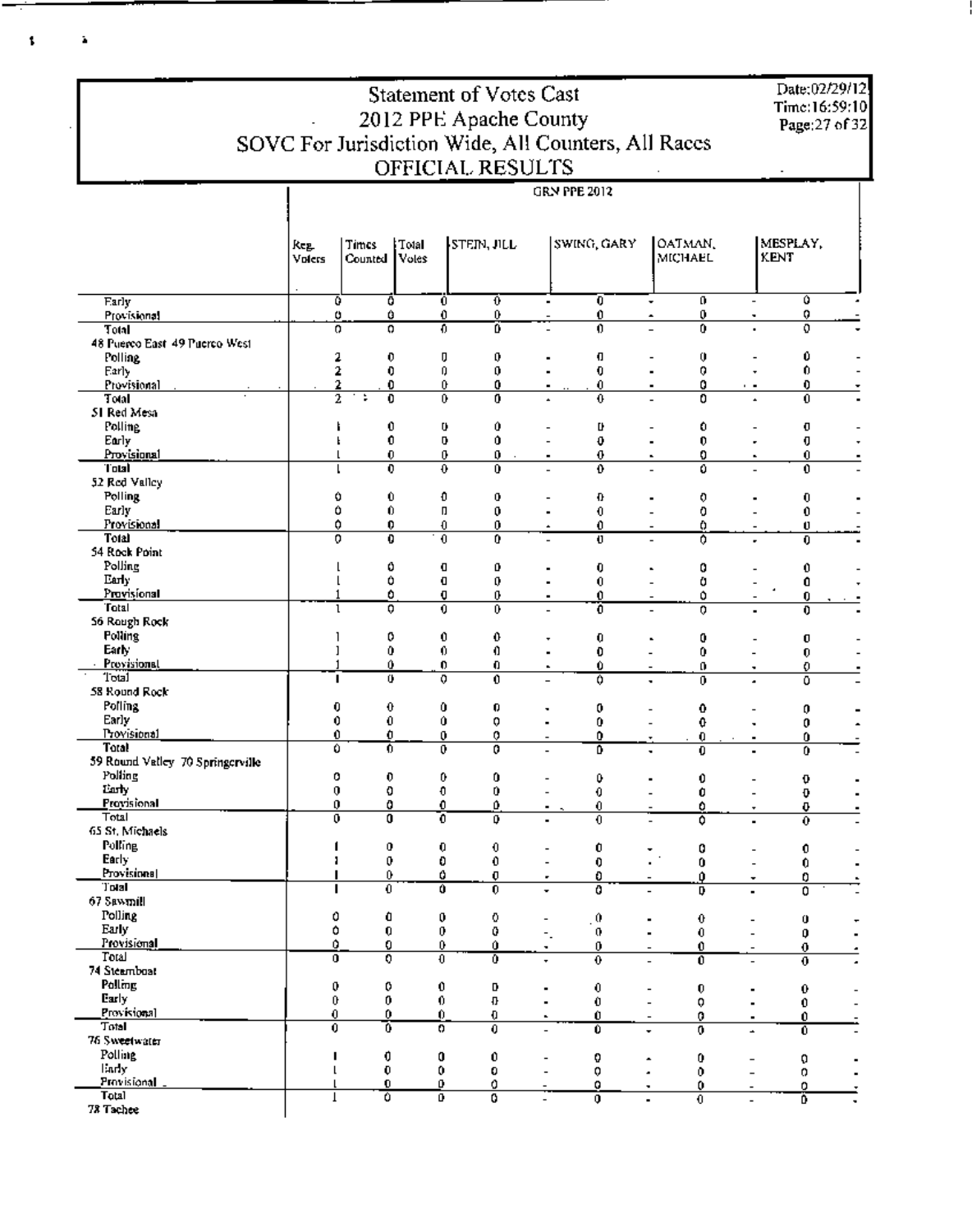Statement of Votes Cast 2012 PPE Apache County<br>SOVC For Jurisdiction Wide, All Counters, All Races<br>OFFICIAL RESULTS

 $\boldsymbol{\mu}$  $\vec{v}$  .

Date:02/29/12<br>Time:16:59:10<br>Page:28 of 32

|                                     |                           | GRN PPE 2012                       |             |                |                |                  |                               |                |                   |       |  |  |
|-------------------------------------|---------------------------|------------------------------------|-------------|----------------|----------------|------------------|-------------------------------|----------------|-------------------|-------|--|--|
|                                     |                           |                                    |             |                |                |                  |                               |                |                   |       |  |  |
|                                     | Reg.<br>Voters            | Times<br>Total<br>Votes<br>Counted |             | STEIN, JILL    |                | SWING, OARY      | OATMAN,<br><b>MICHARL</b>     |                | MESPLAY,<br>KENT. |       |  |  |
|                                     |                           |                                    |             |                |                |                  |                               |                |                   |       |  |  |
| Polling                             | O                         | O                                  | 0           | ō              |                | O                | $\overline{0}$                |                | 0                 |       |  |  |
| Early                               | 0                         | 0                                  | 0           | 0              |                | 0                | 0                             |                | 0                 |       |  |  |
| Provisional                         | 0                         | 0                                  | 0           | 0              | $\blacksquare$ | 0                | 0                             |                | 0                 |       |  |  |
| Total                               | 0                         | $\mathbf 0$                        | Ō           | 0              |                | 0                | Ō                             |                | Ō                 |       |  |  |
| 80 Teed Nos Pos                     |                           |                                    |             |                |                |                  |                               |                |                   |       |  |  |
| Polling                             | ı                         | 0                                  | 0           | 0              |                | 0                | 0                             |                | 0                 |       |  |  |
| Early                               | $\mathbf{1}$              | 0                                  | 0           | û              |                | 0                | 0                             |                | 0                 |       |  |  |
| Provisional                         | 1                         | 0                                  | 0           | 0              | ٠              | 0                | 0                             | A.             | 0                 |       |  |  |
| Total                               | 1                         | 0                                  | ٥           | 0              |                | 0                | 0                             |                | 0                 |       |  |  |
| 82 Vernon                           |                           |                                    |             |                |                |                  |                               |                |                   |       |  |  |
| Polling                             |                           | 0                                  | 0           | 0              | $\blacksquare$ | 0                | 0                             |                | Ū                 |       |  |  |
| Early                               |                           | 0                                  | 0           | 0              |                | 0                | 0                             |                | 0                 |       |  |  |
| Provisional<br>'Fotal               |                           | O                                  | 0           | ٥              |                | 0                | 0<br>٠                        | $\blacksquare$ | 0                 |       |  |  |
| 84 Wheatfields                      |                           | Ō                                  | $\mathbf 0$ | П              | ÷              | 0                | 0<br>L.                       |                | 0                 |       |  |  |
|                                     |                           |                                    |             |                |                |                  |                               |                |                   |       |  |  |
| <b>Polling</b>                      |                           | 0                                  | 0           | 0              |                | ٥                | 0                             |                | o                 |       |  |  |
| Early                               |                           | 0                                  | 0           | 0              |                | o                | 0                             |                | Û                 |       |  |  |
| Provisional                         |                           | 0                                  | 0           | 0              | $\blacksquare$ | 0                | ٥<br>٠                        |                | 0                 | ٠     |  |  |
| Total                               |                           | 0.                                 | Û           | $\overline{0}$ |                | Ō                | õ                             |                | ō                 | Ţ     |  |  |
| 86 Wide Ruins                       |                           |                                    |             |                |                |                  |                               |                |                   |       |  |  |
| Polling                             | 0                         | O                                  | 0           | 0              |                | 0                | 0<br>۰.                       |                | ٥                 |       |  |  |
| Early                               | 0                         | 0                                  | 0           | 0              |                | $\boldsymbol{0}$ | ٥                             |                | o                 |       |  |  |
| Provisional                         | o                         | 0                                  | 0           | 0              |                | 0                | û<br>٠                        |                | 0                 |       |  |  |
| Total                               | $\overline{\mathfrak{o}}$ | 0                                  | 0           | ō              | $\blacksquare$ | ō                | $\overline{0}$                |                | ō                 | Ĭ.    |  |  |
| 88 Window Rock                      |                           |                                    |             |                |                |                  |                               |                |                   |       |  |  |
| Polling                             | 0                         | 0                                  | 0           | 0              |                | O                | 0                             |                | o                 |       |  |  |
| Early                               | 0                         | 0                                  | 0           | 0              |                | 0                | D                             |                | 0                 |       |  |  |
| Provisional                         | 0                         | 0                                  | o           | ٥              | $\blacksquare$ | 0                | 0<br>$\overline{\phantom{a}}$ | $\blacksquare$ | 0                 |       |  |  |
| Total                               | 0                         | û                                  | Ō           | ō              |                | Ő                | ō                             |                | Ō                 |       |  |  |
| Total                               |                           |                                    |             |                |                |                  |                               |                |                   |       |  |  |
| Polling                             | 45                        | Û                                  | 0           | 0              |                | 0                | 0                             |                | Q                 |       |  |  |
| Early                               | 45                        | 1                                  | ŧ           | 0              | 0.00%          | 0<br>0.00%       | ı                             | 100.00%        | 0                 | 0.00% |  |  |
| $\mathbf{\underline{P}}$ ov isional | 45                        | ٥                                  | ٥           | 0              |                | o                | 0                             |                | o                 |       |  |  |
| <b>Total</b>                        | 45                        | J                                  |             | o              | 0.00%          | ō<br>0.00%       |                               | 1 100.00%      | ō                 | 0.00% |  |  |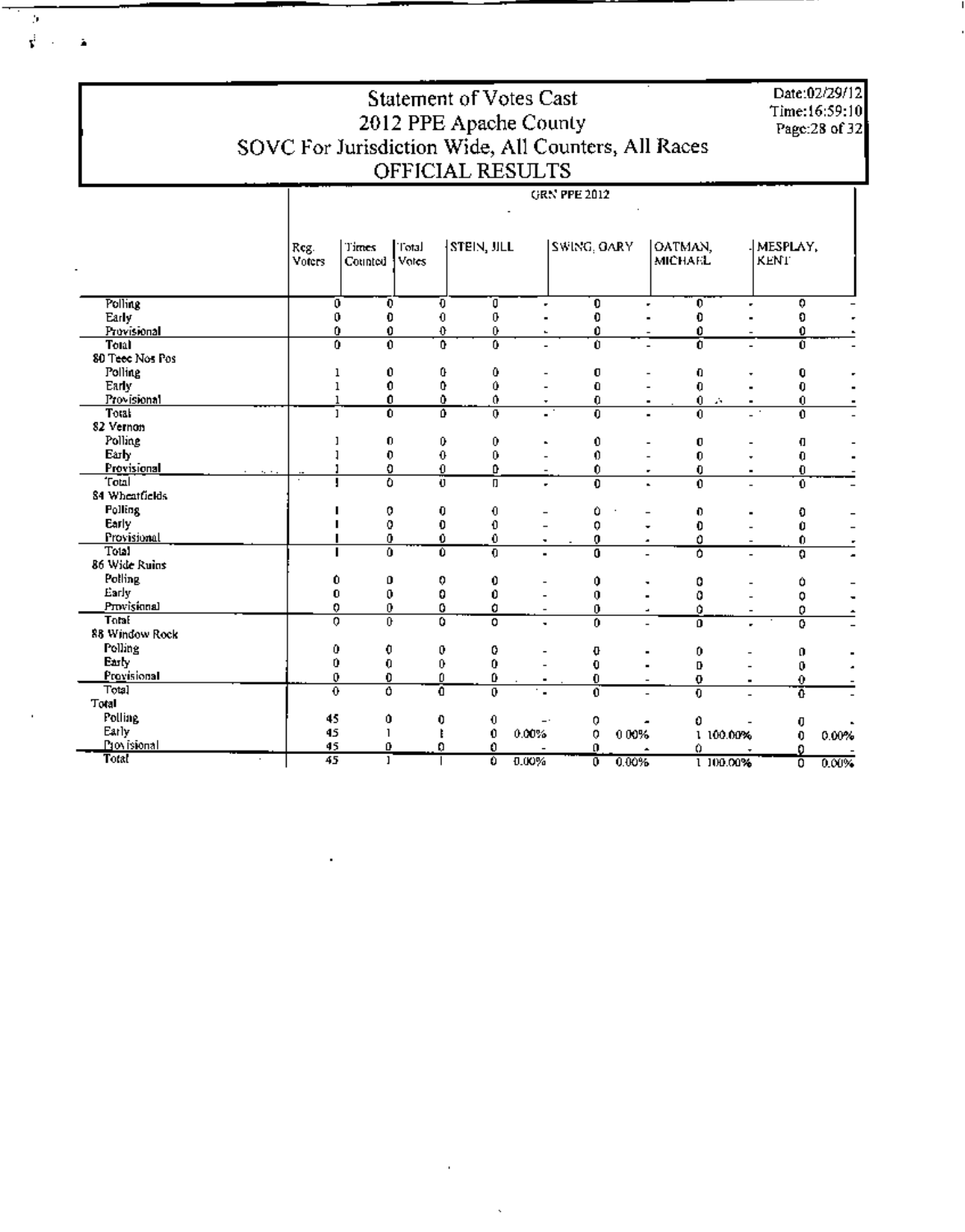### **Statement of Votes Cast** Statement of Votes Case<br>
2012 PPE Apache County<br>
SOVC For Jurisdiction Wide, All Counters, All Races<br>
OFFICIAL RESULTS **GRN PPE 2012**

Date:02/29/12 Time: 16:59:10<br>Page: 29 of 32

|                                   | GRAYSON,<br>RICHARD | DAVIS.<br>GÉRARD |  |
|-----------------------------------|---------------------|------------------|--|
| Jurisdiction Wide                 |                     |                  |  |
| 02 Alpine                         |                     |                  |  |
| Polling                           | 0                   | 0                |  |
| Early                             | 0                   | Û                |  |
| Provisional<br>Total              | û<br>۵              | 0                |  |
| 03 Canyon De Chelly               |                     | 0                |  |
| Polling                           | 0                   | 0                |  |
| Early                             | 0                   | 0                |  |
| Provisional                       | 0                   | 0<br>-           |  |
| Total                             | ٥                   | 0                |  |
| 05 Chiale<br>Polling              | 0                   | 0                |  |
| Early                             | 0                   | 0                |  |
| <b>Provisional</b>                | ٥                   | 0<br>÷           |  |
| Total                             | 0                   | 0                |  |
| 09 Concho                         |                     |                  |  |
| Polling                           | 0                   | Ô                |  |
| Early<br>Provisional              | 0<br>0              | 0<br>0           |  |
| Total                             | ő                   | ۵                |  |
| t0 Comfields                      |                     |                  |  |
| Polling                           | 0                   | O                |  |
| Early                             | 0                   | û                |  |
| Provisional<br>Total              | ٥<br>û              | O                |  |
| 11 Cottonwood                     |                     | 0                |  |
| Polling                           | 0                   | 0                |  |
| Early                             | ٥                   | 0                |  |
| Provisional                       | Û                   | 0                |  |
| Total<br>12 Coronado 61 St. Johns | O                   | 0                |  |
| Folling                           | 0                   | ٥                |  |
| Early                             | 0                   | û                |  |
| Provisional                       | 0                   | Ů                |  |
| <b>Total</b>                      | 0                   | O                |  |
| 13 Dennebotso                     |                     |                  |  |
| <b>Polling</b><br>Early           | 0<br>0              | 0                |  |
| Provisional                       | D                   | O<br>٥           |  |
| Total                             | O                   | 0                |  |
| 16 Eagar 17 Flat Top              |                     |                  |  |
| Polling                           | Û                   | 0                |  |
| Early                             | ٥                   | 0                |  |
| Provisional<br>Total              | 0<br>0              | 0<br>0           |  |
| 19 Fort Defiance                  |                     |                  |  |
| <b>Polling</b>                    | 0                   | 0                |  |
| Early                             | 0                   | o                |  |
| Provisional<br>Totat              | 0                   | ٥                |  |
| 22 Ganado North                   | ō                   | Ŋ,               |  |
| Polling                           | o                   | 0                |  |
| Early                             | 0                   | Û                |  |
| Provisional                       | 0                   | O                |  |
| Total                             | 0                   | 0                |  |
| 23 Ganado South<br>Polling        |                     |                  |  |
| Early                             | Q<br>0              | Û<br>û           |  |
|                                   |                     |                  |  |

 $\overline{1}$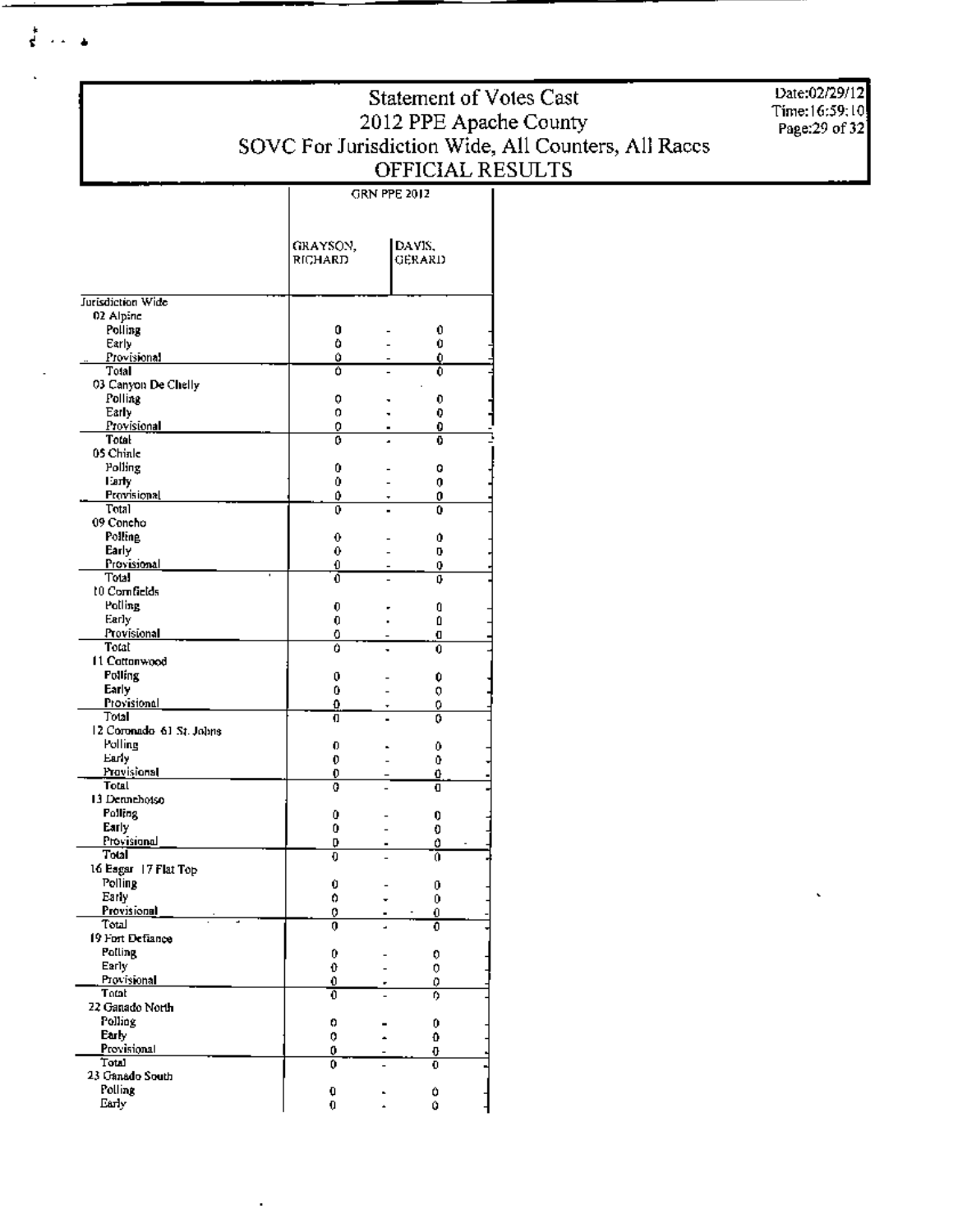### Statement of Votes Cast 2012 PPE Apache County<br>
SOVC For Jurisdiction Wide, All Counters, All Races<br>
OFFICIAL RESULTS **GRN PPE 2012**

Date:02/29/12<br>Time:16:59:10 Page: 30 of 32

|                               | GRAYSON.      |       | DAVIS,        |       |
|-------------------------------|---------------|-------|---------------|-------|
|                               | RICHARD       |       | <b>GERARD</b> |       |
|                               |               |       |               |       |
| Pruvisional                   | o             | ٠     | Ō             |       |
| Total                         | Ð             |       | 0             |       |
| 25 Green                      |               |       |               |       |
| Polling                       | 0             |       | o             |       |
| Early<br>Provisional          | 0             |       | 0             |       |
| Total                         | 0<br>0        |       | 0<br>Û        |       |
| 27 Houck                      |               |       |               |       |
| <b>Polling</b>                | Û             |       | 0             |       |
| Early                         | 0             |       | O             |       |
| Provisional<br>Total          | 0<br>0        |       | O<br>0        |       |
| 29 Kinlichee                  |               |       |               |       |
| Polling.                      | o             |       | Q             |       |
| Early                         | 0             |       | 0             |       |
| Provisional                   | o             |       | 0             |       |
| Total<br>31 Klagetoh          | ō             |       | 0             |       |
| Polling                       | 0             |       | 0             |       |
| Early                         | 0             |       | O             |       |
| Provisional                   | 0             |       | Ð             |       |
| Total                         | O             |       | Đ             |       |
| 33 Lukochukai<br>Polling      | 0             |       | 0             |       |
| Early                         | 0             | 0.00% | O             | 0.00% |
| Provisional                   | 0             |       | O             |       |
| Total                         | 0             | 0.00% | O             | 0.00% |
|                               |               |       |               |       |
| 35 Lunton                     |               |       |               |       |
| Polling.                      | 0             |       | Ũ             |       |
| Early                         | 0             |       | 0             |       |
| Provisional                   | Û<br>0        |       | 0<br>û        |       |
| Total<br>37 McNary            |               |       |               |       |
| Polling                       | 0             |       | 0             |       |
| Early                         | 0             |       | ٥             |       |
| Provisional<br>Total          | 0<br>0        |       | U<br>٥        |       |
| 39 Many Farms                 |               |       |               |       |
| Polling                       | 0             |       | 0             |       |
| Early                         | 0             |       | 0             |       |
| Provisional                   | 0             |       | ٥             |       |
| Total<br>41 Mexican Water     | 0             |       | ٥             |       |
| <b>Polling</b>                | O             |       | 0             |       |
| Early                         | O             |       | 0             |       |
| <b>Provisional</b>            | <u>0</u>      |       | 0             |       |
| Total                         | ō             |       | Ō             |       |
| 43 Nazlini ·<br>Poling        | 0             |       | 0             |       |
| Early                         | 0             |       | 0             |       |
| Provisional                   | 0             |       | 0             |       |
| Total                         | O             |       | 0             |       |
| 45 Nutrioso<br><b>Polling</b> |               |       | ٥             |       |
| Early                         | O<br>$\theta$ |       | 0             |       |
| Provisional                   | 0             |       | ٥             |       |
| Tolal                         | 0             |       | Ō             |       |
| 46 Oak Springs<br>Polling     | 0             |       | ٥             |       |

 $\ddot{\phantom{a}}$ 

 $\mathbf{r}$ 

 $\{ \vec{A} \}$  ,  $\vec{A}$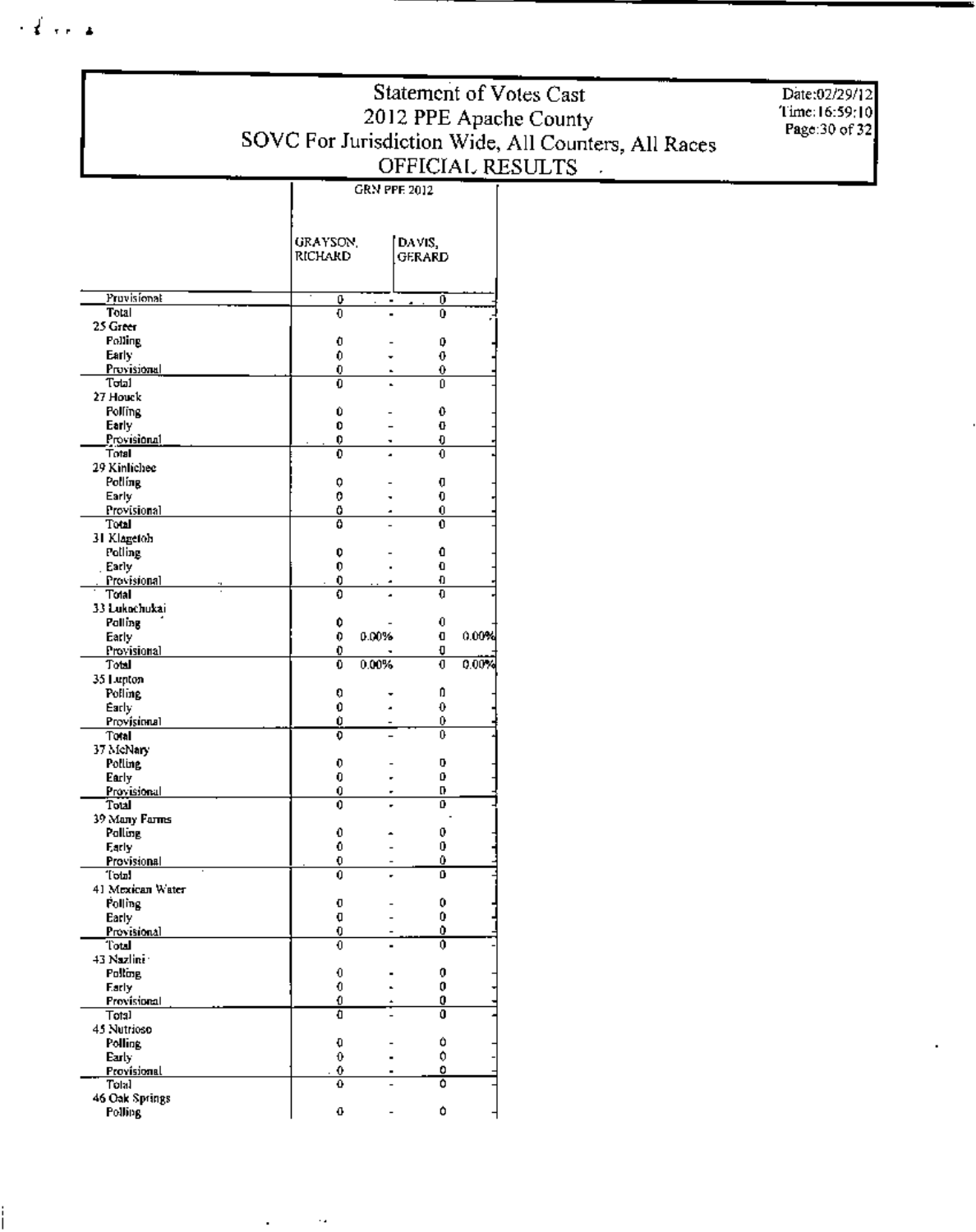**Statement of Votes Cast** 2012 PPE Apache County<br>SOVC For Jurisdiction Wide, All Counters, All Races<br>OFFICIAL RESULTS

 $\ddotsc$ 

Date:02/29/12 Time:16:59:10<br>Page:31 of 32

|                                        | GRAYSON, |   | DAVIS,        |  |
|----------------------------------------|----------|---|---------------|--|
|                                        | RICHARD  |   | <b>GERARD</b> |  |
| Early                                  | ٥        |   | Ö             |  |
| Provisional                            | Đ        |   | 0             |  |
| Total<br>48 Puerco East 49 Puerco West | 0        |   | 0             |  |
| Polling                                | 0        |   | Û             |  |
| Early                                  | 0        |   | 0             |  |
| Provisional                            | 0        |   | ۵             |  |
| Total                                  | 0        |   | 0             |  |
| 51 Red Mesa<br>Polling                 |          |   |               |  |
| Early                                  | û<br>0   |   | 0             |  |
| Provisional                            | 0        |   | 0<br>Ú        |  |
| Total                                  | 0        |   | Đ             |  |
| 52 Red Valley                          |          |   |               |  |
| Polling                                | D        |   | 0             |  |
| Euly                                   | Ð        |   | 0             |  |
| Provisional<br>'Fotal                  | 0        |   | 0             |  |
| 54 Rock Point                          | 0        |   | ٥             |  |
| <b>Polling</b>                         | û        |   | 0             |  |
| Early                                  | û        |   | 0             |  |
| Provisional                            | o        |   | 0             |  |
| Total                                  | o        |   | O             |  |
| 56 Rough Rock                          |          |   |               |  |
| <b>Polling</b><br>Early                | ū<br>0   |   | 0             |  |
| Provisional                            | 0        |   | 0<br>o        |  |
| Total                                  | û        |   | ٥             |  |
| 58 Round Rock                          |          |   |               |  |
| Polling                                | 0        |   | Ď             |  |
| Early                                  | 0        |   | Ð             |  |
| Provisional<br>Total                   | 0        |   | 0             |  |
| 59 Round Valley 70 Springerville       | Û        |   | Û             |  |
| Polling                                | o        |   | û             |  |
| Early                                  | 0        |   | 0             |  |
| Provisional                            | 0        |   | 0             |  |
| Total                                  | 0        |   | 0             |  |
| 65 St. Michaels<br>Polling             |          |   |               |  |
| Early                                  | 0<br>0   |   | 0<br>0        |  |
| Provisional                            | 0        |   | 0             |  |
| Total                                  | 0        |   | Ō             |  |
| 67 Sawmill                             |          |   |               |  |
| Polling                                | 0        | ٠ | 0             |  |
| Early                                  | Û        |   | 0             |  |
| Provisional<br>Total                   | Û        |   | 0             |  |
| 74 Steamboat                           | û        |   | Ő             |  |
| Polling                                | D        |   | Ü             |  |
| Eerly                                  | O        |   | D             |  |
| Provisional                            | 0        |   | 0             |  |
| <b>Total</b>                           | 0        |   | 0             |  |
| 76 Sweetwater<br>Polling               |          |   |               |  |
| Early                                  | 0<br>D   |   | 0             |  |
| Provisional                            | 0        |   | 0<br>0        |  |
| <b>Total</b>                           | 0        |   | 0             |  |
| 78 Tachee                              |          |   |               |  |